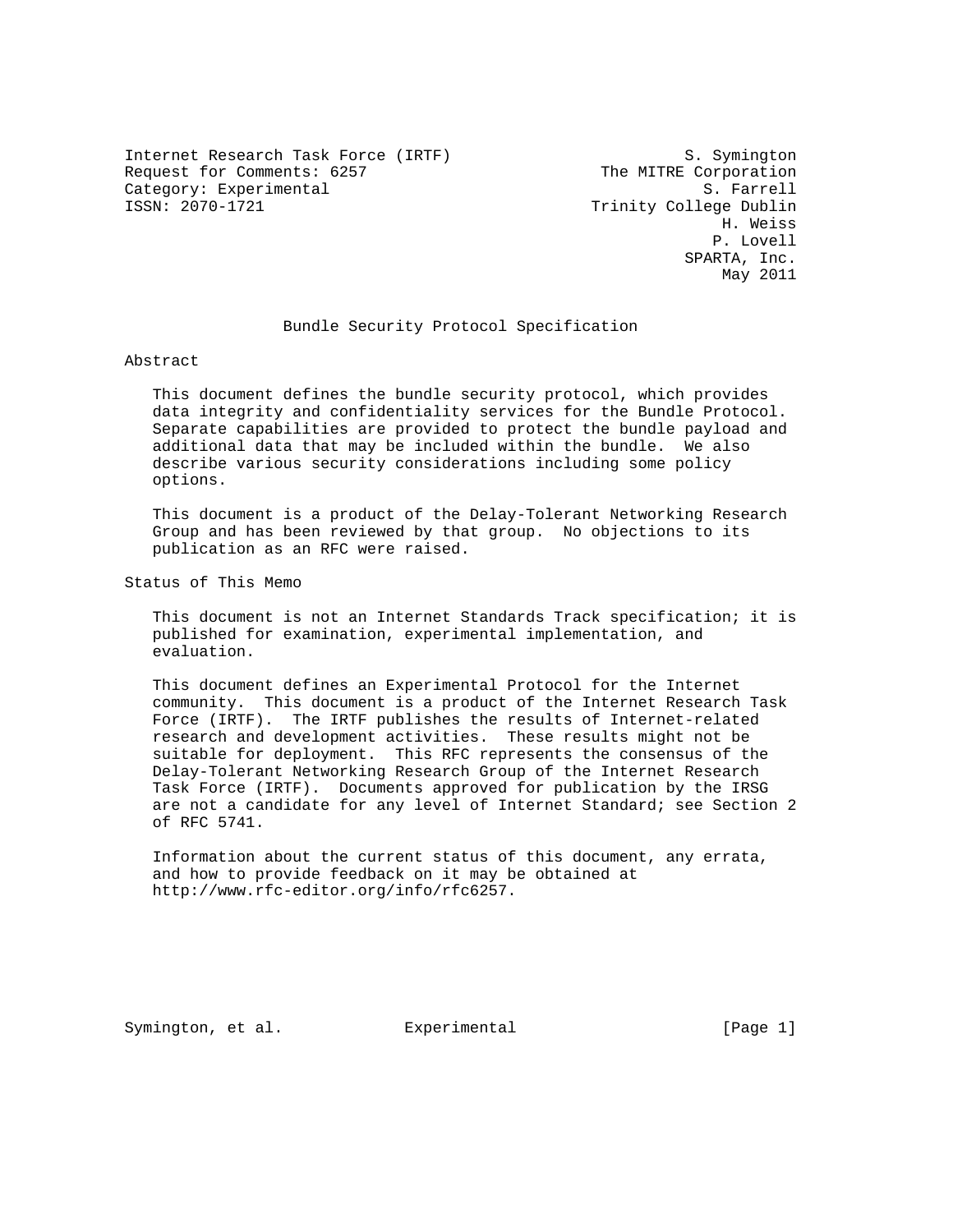## Copyright Notice

 Copyright (c) 2011 IETF Trust and the persons identified as the document authors. All rights reserved.

 This document is subject to BCP 78 and the IETF Trust's Legal Provisions Relating to IETF Documents (http://trustee.ietf.org/license-info) in effect on the date of publication of this document. Please review these documents carefully, as they describe your rights and restrictions with respect to this document.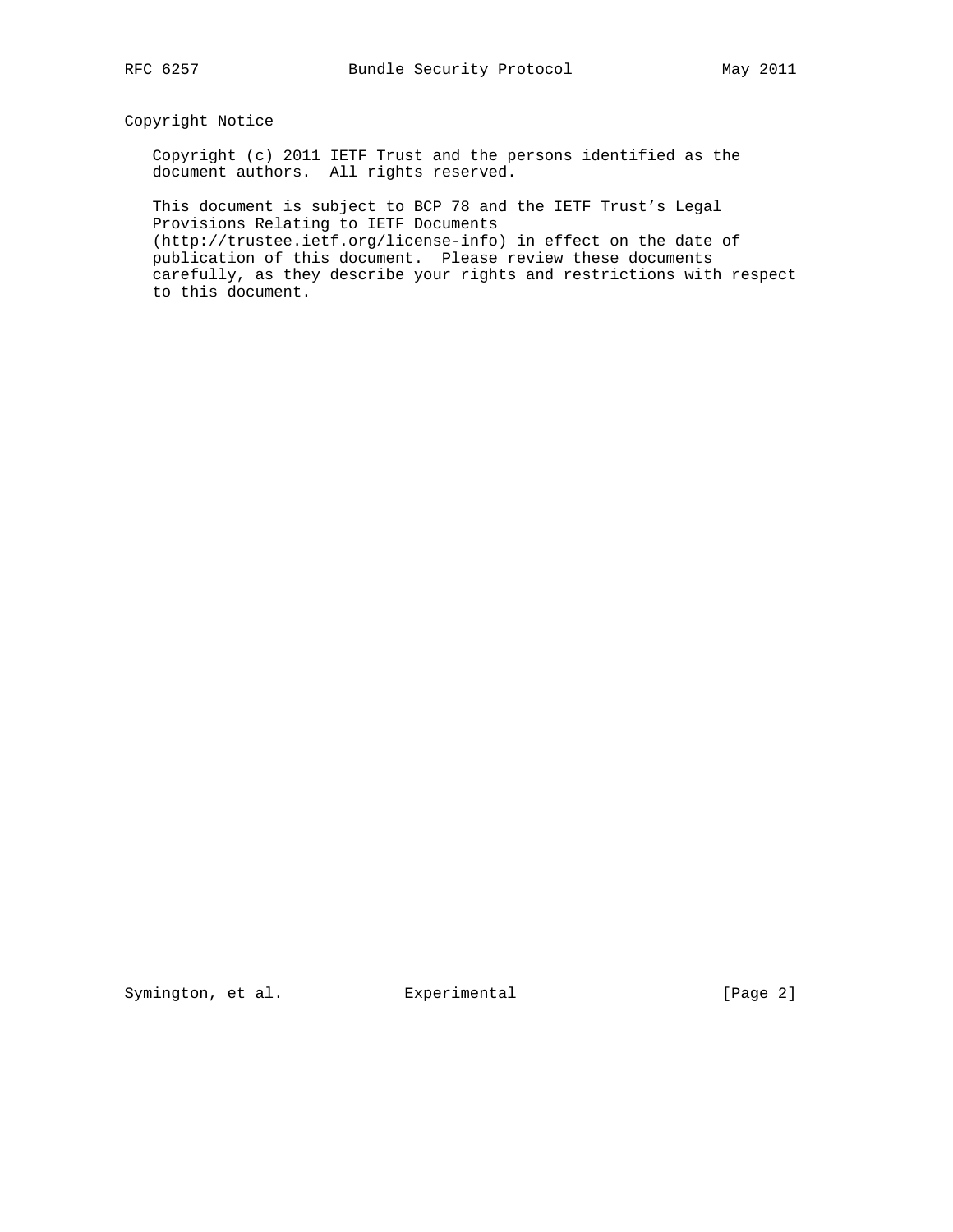| Table of Contents                           |
|---------------------------------------------|
|                                             |
|                                             |
|                                             |
|                                             |
|                                             |
| 2.2. Bundle Authentication Block 13         |
|                                             |
| 2.4. Payload Confidentiality Block 16       |
|                                             |
| 2.6. Parameters and Result Fields 21        |
|                                             |
|                                             |
|                                             |
| 3.1. Nodes as Policy Enforcement Points 26  |
| 3.2. Processing Order of Security Blocks 26 |
|                                             |
| 3.4. Canonicalization of Bundles 31         |
| 3.5. Endpoint ID Confidentiality 37         |
| 3.6. Bundles Received from Other Nodes 38   |
| 3.7. The At-Most-Once-Delivery Option 39    |
| 3.8. Bundle Fragmentation and Reassembly 40 |
|                                             |
|                                             |
|                                             |
|                                             |
|                                             |
| 4.3. PCB-RSA-AES128-PAYLOAD-PIB-PCB 44      |
|                                             |
|                                             |
|                                             |
|                                             |
|                                             |
|                                             |
|                                             |
|                                             |
|                                             |
|                                             |

Symington, et al. Experimental [Page 3]

 10. References ....................................................58 10.1. Normative References .....................................58 10.2. Informative References ...................................59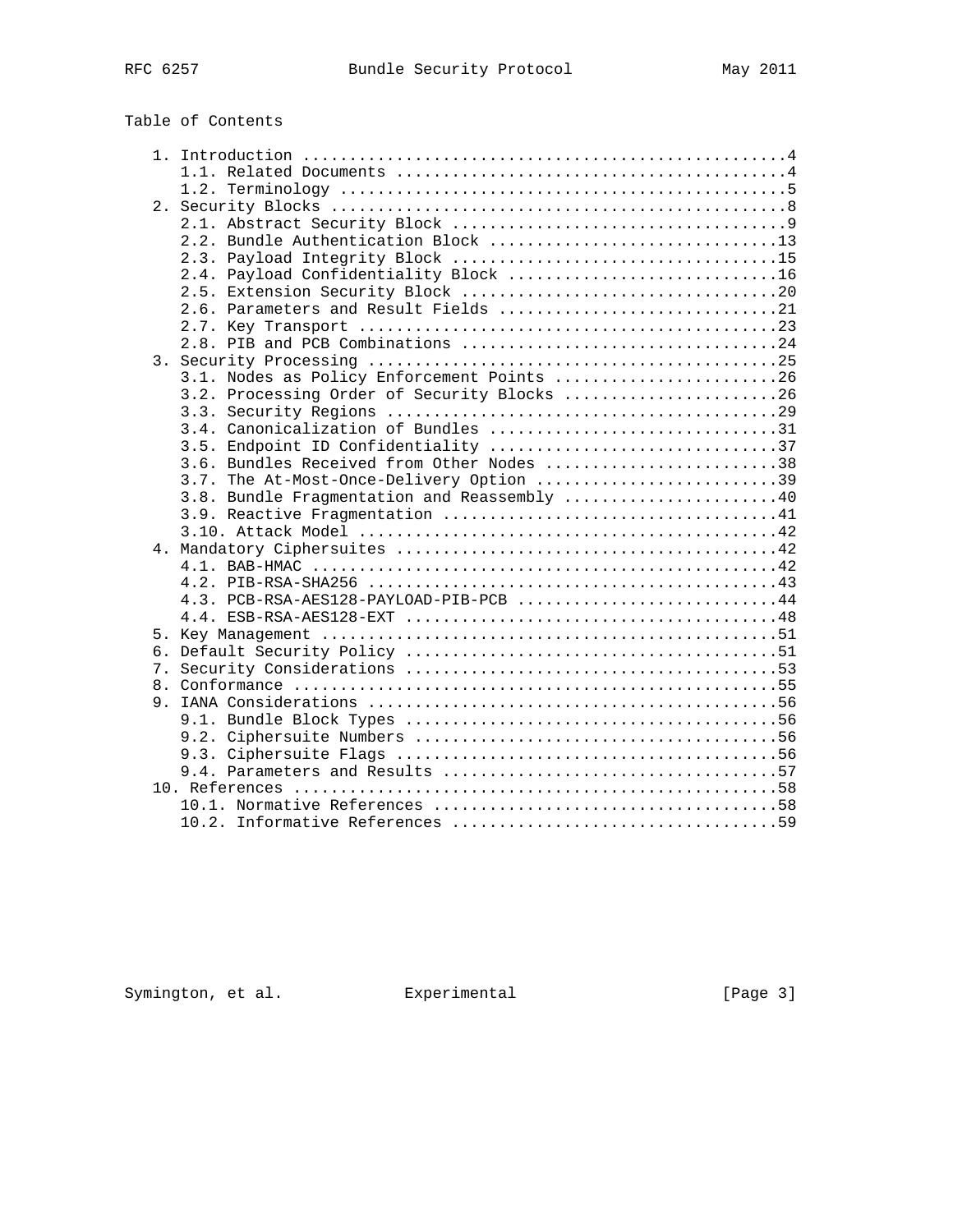## 1. Introduction

 This document defines security features for the Bundle Protocol [DTNBP] intended for use in delay-tolerant networks, in order to provide Delay-Tolerant Networking (DTN) security services.

 The Bundle Protocol is used in DTNs that overlay multiple networks, some of which may be challenged by limitations such as intermittent and possibly unpredictable loss of connectivity, long or variable delay, asymmetric data rates, and high error rates. The purpose of the Bundle Protocol is to support interoperability across such stressed networks. The Bundle Protocol is layered on top of underlay-network-specific convergence layers, on top of network specific lower layers, to enable an application in one network to communicate with an application in another network, both of which are spanned by the DTN.

 Security will be important for the Bundle Protocol. The stressed environment of the underlying networks over which the Bundle Protocol will operate makes it important for the DTN to be protected from unauthorized use, and this stressed environment poses unique challenges for the mechanisms needed to secure the Bundle Protocol. Furthermore, DTNs may very likely be deployed in environments where a portion of the network might become compromised, posing the usual security challenges related to confidentiality, integrity, and availability.

 Different security processing applies to the payload and extension blocks that may accompany it in a bundle, and different rules apply to various extension blocks.

 This document describes both the base Bundle Security Protocol (BSP) and a set of mandatory ciphersuites. A ciphersuite is a specific collection of various cryptographic algorithms and implementation rules that are used together to provide certain security services.

 The Bundle Security Protocol applies, by definition, only to those nodes that implement it, known as "security-aware" nodes. There MAY be other nodes in the DTN that do not implement BSP. All nodes can interoperate with the exception that BSP security operations can only happen at security-aware nodes.

1.1. Related Documents

 This document is best read and understood within the context of the following other DTN documents:

Symington, et al. Experimental [Page 4]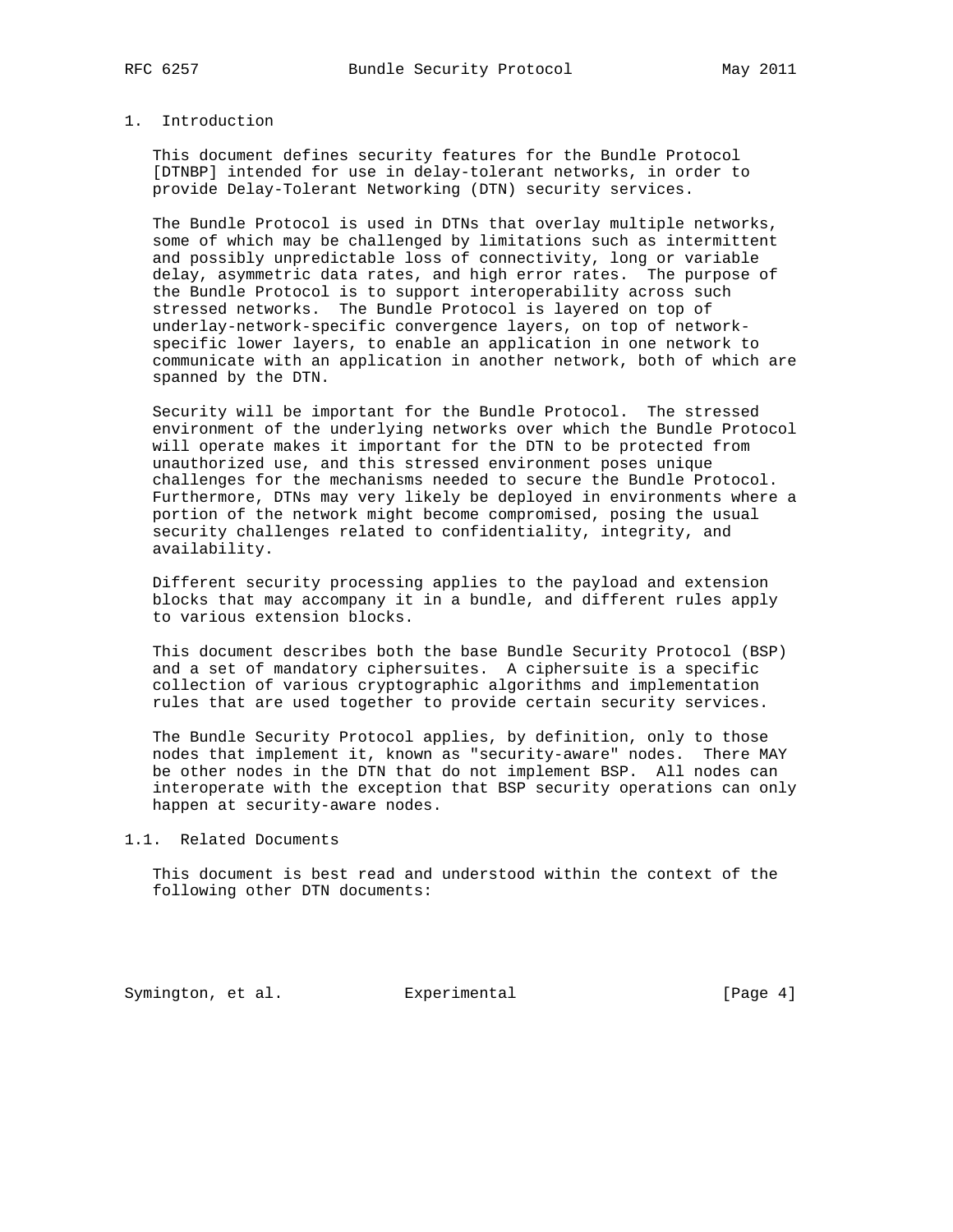"Delay-Tolerant Networking Architecture" [DTNarch] defines the architecture for delay-tolerant networks, but does not discuss security at any length.

 The DTN Bundle Protocol [DTNBP] defines the format and processing of the blocks used to implement the Bundle Protocol, excluding the security-specific blocks defined here.

### 1.2. Terminology

 The key words "MUST", "MUST NOT", "REQUIRED", "SHALL", "SHALL NOT", "SHOULD", "SHOULD NOT", "RECOMMENDED", "NOT RECOMMENDED", "MAY", and "OPTIONAL" in this document are to be interpreted as described in [RFC2119].

We introduce the following terminology for purposes of clarity:

source - the bundle node from which a bundle originates

 destination - the bundle node to which a bundle is ultimately destined

 forwarder - the bundle node that forwarded the bundle on its most recent hop

 intermediate receiver or "next hop" - the neighboring bundle node to which a forwarder forwards a bundle.

 path - the ordered sequence of nodes through which a bundle passes on its way from source to destination

 In the figure below, which is adapted from figure 1 in the Bundle Protocol Specification [DTNBP], four bundle nodes (denoted BN1, BN2, BN3, and BN4) reside above some transport layer(s). Three distinct transport and network protocols (denoted T1/N1, T2/N2, and T3/N3) are also shown.

Symington, et al. Experimental [Page 5]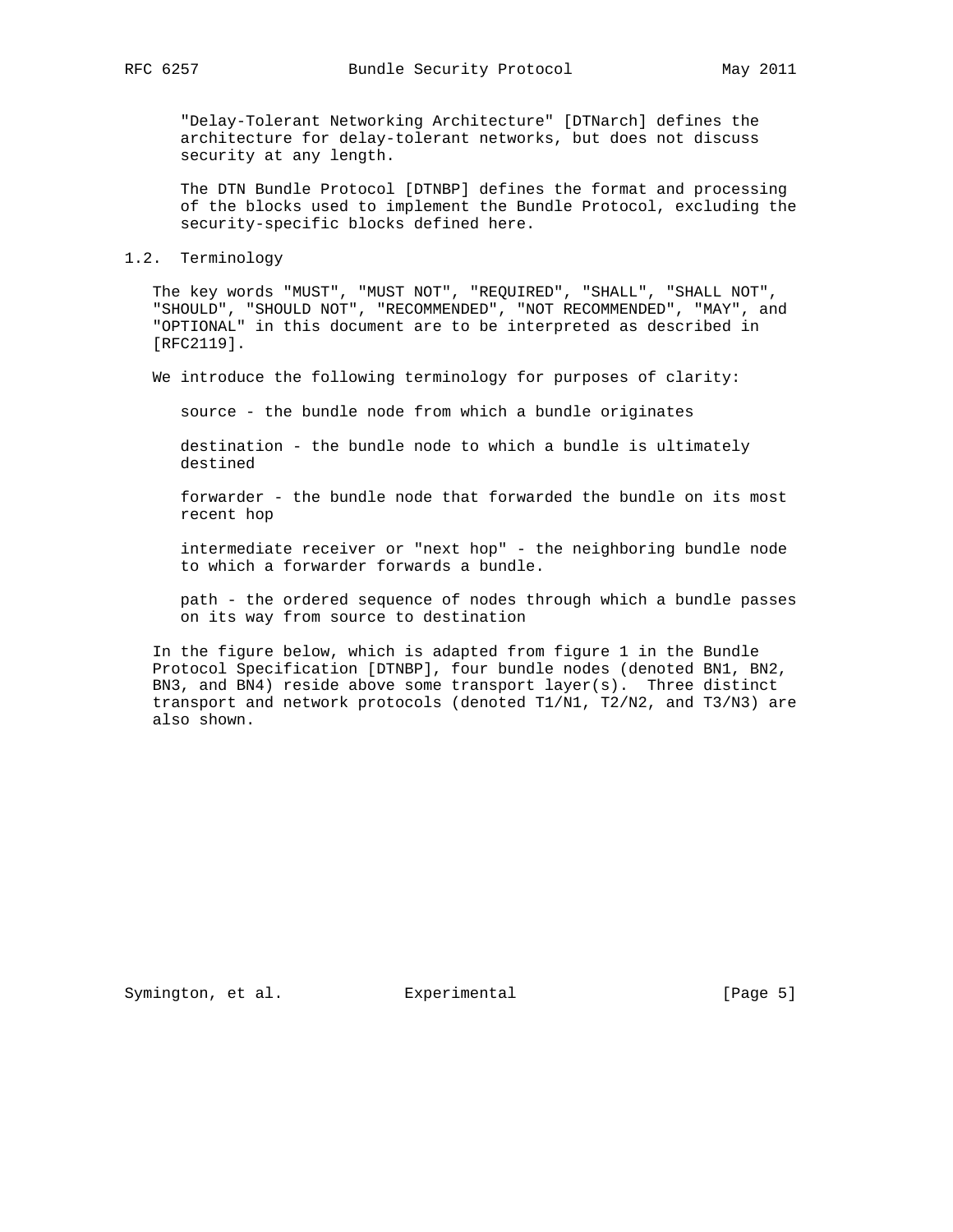| <b>+------------</b>                            | +->>>>>>>>>>>>v-+                                                                       | +->>>>>>>>>>>>v-+                        | +-^---------+                                    |
|-------------------------------------------------|-----------------------------------------------------------------------------------------|------------------------------------------|--------------------------------------------------|
| BN1<br>$\mathbf v$<br>$+ - - - - - - - - - +$   | $\vert \wedge \quad \text{BN2} \quad \text{v} \vert$<br>$+ -$ ^ - - - - - - - - - V - + | $\sim$<br>BN 3<br>$\mathbf{v}$           | $\sim$ BN4<br>+-^---------                       |
| T1<br>$\mathbf{v}$  <br>$+ - - - - - - - - - +$ | $+$ ^ T1/T2 $\rm{v}$                                                                    | $+$ ^ T2/T3 v  <br>$+        +$          | $\sim$ T3<br>+-^---------+                       |
| N1<br>$+ - - - - - - - - - +$                   | $\rm v$   $\sim$ N1/N2<br>$\mathbf{v}$                                                  | $\sim$ N2/N3<br>+-^---------v-+          | $V$   $\sim$ N3<br>+-^---------+                 |
|                                                 | >>>>>>>>>'<br>>>>>>>>>>>>> <sup>^</sup><br>-----------+ +------------+                  | >>>>>>>>> <sup>^</sup><br>+------------+ |                                                  |
| $\leftarrow -$ An Internet $\leftarrow$ -       |                                                                                         |                                          | $+ - - - - - - - - - -$<br><--- An Internet ---> |

BN = "Bundle Node" as defined in the Bundle Protocol Specification

### Figure 1: Bundle Nodes Sit at the Application Layer of the Internet Model

 Bundle node BN1 originates a bundle that it forwards to BN2. BN2 forwards the bundle to BN3, and BN3 forwards the bundle to BN4. BN1 is the source of the bundle and BN4 is the destination of the bundle. BN1 is the first forwarder, and BN2 is the first intermediate receiver; BN2 then becomes the forwarder, and BN3 the intermediate receiver; BN3 then becomes the last forwarder, and BN4 the last intermediate receiver, as well as the destination.

 If node BN2 originates a bundle (for example, a bundle status report or a custodial signal), which is then forwarded on to BN3, and then to BN4, then BN2 is the source of the bundle (as well as being the first forwarder of the bundle) and BN4 is the destination of the bundle (as well as being the final intermediate receiver).

We introduce the following security-specific DTN terminology:

 security-source - a bundle node that adds a security block to a bundle

 security-destination - a bundle node that processes a security block of a bundle

 security path - the ordered sequence of security-aware nodes through which a bundle passes on its way from the security-source to the security-destination

Symington, et al. Experimental [Page 6]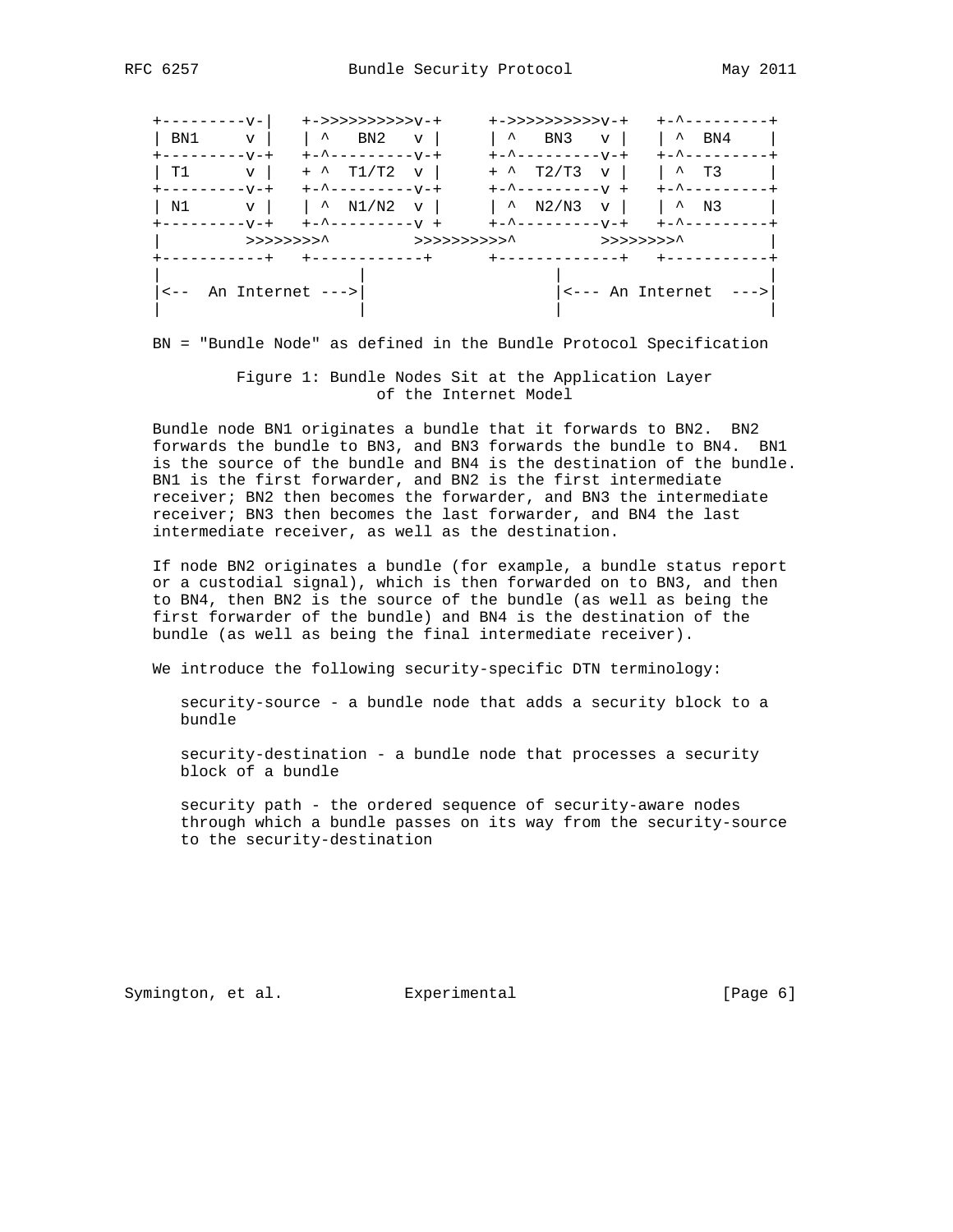Referring to Figure 1 again:

 If the bundle that originates at BN1 is given a security block by BN1, then BN1 is the security-source of this bundle with respect to that security block, as well as being the source of the bundle.

 If the bundle that originates at BN1 is given a security block by BN2, then BN2 is the security-source of this bundle with respect to that security block, even though BN1 is the source.

 If the bundle that originates at BN1 is given a security block by BN1 that is intended to be processed by BN3, then BN1 is the security source and BN3 is the security-destination with respect to this security block. The security path for this block is BN1 to BN3.

 A bundle MAY have multiple security blocks. The security-source of a bundle, with respect to a given security block in the bundle, MAY be the same as or different from the security-source of the bundle with respect to a different security block in the bundle. Similarly, the security-destination of a bundle, with respect to each of that bundle's security blocks, MAY be the same or different. Therefore, the security paths for various blocks MAY be, and often will be, different.

 If the bundle that originates at BN1 is given a security block by BN1 that is intended to be processed by BN3, and BN2 adds a security block with security-destination BN4, the security paths for the two blocks overlap but not completely. This problem is discussed further in Section 3.3.

 As required in [DTNBP], forwarding nodes MUST transmit blocks in a bundle in the same order in which they were received. This requirement applies to all DTN nodes, not just ones that implement security processing. Blocks in a bundle MAY be added or deleted according to the applicable specification, but those blocks that are both received and transmitted MUST be transmitted in the same order that they were received.

 If a node is not security-aware, then it forwards the security blocks in the bundle unchanged unless the bundle's block processing flags specify otherwise. If a network has some nodes that are not security-aware, then the block processing flags SHOULD be set such that security blocks are not discarded at those nodes solely because they cannot be processed there. Except for this, the non-security aware nodes are transparent relay points and are invisible as far as security processing is concerned.

Symington, et al. Experimental Figure 2016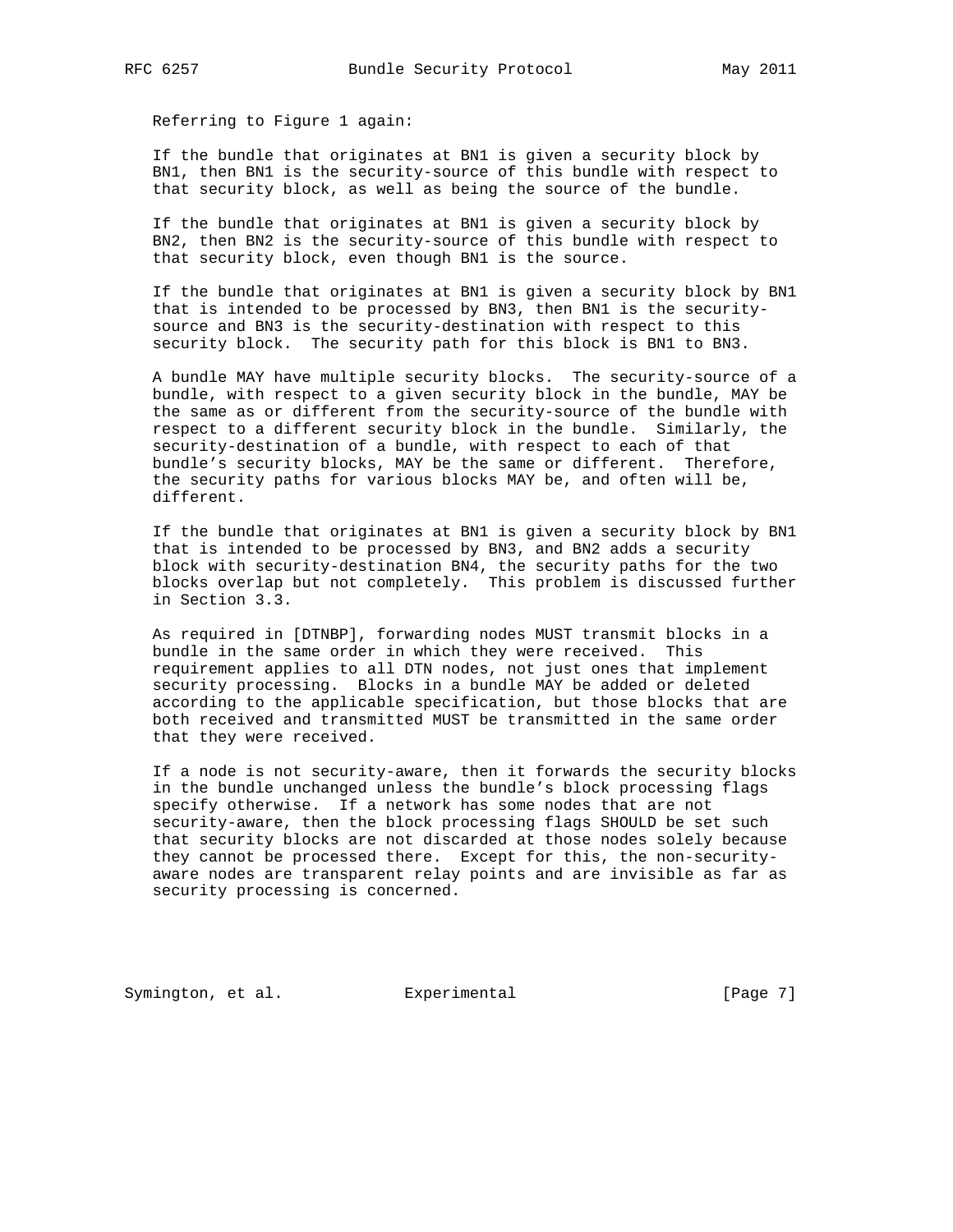The block sequence also indicates the order in which certain significant actions have affected the bundle, and therefore the sequence in which actions MUST occur in order to produce the bundle at its destination.

2. Security Blocks

 There are four types of security blocks that MAY be included in a bundle. These are the Bundle Authentication Block (BAB), the Payload Integrity Block (PIB), the Payload Confidentiality Block (PCB), and the Extension Security Block (ESB).

 The BAB is used to ensure the authenticity and integrity of the bundle along a single hop from forwarder to intermediate receiver. Since security blocks are only processed at security-aware nodes, a "single hop" from a security-aware forwarder to the next security-aware intermediate receiver might be more than one actual hop. This situation is discussed further in Section 2.2.

 The PIB is used to ensure the authenticity and integrity of the payload from the PIB security-source, which creates the PIB, to the PIB security-destination, which verifies the PIB authenticator. The authentication information in the PIB MAY (if the ciphersuite allows) be verified by any node in between the PIB security-source and the PIB security-destination that has access to the cryptographic keys and revocation status information required to do so.

 Since a BAB protects a bundle on a "hop-by-hop" basis and other security blocks MAY be protecting over several hops or end-to-end, whenever both are present, the BAB MUST form the "outer" layer of protection -- that is, the BAB MUST always be calculated and added to the bundle after all other security blocks have been calculated and added to the bundle.

 The PCB indicates that the payload has been encrypted, in whole or in part, at the PCB security-source in order to protect the bundle content while in transit to the PCB security-destination.

 PIB and PCB protect the payload and are regarded as "payload related" for purposes of the security discussion in this document. Other blocks are regarded as "non-payload" blocks. Of course, the primary block is unique and has separate rules.

 The ESB provides security for non-payload blocks in a bundle. Therefore, ESB is not applied to PIBs or PCBs and, of course, is not appropriate for either the payload block or primary block.

Symington, et al. Experimental Formula (Page 8)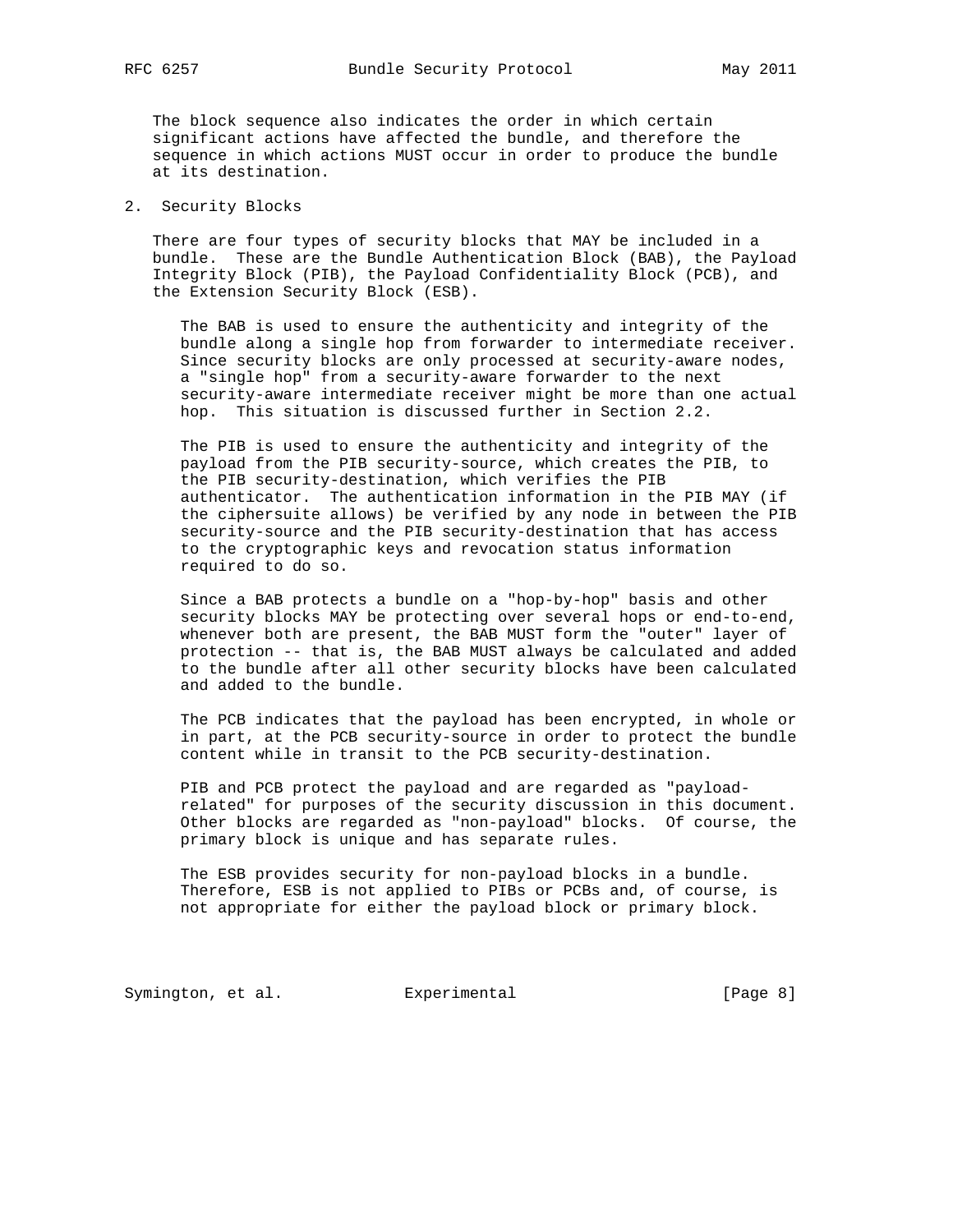Each of the security blocks uses the Canonical Bundle Block Format as defined in the Bundle Protocol Specification. That is, each security block is comprised of the following elements:

- o Block-type code
- o Block processing control flags
- o Block EID-reference list (OPTIONAL)
- o Block data length
- o Block-type-specific data fields

 Since the four security blocks have most fields in common, we can shorten the description of the Block-type-specific data fields of each security block if we first define an abstract security block (ASB) and then specify each of the real blocks in terms of the fields that are present/absent in an ASB. Note that no bundle ever contains an actual ASB, which is simply a specification artifact.

2.1. Abstract Security Block

 Many of the fields below use the "SDNV" type defined in [DTNBP]. SDNV stands for Self-Delimiting Numeric Value.

An ASB consists of the following mandatory and optional fields:

 o Block-type code (one byte) - as in all bundle protocol blocks except the primary bundle block. The block-type codes for the security blocks are:

BundleAuthenticationBlock - BAB: 0x02

PayloadIntegrityBlock - PIB: 0x03

PayloadConfidentialityBlock - PCB: 0x04

ExtensionSecurityBlock - ESB: 0x09

 o Block processing control flags (SDNV) - defined as in all bundle protocol blocks except the primary bundle block (as described in the Bundle Protocol Specification [DTNBP]). SDNV encoding is described in the Bundle Protocol. There are no general constraints on the use of the block processing control flags, and some specific requirements are discussed later.

Symington, et al. Experimental [Page 9]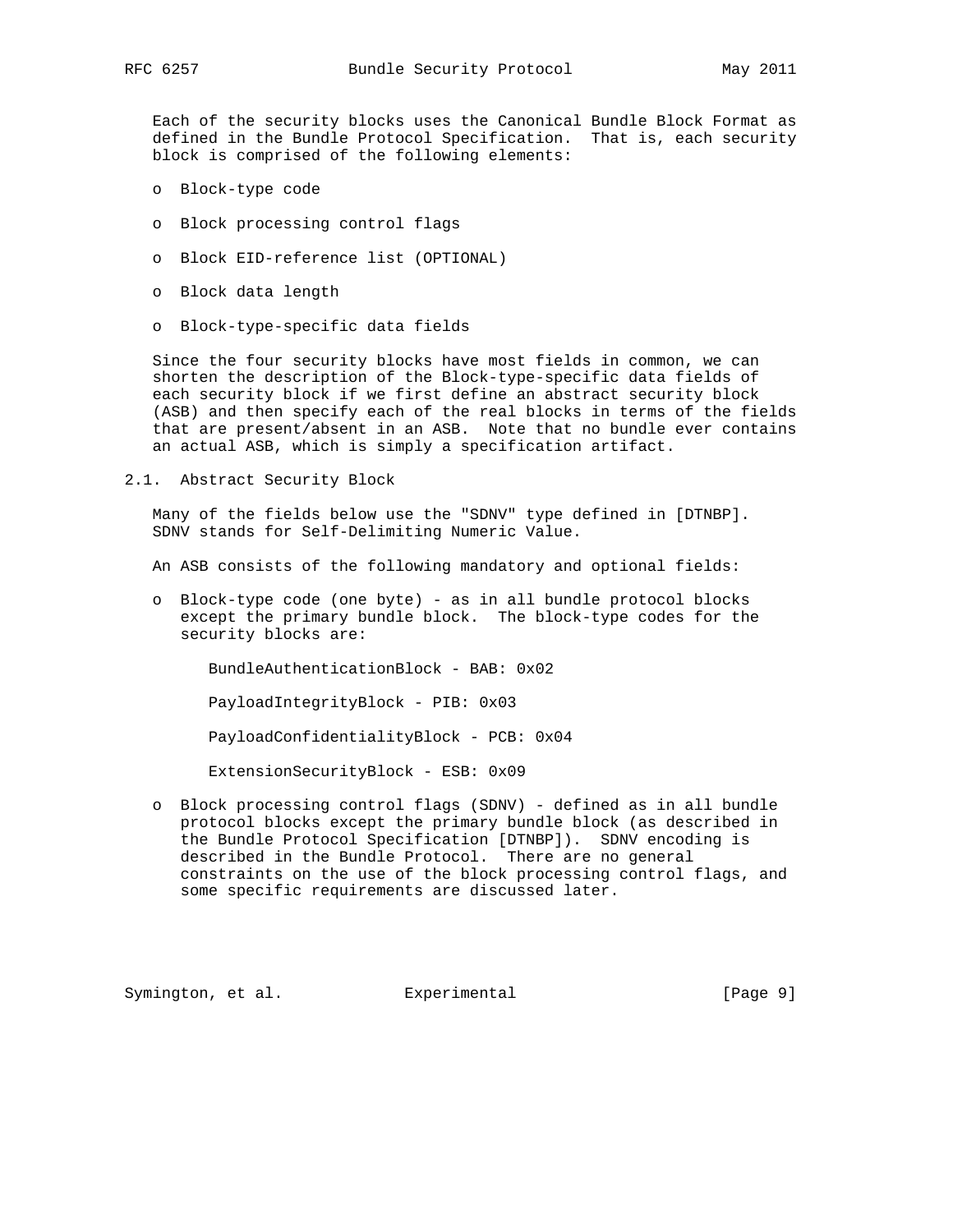o EID-references - composite field defined in [DTNBP] containing references to one or two endpoint identifiers (EIDs). Presence of the EID-reference field is indicated by the setting of the "Block contains an EID-reference field" (EID\_REF) bit of the block processing control flags. If one or more references are present, flags in the ciphersuite ID field, described below, specify which.

 If no EID fields are present, then the composite field itself MUST be omitted entirely and the EID\_REF bit MUST be unset. A count field of zero is not permitted.

- o The possible EIDs are:
	- \* (OPTIONAL) Security-source specifies the security-source for the block. If this is omitted, then the source of the bundle is assumed to be the security-source unless otherwise indicated.
	- \* (OPTIONAL) Security-destination specifies the security destination for the block. If this is omitted, then the destination of the bundle is assumed to be the security destination unless otherwise indicated.

 If two EIDs are present, security-source is first and security destination comes second.

- o Block data length (SDNV) as in all bundle protocol blocks except the primary bundle block. SDNV encoding is described in the Bundle Protocol.
- o Block-type-specific data fields as follows:
	- \* Ciphersuite ID (SDNV)
	- \* Ciphersuite flags (SDNV)
	- \* (OPTIONAL) Correlator when more than one related block is inserted, then this field MUST have the same value in each related block instance. This is encoded as an SDNV. See the note in Section 3.8 with regard to correlator values in bundle fragments.
	- \* (OPTIONAL) Ciphersuite-parameters compound field of the next two items
		- + Ciphersuite-parameters length specifies the length of the following Ciphersuite-parameters data field and is encoded as an SDNV.

Symington, et al. Experimental [Page 10]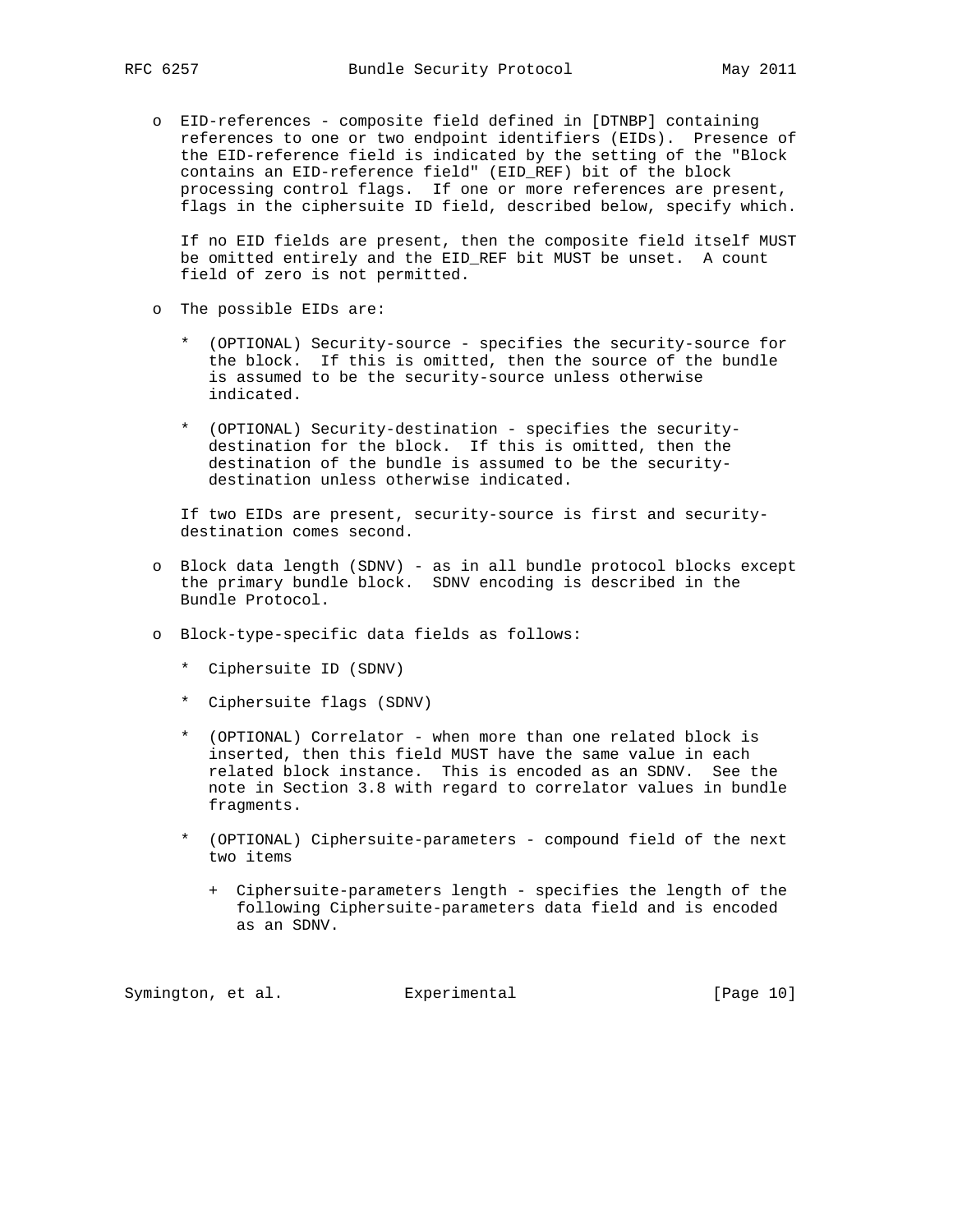- + Ciphersuite-parameters data parameters to be used with the ciphersuite in use, e.g., a key identifier or initialization vector (IV). See Section 2.6 for a list of potential parameters and their encoding rules. The particular set of parameters that is included in this field is defined as part of the ciphersuite specification.
- \* (OPTIONAL) Security-result compound field of the next two items
	- + Security-result length contains the length of the next field and is encoded as an SDNV.
	- + Security-result data contains the results of the appropriate ciphersuite-specific calculation (e.g., a signature, Message Authentication Code (MAC), or ciphertext block key).

 Although the diagram hints at a 32-bit layout, this is purely for the purpose of exposition. Except for the "type" field, all fields are variable in length.

| type                                              | flags $(SDNV)$   EID-ref list(comp) |  |
|---------------------------------------------------|-------------------------------------|--|
| length (SDNV)                                     | ciphersuite (SDNV)                  |  |
| ciphersuite flags (SDNV)<br>--------------+------ | correlator (SDNV)                   |  |
| params len(SDNV) ciphersuite params data          |                                     |  |
| res-len (SDNV)   security-result data             |                                     |  |

### Figure 2: Abstract Security Block Structure

 Some ciphersuites are specified in Section 4, which also specifies the rules that MUST be satisfied by ciphersuite specifications. Additional ciphersuites MAY be defined in separate specifications. Ciphersuite IDs not specified are reserved. Implementations of the Bundle Security Protocol decide which ciphersuites to support, subject to the requirements of Section 4. It is RECOMMENDED that implementations that allow additional ciphersuites permit ciphersuite ID values at least up to and including 127, and they MAY decline to allow larger ID values.

Symington, et al. Experimental [Page 11]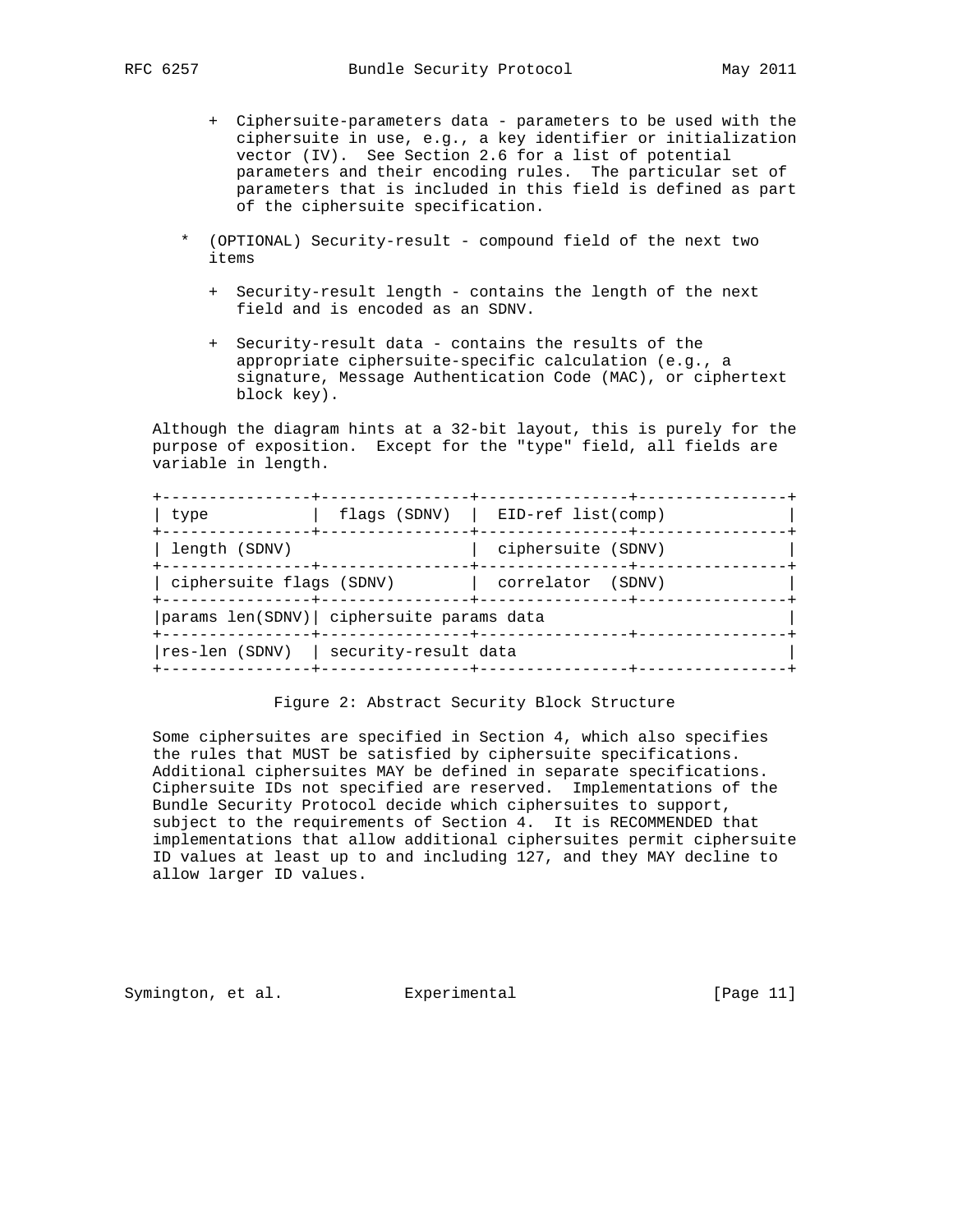The structure of the ciphersuite flags field is shown in Figure 3. In each case, the presence of an optional field is indicated by setting the value of the corresponding flag to one. A value of zero indicates the corresponding optional field is missing. Presently, there are five flags defined for the field; for convenience, these are shown as they would be extracted from a single-byte SDNV. Future additions may cause the field to grow to the left so, as with the flags fields defined in [DTNBP], the description below numbers the bit positions from the right rather than the standard RFC definition, which numbers bits from the left.

 src - bit 4 indicates whether the EID-reference field of the ASB contains the optional reference to the security-source.

 dest - bit 3 indicates whether the EID-reference field of the ASB contains the optional reference to the security-destination.

 parm - bit 2 indicates whether or not the ciphersuite-parameters length and ciphersuite-parameters data fields are present.

 corr - bit 1 indicates whether or not the ASB contains an optional correlator.

 res - bit 0 indicates whether or not the ASB contains the security-result length and security-result data fields.

bits 5-6 are reserved for future use.

|  | Bit Bit Bit Bit Bit Bit                   |         |  |  |
|--|-------------------------------------------|---------|--|--|
|  |                                           | 4 3 2 1 |  |  |
|  |                                           |         |  |  |
|  | reserved   src   dest   parm   corr   res |         |  |  |
|  |                                           |         |  |  |

### Figure 3: Ciphersuite Flags

 A little bit more terminology: if the block is a PIB, when we refer to the PIB-source, we mean the security-source for the PIB as represented by the EID-reference in the EID-reference field. Similarly, we may refer to the "PCB-dest", meaning the security destination of the PCB, again as represented by an EID reference. For example, referring to Figure 1 again, if the bundle that originates at BN1 is given a Payload Confidentiality Block (PCB) by BN1 that is protected using a key held by BN3, and it is given a Payload Integrity Block (PIB) by BN1, then BN1 is both the PCB-source and the PIB-source of the bundle, and BN3 is the PCB-destination of the bundle.

Symington, et al. Experimental [Page 12]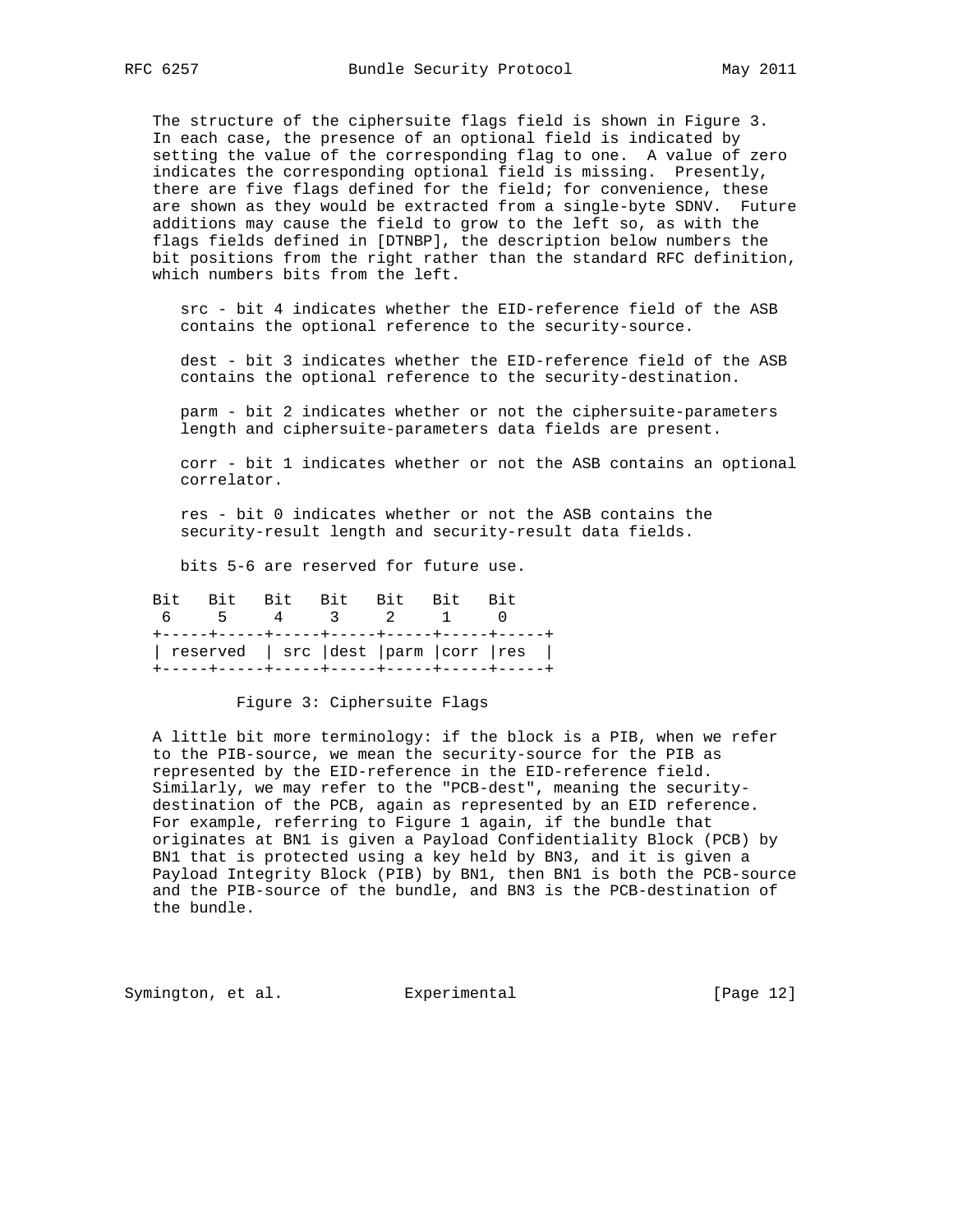The correlator field is used to associate several related instances of a security block. This can be used to place a BAB that contains the ciphersuite information at the "front" of a (probably large) bundle, and another correlated BAB that contains the security-result at the "end" of the bundle. This allows even very memory-constrained nodes to be able to process the bundle and verify the BAB. There are similar use cases for multiple related instances of PIB and PCB as will be seen below.

 The ciphersuite specification MUST make it clear whether or not multiple block instances are allowed, and if so, under what conditions. Some ciphersuites can, of course, leave flexibility to the implementation, whereas others might mandate a fixed number of instances.

 For convenience, we use the term "first block" to refer to the initial block in a group of correlated blocks or to the single block if there are no others in the set. Obviously, there can be several unrelated groups in a bundle, each containing only one block or more than one, and each having its own "first block".

2.2. Bundle Authentication Block

 In this section, we describe typical BAB field values for two scenarios -- where a single instance of the BAB contains all the information and where two related instances are used, one "up front", which contains the ciphersuite, and another following the payload, which contains the security-result (e.g., a MAC).

For the case where a single BAB is used:

The block-type code field value MUST be 0x02.

 The block processing control flags value can be set to whatever values are required by local policy. Ciphersuite designers should carefully consider the effect of setting flags that either discard the block or delete the bundle in the event that this block cannot be processed.

 The ciphersuite ID MUST be documented as a hop-by-hop authentication-ciphersuite that requires one instance of the BAB.

The correlator field MUST NOT be present.

 The ciphersuite-parameters field MAY be present, if so specified in the ciphersuite specification.

Symington, et al. Experimental [Page 13]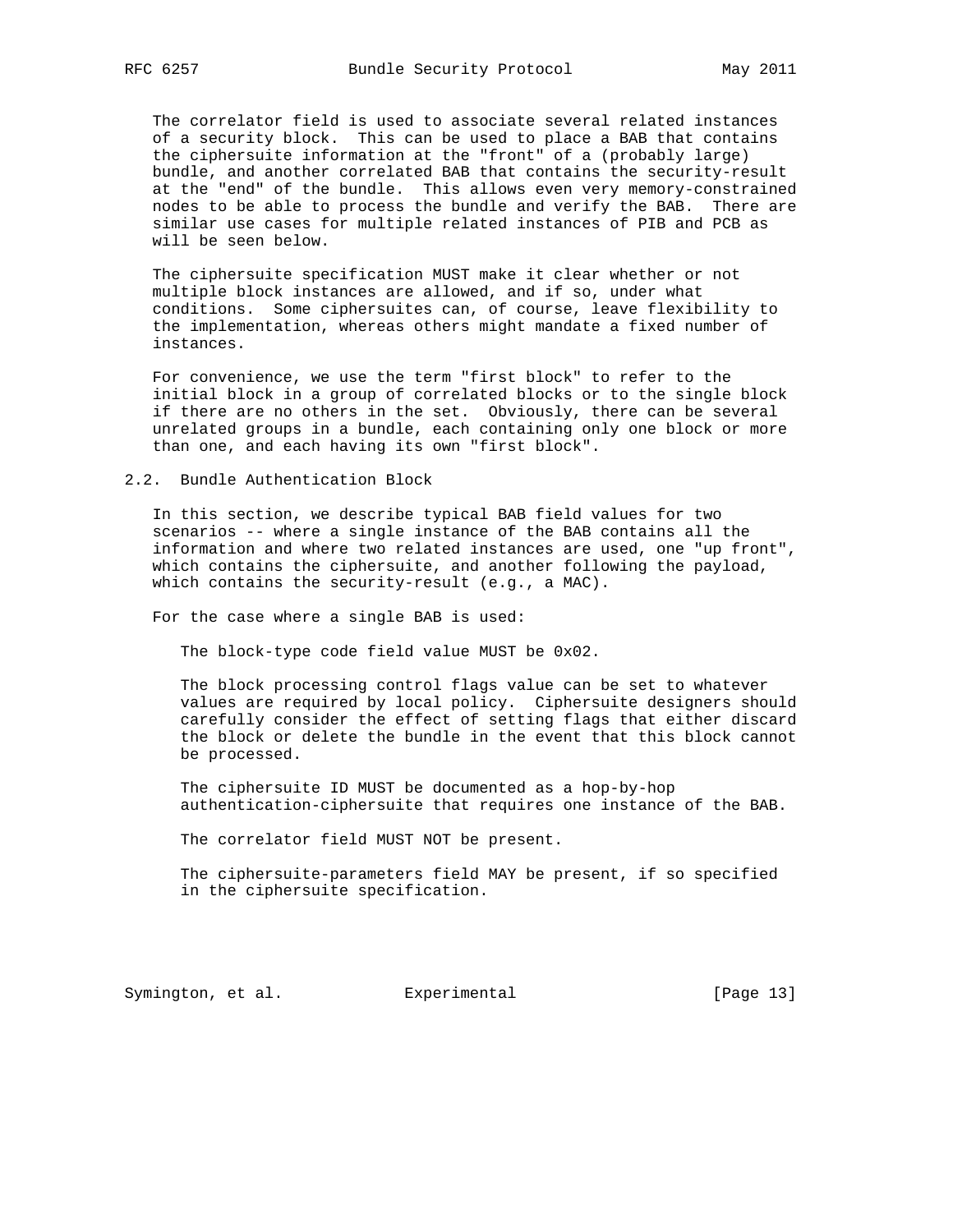An EID-reference to the security-source MAY be present. The security-source can also be specified as part of key-information described in Section 2.6 or another block such as the Previous-Hop Insertion Block [PHIB]. The security-source might also be inferred from some implementation-specific means such as the convergence layer.

 An EID-reference to the security-destination MAY be present and is useful to ensure that the bundle has been forwarded to the correct next-hop node.

 The security-result MUST be present as it is effectively the "output" from the ciphersuite calculation (e.g., the MAC or signature) applied to the (relevant parts of the) bundle (as specified in the ciphersuite definition).

 For the case using two related BAB instances, the first instance is as defined above, except the ciphersuite ID MUST be documented as a hop-by-hop authentication ciphersuite that requires two instances of the BAB. In addition, the correlator MUST be present and the security-result length and security-result fields MUST be absent. The second instance of the BAB MUST have the same correlator value present and MUST contain security-result length and security-result data fields. The other optional fields MUST NOT be present. Typically, this second instance of a BAB will be the last block of the bundle.

 The details of key transport for BAB are specified by the particular ciphersuite. In the absence of conflicting requirements, the following should be noted by implementors:

- o the key-information item in Section 2.6 is OPTIONAL, and if not provided, then the key SHOULD be inferred from the source destination tuple, being the previous key used, a key created from a key-derivation function, or a pre-shared key.
- o if all the nodes are security-aware, the capabilities of the underlying convergence layer might be useful for identifying the security-source.
- o depending upon the key mechanism used, bundles can be signed by the sender, or authenticated for one or more recipients, or both.

Symington, et al. Experimental [Page 14]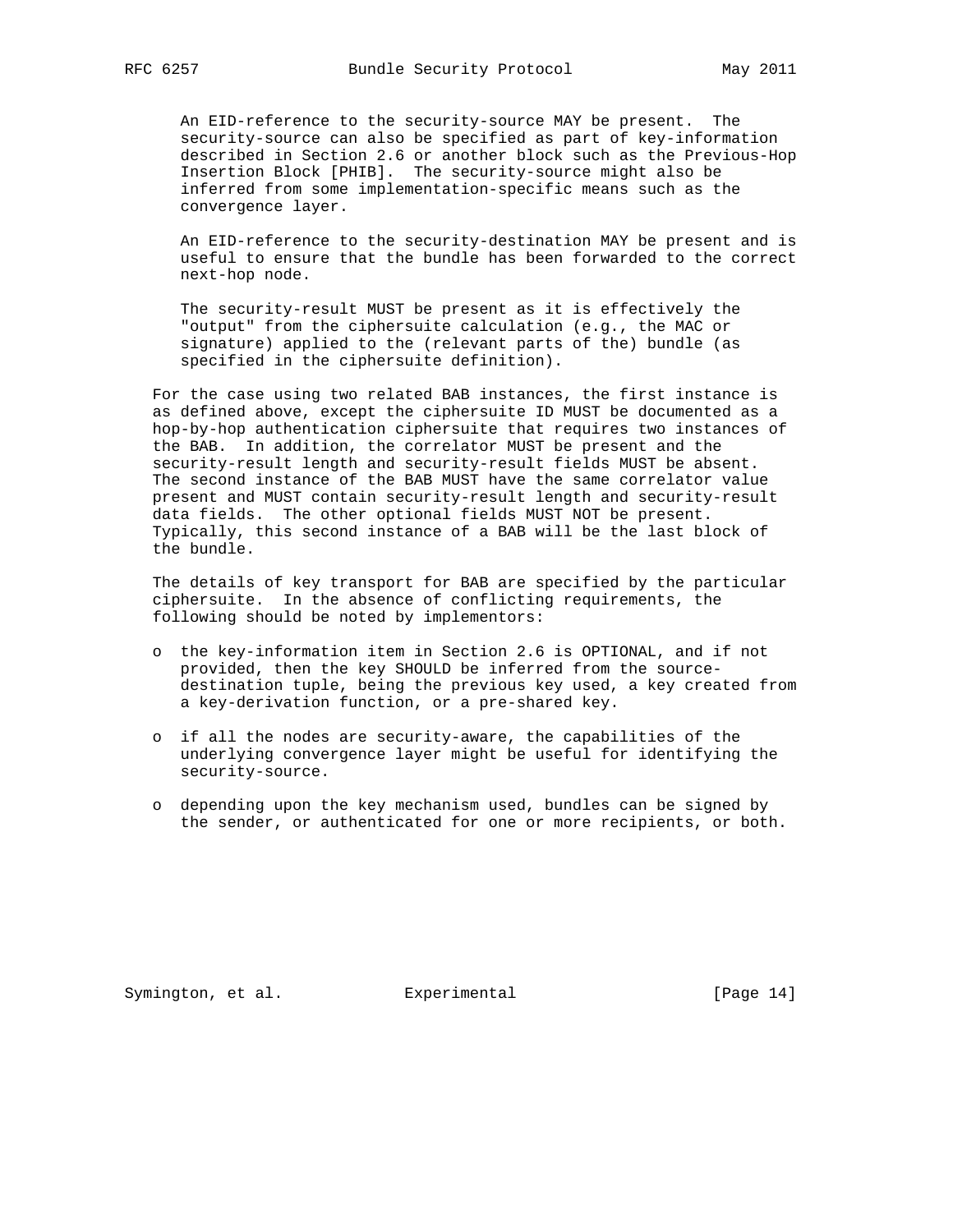### 2.3. Payload Integrity Block

A PIB is an ASB with the following additional restrictions:

The block-type code value MUST be 0x03.

 The block processing control flags value can be set to whatever values are required by local policy. Ciphersuite designers should carefully consider the effect of setting flags that either discard the block or delete the bundle in the event that this block cannot be processed.

 The ciphersuite ID MUST be documented as an end-to-end authentication-ciphersuite or as an end-to-end error-detection ciphersuite.

 The correlator MUST be present if the ciphersuite requires that more than one related instance of a PIB be present in the bundle. The correlator MUST NOT be present if the ciphersuite only requires one instance of the PIB in the bundle.

The ciphersuite-parameters field MAY be present.

 An EID-reference to the security-source MAY be present. The security-source can also be specified as part of key-information described in Section 2.6.

An EID-reference to the security-destination MAY be present.

 The security-result is effectively the "output" from the ciphersuite calculation (e.g., the MAC or signature) applied to the (relevant parts of the) bundle. As in the case of the BAB, this field MUST be present if the correlator is absent. If more than one related instance of the PIB is required, then this is handled in the same way as described for the BAB above.

 The ciphersuite MAY process less than the entire original bundle payload. This might be because it is defined to process some subset of the bundle, or perhaps because the current payload is a fragment of an original bundle. For whatever reason, if the ciphersuite processes less than the complete, original bundle payload, the ciphersuite-parameters of this block MUST specify which bytes of the bundle payload are protected.

Symington, et al. Experimental [Page 15]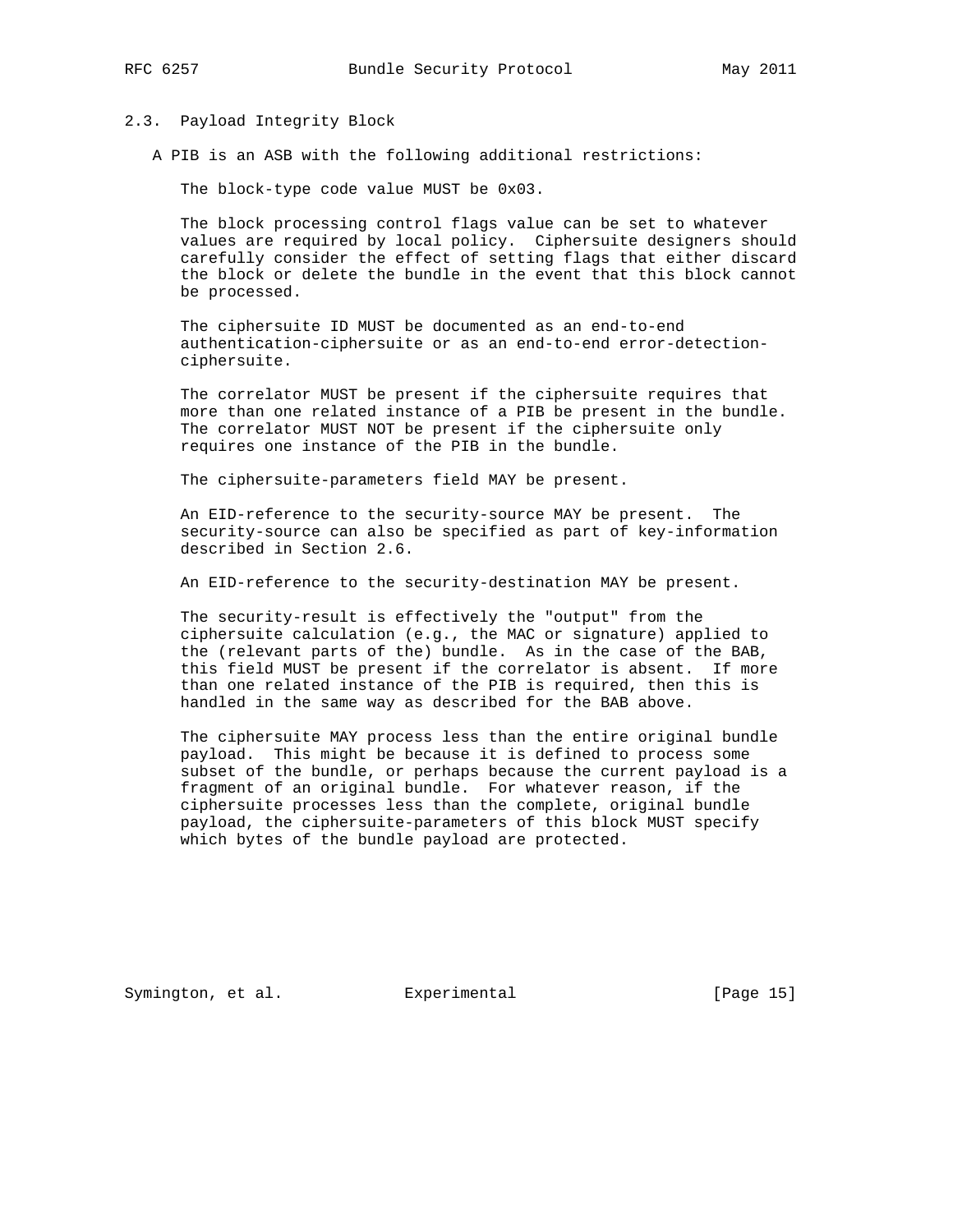For some ciphersuites, (e.g., those using asymmetric keying to produce signatures or those using symmetric keying with a group key), the security information can be checked at any hop on the way to the security-destination that has access to the required keying information. This possibility is further discussed in Section 3.6.

 The use of a generally available key is RECOMMENDED if custodial transfer is employed and all nodes SHOULD verify the bundle before accepting custody.

 Most asymmetric PIB ciphersuites will use the PIB-source to indicate who the signer is and will not require the PIB-dest field because the key needed to verify the PIB authenticator will be a public key associated with the PIB-source.

### 2.4. Payload Confidentiality Block

 A typical confidentiality ciphersuite will encrypt the payload using a randomly generated bundle encrypting key (BEK) and will use a key information item in the PCB security-parameters to carry the BEK encrypted with some long-term key encryption key (KEK) or well-known public key. If neither the destination nor security-destination resolves the key to use for decryption, the key-information item in the ciphersuite-parameters field can also be used to indicate the decryption key with which the BEK can be recovered. If the bundle already contains PIBs and/or PCBs, these SHOULD also be encrypted using this same BEK, as described just below for "super-encryption". The encrypted block is encapsulated into a new PCB that replaces the original block at the same place in the bundle.

 It is strongly RECOMMENDED that a data integrity mechanism be used in conjunction with confidentiality, and that encryption-only ciphersuites NOT be used. AES-Galois/Counter Mode (AES-GCM) satisfies this requirement. The "authentication tag" or "integrity check value" is stored into the security-result rather than being appended to the payload as is common in some protocols since, as described below, it is important that there be no change in the size of the payload.

 The payload is encrypted "in-place", that is, following encryption, the payload block payload field contains ciphertext, not plaintext. The payload block processing control flags are unmodified.

 The "in-place" encryption of payload bytes is to allow bundle payload fragmentation and reassembly, and custody transfer, to operate without knowledge of whether or not encryption has occurred and, if so, how many times.

Symington, et al. Experimental [Page 16]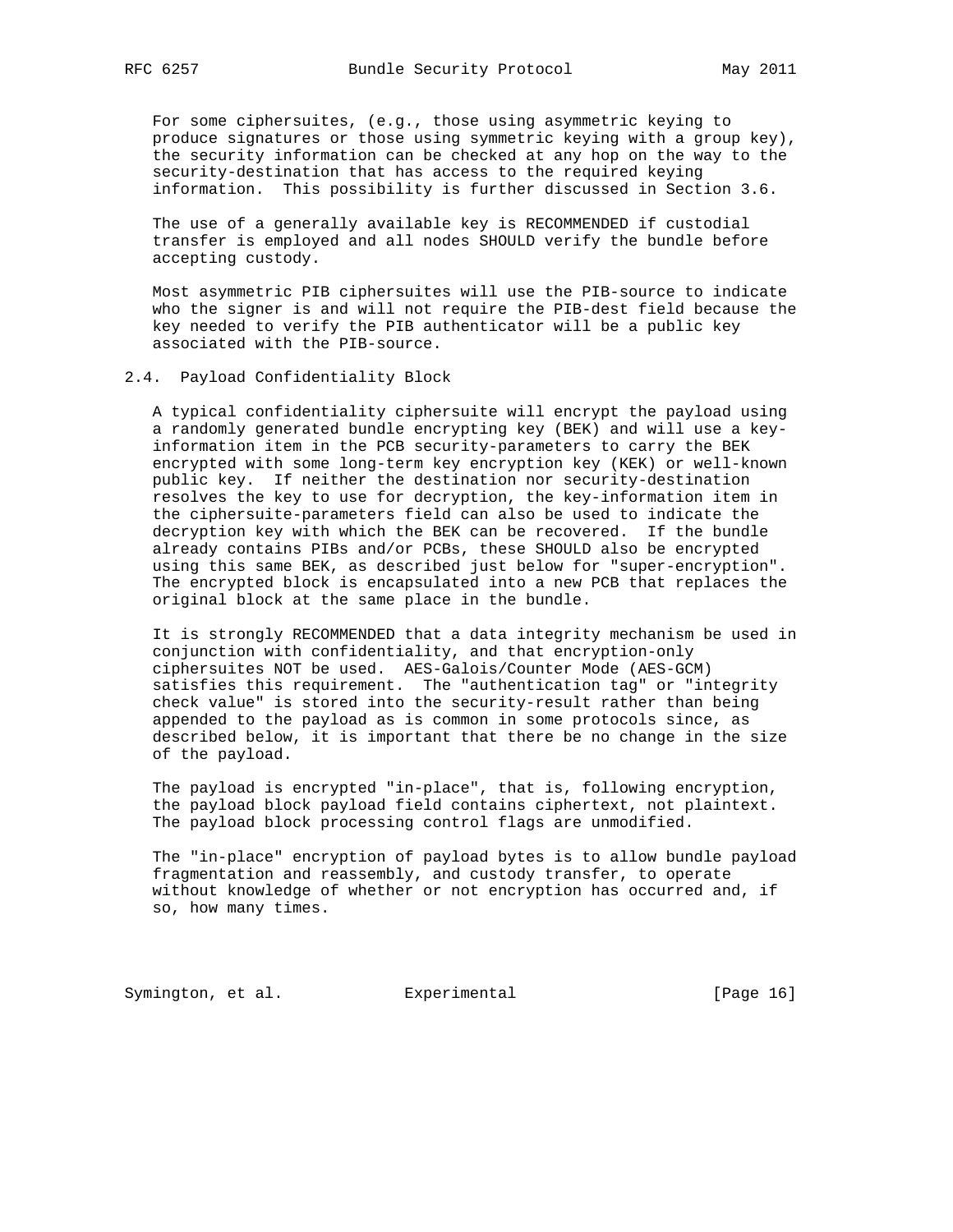Fragmentation, reassembly, and custody transfer are adversely affected by a change in size of the payload due to ambiguity about what byte range of the original payload is actually in any particular fragment. Ciphersuites SHOULD place any payload expansion, such as authentication tags (integrity check values) and any padding generated by a block-mode cipher, into an integrity check value item in the security-result field (see Section 2.6) of the confidentiality block.

 Payload super-encryption is allowed, that is, encrypting a payload that has already been encrypted, perhaps more than once. Ciphersuites SHOULD define super-encryption such that, as well as re encrypting the payload, it also protects the parameters of earlier encryption. Failure to do so may represent a vulnerability in some circumstances.

 Confidentiality is normally applied to the payload, and possibly to additional blocks. It is RECOMMENDED to apply a Payload Confidentiality ciphersuite to non-payload blocks only if these SHOULD be super-encrypted with the payload. If super-encryption of the block is not desired, then protection of the block SHOULD be done using the Extension Security Block mechanism rather than PCB.

 Multiple related PCB instances are required if both the payload and PIBs and PCBs in the bundle are to be encrypted. These multiple PCB instances require correlators to associate them with each other since the key-information is provided only in the first PCB.

 There are situations where more than one PCB instance is required but the instances are not "related" in the sense that requires correlators. One example is where a payload is encrypted for more than one security-destination so as to be robust in the face of routing uncertainties. In this scenario, the payload is encrypted using a BEK. Several PCBs contain the BEK encrypted using different KEKs, one for each destination. These multiple PCB instances are not "related" and SHOULD NOT contain correlators.

 The ciphersuite MAY apply different rules to confidentiality for non payload blocks.

A PCB is an ASB with the following additional restrictions:

The block-type code value MUST be 0x04.

 The block processing control flags value can be set to whatever values are required by local policy, except that a PCB "first block" MUST have the "replicate in every fragment" flag set. This flag SHOULD NOT be set otherwise. Ciphersuite designers should

Symington, et al. Experimental [Page 17]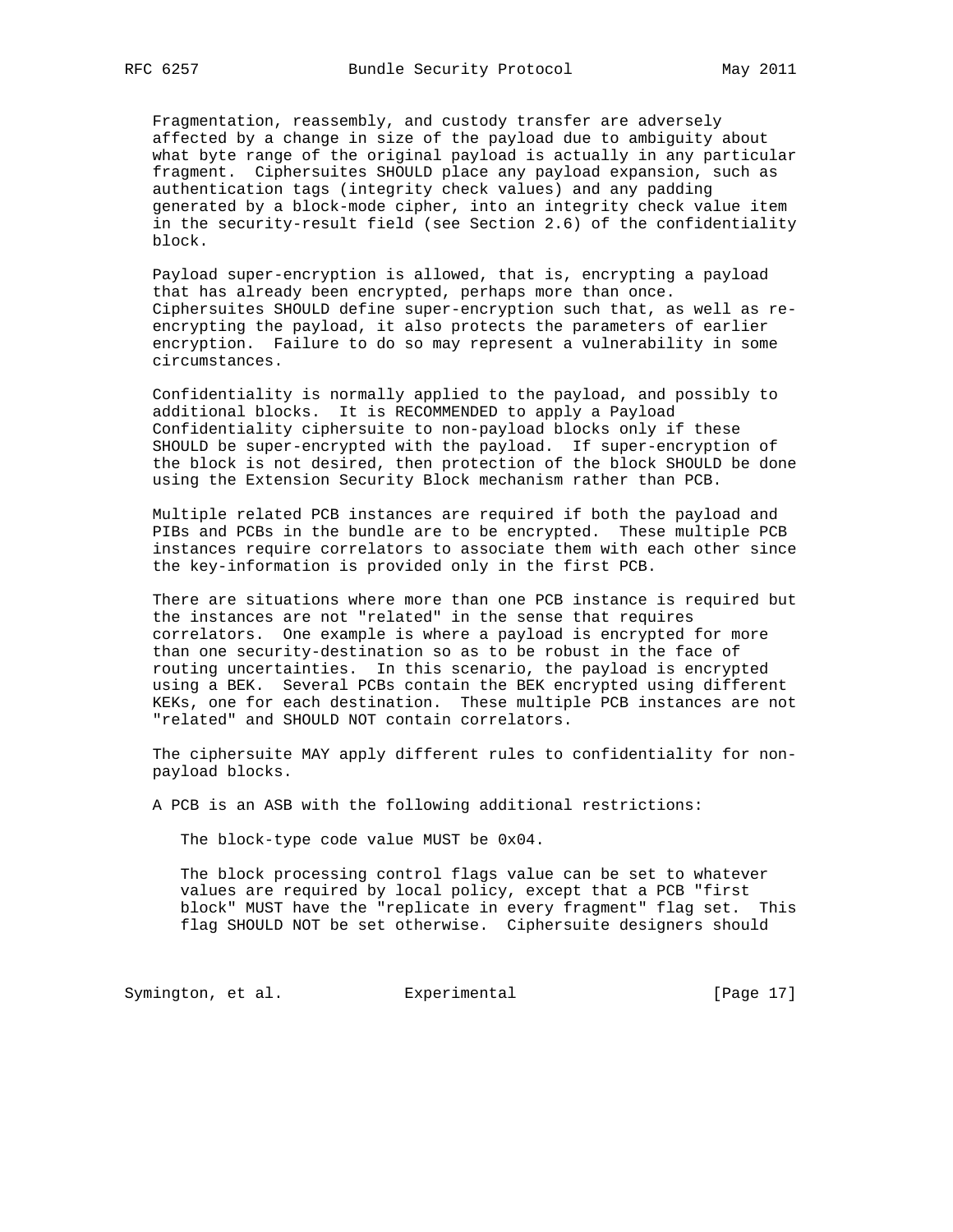carefully consider the effect of setting flags that either discard the block or delete the bundle in the event that this block cannot be processed.

 The ciphersuite ID MUST be documented as a confidentiality ciphersuite.

 The correlator MUST be present if there is more than one related PCB instance. The correlator MUST NOT be present if there are no related PCB instances.

 If a correlator is present, the key-information MUST be placed in the PCB "first block".

 Any additional bytes generated as a result of encryption and/or authentication processing of the payload SHOULD be placed in an "integrity check value" field (see Section 2.6) in the security result of the first PCB.

The ciphersuite-parameters field MAY be present.

 An EID-reference to the security-source MAY be present. The security-source can also be specified as part of key-information described in Section 2.6.

An EID-reference to the security-destination MAY be present.

 The security-result MAY be present and normally contains fields such as an encrypted bundle encryption key, authentication tag, or the encrypted versions of bundle blocks other than the payload block.

 The ciphersuite MAY process less than the entire original bundle payload, either because the current payload is a fragment of the original bundle or just because it is defined to process some subset. For whatever reason, if the ciphersuite processes less than the complete, original bundle payload, the "first" PCB MUST specify, as part of the ciphersuite-parameters, which bytes of the bundle payload are protected.

 PCB ciphersuites MUST specify which blocks are to be encrypted. The specification MAY be flexible and be dependent upon block type, security policy, various data values, and other inputs, but it MUST be deterministic. The determination of whether or not a block is to be encrypted MUST NOT be ambiguous.

Symington, et al. Experimental [Page 18]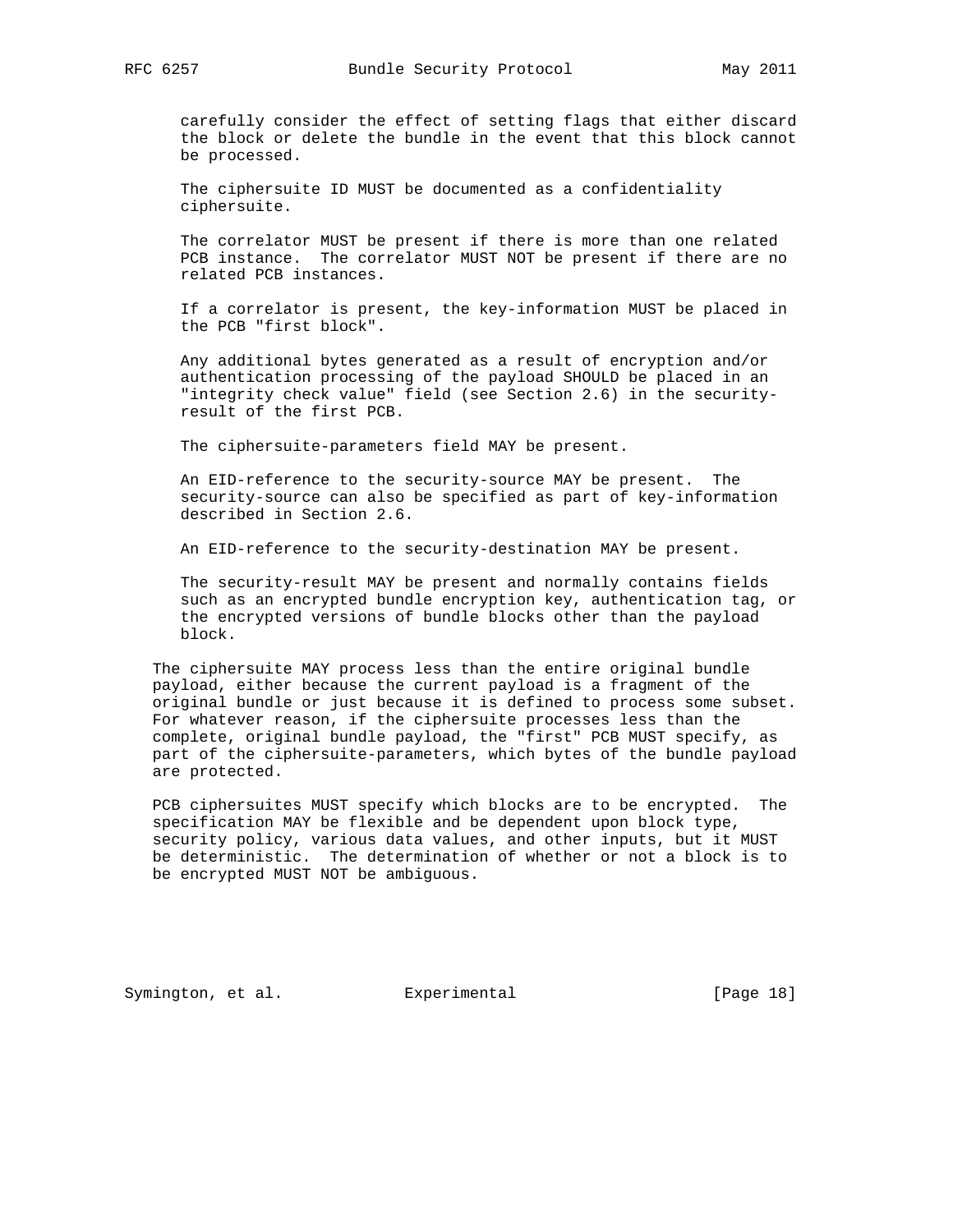As was the case for the BAB and PIB, if the ciphersuite requires more than one instance of the PCB, then the "first block" MUST contain any optional fields (e.g., security-destination, etc.) that apply to all instances with this correlator. These MUST be contained in the first instance and MUST NOT be repeated in other correlated blocks. Fields that are specific to a particular instance of the PCB MAY appear in that PCB. For example, security-result fields MAY (and probably will) be included in multiple related PCB instances, with each result being specific to that particular block. Similarly, several PCBs might each contain a ciphersuite-parameters field with an IV specific to that PCB instance.

 Put another way: when confidentiality will generate multiple blocks, it MUST create a "first" PCB with the required ciphersuite ID, parameters, etc., as specified above. Typically, this PCB will appear early in the bundle. This "first" PCB contains the parameters that apply to the payload and also to the other correlated PCBs. The correlated PCBs follow the "first" PCB and MUST NOT repeat the ciphersuite-parameters, security-source, or security-destination fields from the first PCB. These correlated PCBs need not follow immediately after the "first" PCB, and probably will not do so. Each correlated block, encapsulating an encrypted PIB or PCB, is at the same place in the bundle as the original PIB or PCB.

 A ciphersuite MUST NOT mix payload data and a non-payload block in a single PCB.

 Even if a to-be-encrypted block has the "discard" flag set, whether or not the PCB's "discard" flag is set is an implementation/policy decision for the encrypting node. (The "discard" flag is more properly called the "Discard if block can't be processed" flag.)

 Any existing EID-list in the to-be-encapsulated original block remains exactly as-is, and is copied to become the EID-list for the replacing block. The encapsulation process MUST NOT replace or remove the existing EID-list entries. This is critically important for correct updating of entries at the security-destination.

 At the security-destination, either the specific destination or the bundle-destination, the processes described above are reversed. The payload is decrypted "in-place" using the salt, IV, and key values in the first PCB, including verification using the ICV. These values are described in Section 2.6. Each correlated PCB is also processed at the same destination, using the salt and key values from the first PCB and the block-specific IV item. The encapsulated block item in the security-result is decrypted and validated, using also the tag that SHOULD have been appended to the ciphertext of the original block data. Assuming the validation succeeds, the resultant

Symington, et al. Experimental [Page 19]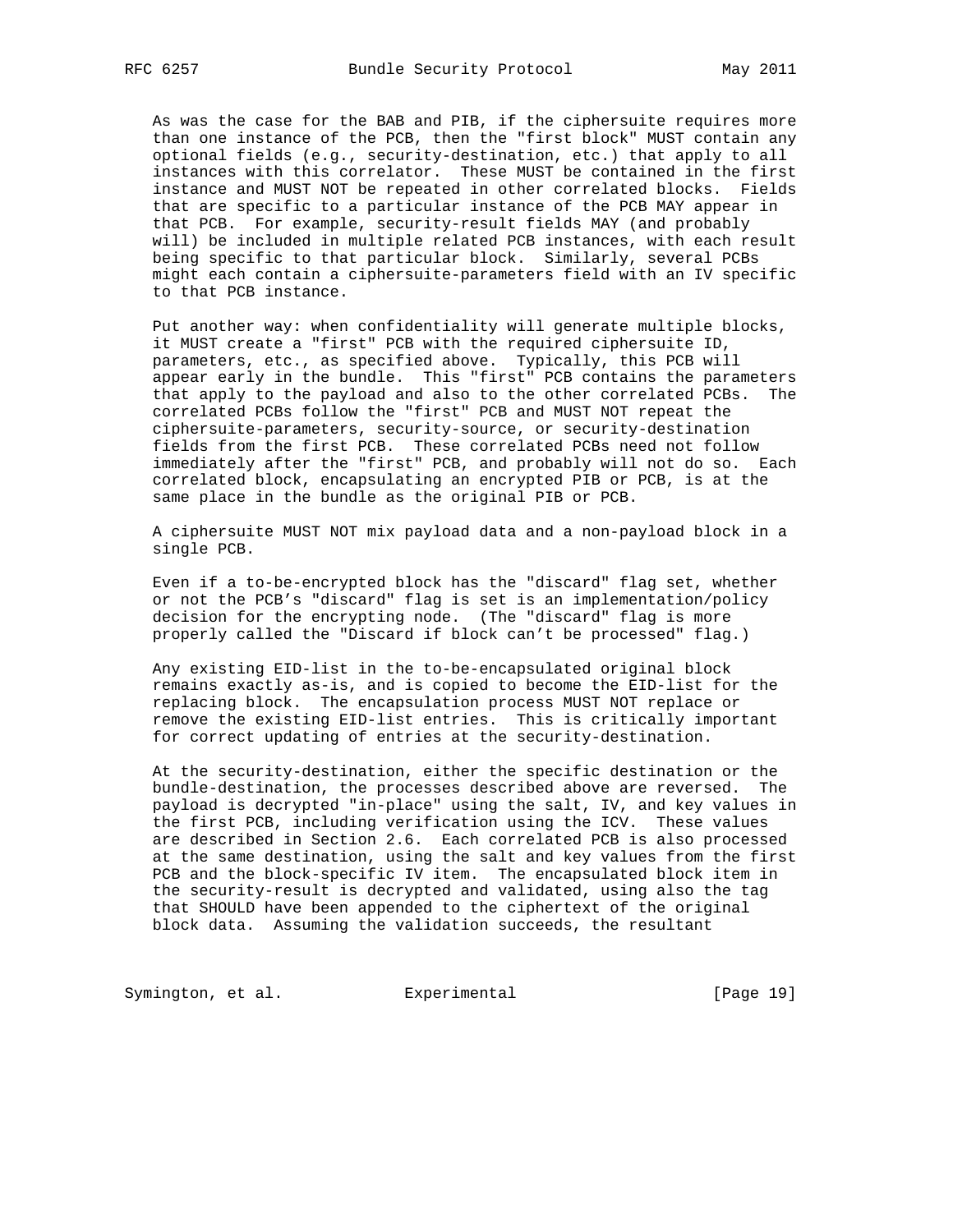plaintext, which is the entire content of the original block, replaces the PCB at the same place in the bundle. The block type reverts to that of the original block prior to encapsulation, and the other block-specific data fields also return to their original values. Implementors are cautioned that this "replacement" process requires delicate stitchery, as the EID-list contents in the decapsulated block are invalid. As noted above, the EID-list references in the original block were preserved in the "replacing" PCB, and will have been updated as necessary as the bundle has toured the DTN. The references from the PCB MUST replace the references within the EID-list of the newly decapsulated block. Caveat implementor.

### 2.5. Extension Security Block

 Extension security blocks provide protection for non-payload-related portions of a bundle. ESBs MUST NOT be used for the primary block or payload, including payload-related security blocks (PIBs and PCBs).

 It is sometimes desirable to protect certain parts of a bundle in ways other than those applied to the bundle payload. One such example is bundle metadata that might specify the kind of data in the payload but not the actual payload detail, as described in [DTNMD].

 ESBs are typically used to apply confidentiality protection. While it is possible to create an integrity-only ciphersuite, the block protection is not transparent and makes access to the data more difficult. For simplicity, this discussion describes the use of a confidentiality ciphersuite.

 The protection mechanisms in ESBs are similar to other security blocks with two important differences:

- o different key values are used (using the same key as that for payload would defeat the purpose)
- o the block is not encrypted or super-encrypted with the payload

 A typical ESB ciphersuite will encrypt the extension block using a randomly generated ephemeral key and will use the key-information item in the security-parameters field to carry the key encrypted with some long-term key encryption key (KEK) or well-known public key. If neither the destination nor security-destination resolves the key to use for decryption, the key-information item in the ciphersuite parameters field can be used also to indicate the decryption key with which the BEK can be recovered.

Symington, et al. Experimental [Page 20]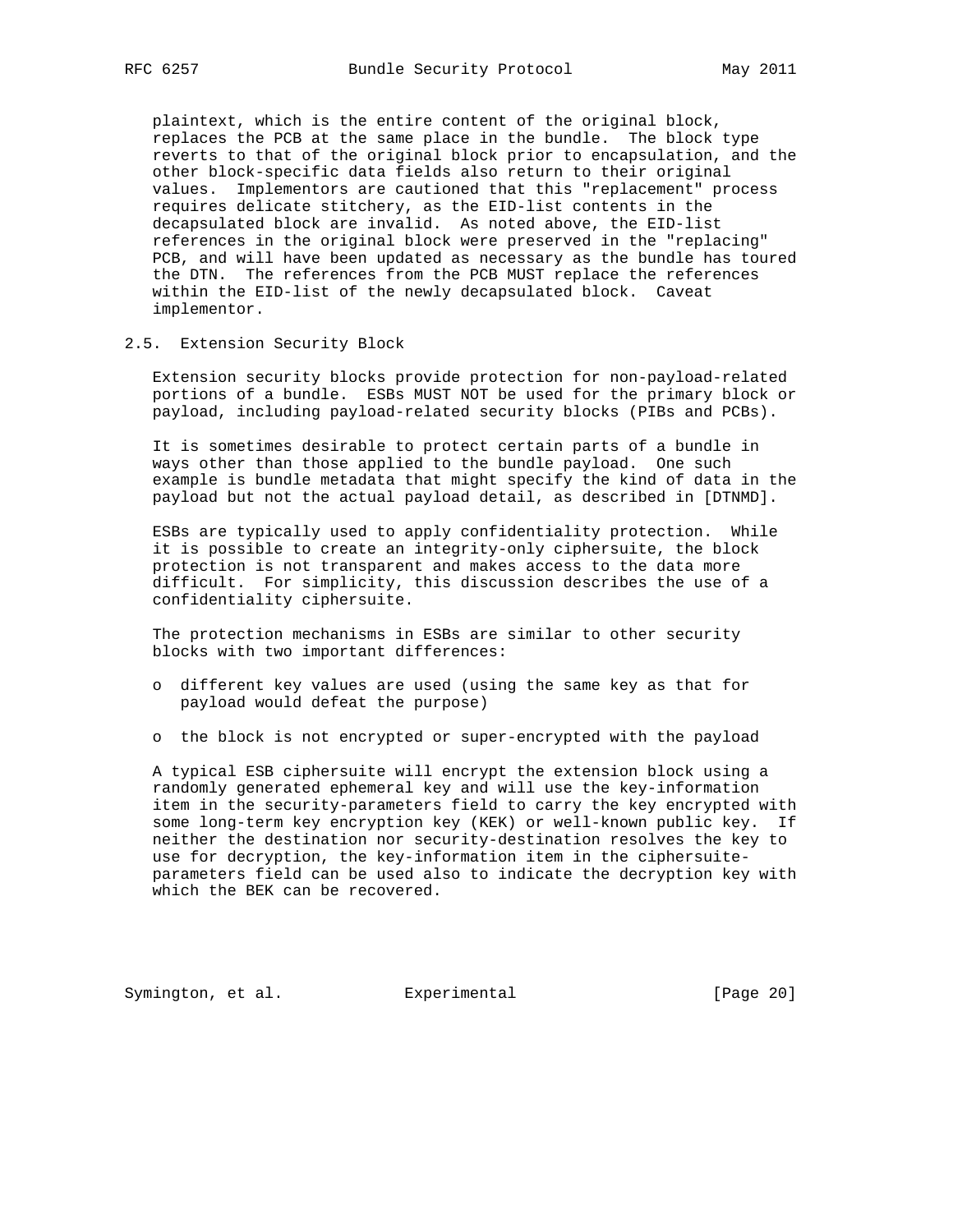It is strongly RECOMMENDED that a data integrity mechanism be used in conjunction with confidentiality, and that encryption-only ciphersuites NOT be used. AES-GCM satisfies this requirement.

 The ESB is placed in the bundle in the same position as the block being protected. That is, the entire original block is processed (encrypted, etc.) and encapsulated in a "replacing" ESB-type block, and this appears in the bundle at the same sequential position as the original block. The processed data is placed in the security-result field.

 The process is reversed at the security-destination with the recovered plaintext block replacing the ESB that had encapsulated it. Processing of EID-list entries, if any, is described in Section 2.4, and this MUST be followed in order to correctly recover EIDs.

An ESB is an ASB with the following additional restrictions:

The block type is 0x09.

 Ciphersuite flags indicate which fields are present in this block. Ciphersuite designers should carefully consider the effect of setting flags that either discard the block or delete the bundle in the event that this block cannot be processed.

EID-references MUST be stored in the EID-reference list.

 The security-source MAY be present. The security-source can also be specified as part of key-information described in Section 2.6. If neither is present, then the bundle-source is used as the security-source.

 The security-destination MAY be present. If not present, then the bundle-destination is used as the security-destination.

 The security-parameters MAY optionally contain a block-type code field to indicate the type of the encapsulated block. Since this replicates a field in the encrypted portion of the block, it is a slight security risk, and its use is therefore OPTIONAL.

2.6. Parameters and Result Fields

 Various ciphersuites include several items in the security-parameters and/or security-result fields. Which items MAY appear is defined by the particular ciphersuite description. A ciphersuite MAY support several instances of the same type within a single block.

Symington, et al. Experimental [Page 21]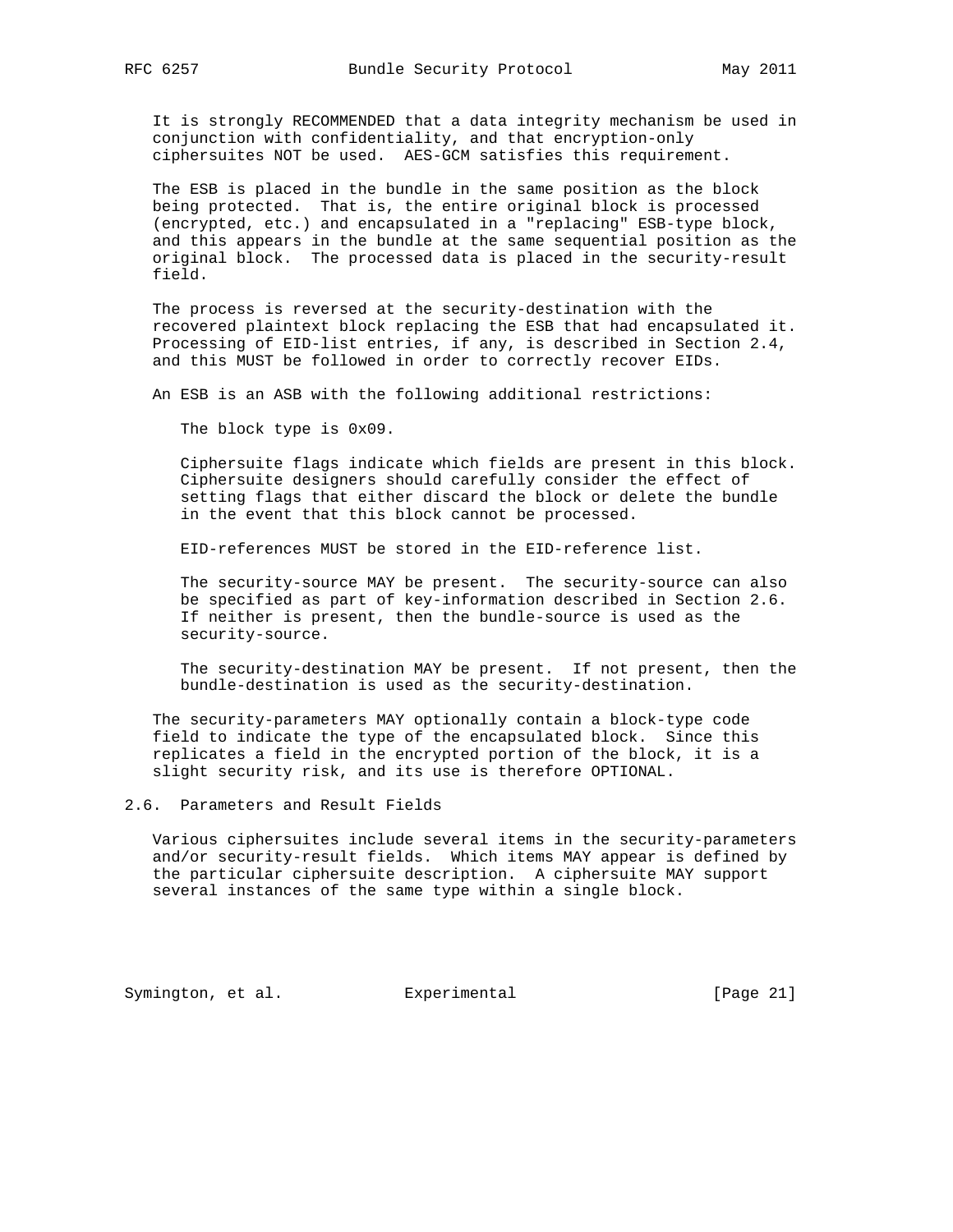Each item is represented as a type-length-value. Type is a single byte indicating which item this is. Length is the count of data bytes to follow, and is an SDNV-encoded integer. Value is the data content of the item.

Item types are

- 0: reserved
- 1: initialization vector (IV)
- 2: reserved
- 3: key-information
- 4: fragment-range (offset and length as a pair of SDNVs)
- 5: integrity signature
- 6: unassigned
- 7: salt
- 8: PCB integrity check value (ICV)
- 9: reserved
- 10: encapsulated block
- 11: block type of encapsulated block
- 12 191: reserved
- 192 250: private use

251 - 255: reserved

 The following descriptions apply to the usage of these items for all ciphersuites. Additional characteristics are noted in the discussion for specific suites.

- o initialization vector (IV): random value, typically eight to sixteen bytes.
- o key-information: key material encoded or protected by the key management system and used to transport an ephemeral key protected by a long-term key. This item is discussed further in Section 2.7.

Symington, et al. Experimental [Page 22]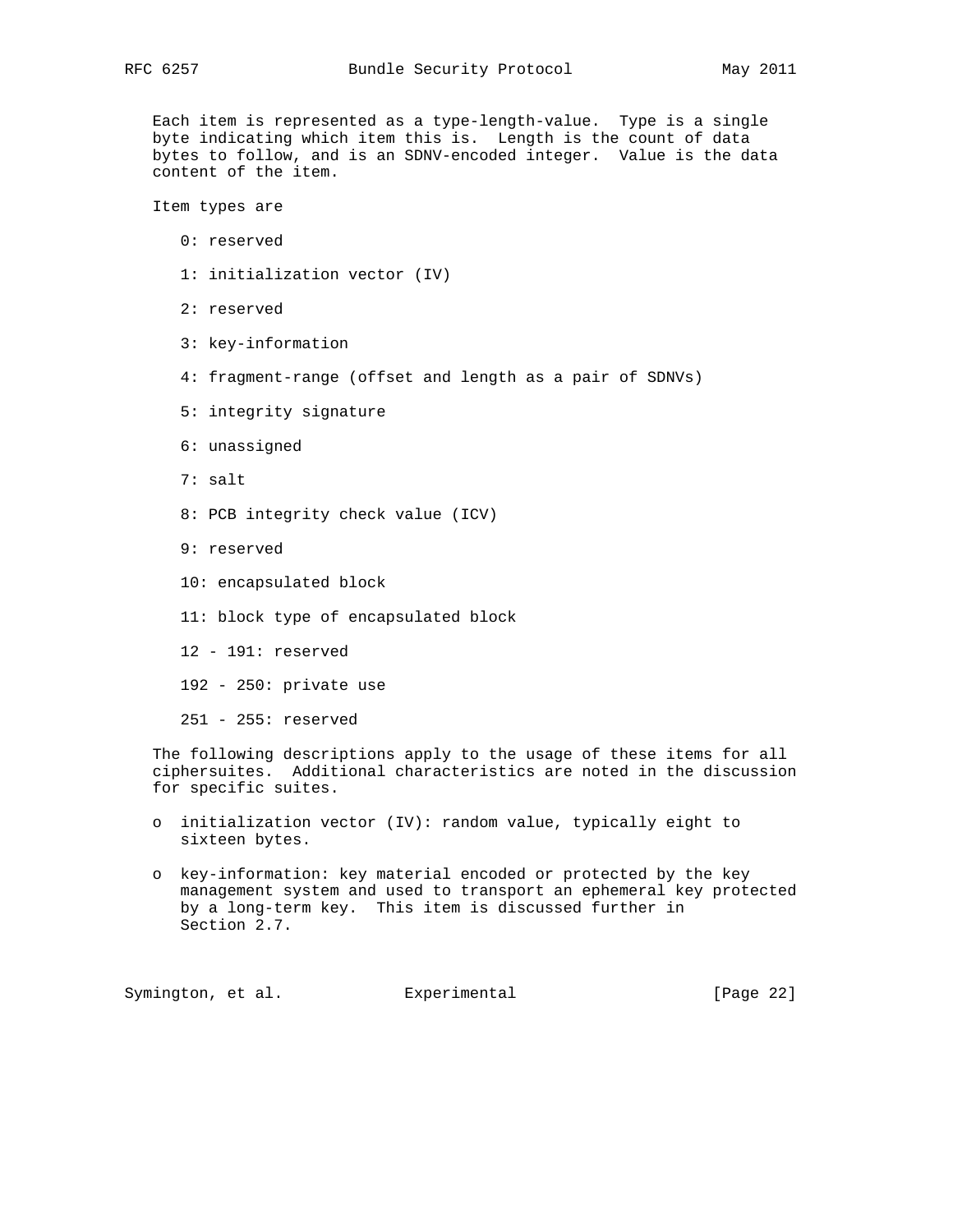- o fragment-range: pair of SDNV values (offset then length) specifying the range of payload bytes to which a particular operation applies. This is termed "fragment-range" since that is its typical use, even though sometimes it describes a subset range that is not a fragment. The offset value MUST be the offset within the original bundle, which might not be the offset within the current bundle if the current bundle is already a fragment.
- o integrity signature: result of BAB or PIB digest or signing operation. This item is discussed further in Section 2.7.
- o salt: an IV-like value used by certain confidentiality suites.
- o PCB integrity check value (ICV): output from certain confidentiality ciphersuite operations to be used at the destination to verify that the protected data has not been modified.
- o encapsulated block: result of confidentiality operation on certain blocks, contains the ciphertext of the block and MAY also contain an integrity check value appended to the ciphertext; MAY also contain padding if required by the encryption mode; used for non payload blocks only.
- o block type of encapsulated block: block-type code for a block that has been encapsulated in ESB.

### 2.7. Key Transport

 This specification endeavors to maintain separation between the security protocol and key management. However, these two interact in the transfer of key-information, etc., from security-source to security-destination. The intent of the separation is to facilitate the use of a variety of key management systems without needing to tailor a ciphersuite to each individually.

 The key management process deals with such things as long-term keys, specifiers for long-term keys, certificates for long-term keys, and integrity signatures using long-term keys. The ciphersuite itself SHOULD NOT require a knowledge of these, and separation is improved if it treats these as opaque entities to be handled by the key management process.

 The key management process deals specifically with the content of two of the items defined in Section 2.6: key-information (item type 3) and integrity signature (item type 5). The ciphersuite MUST define the details and format for these items. To facilitate

Symington, et al. Experimental [Page 23]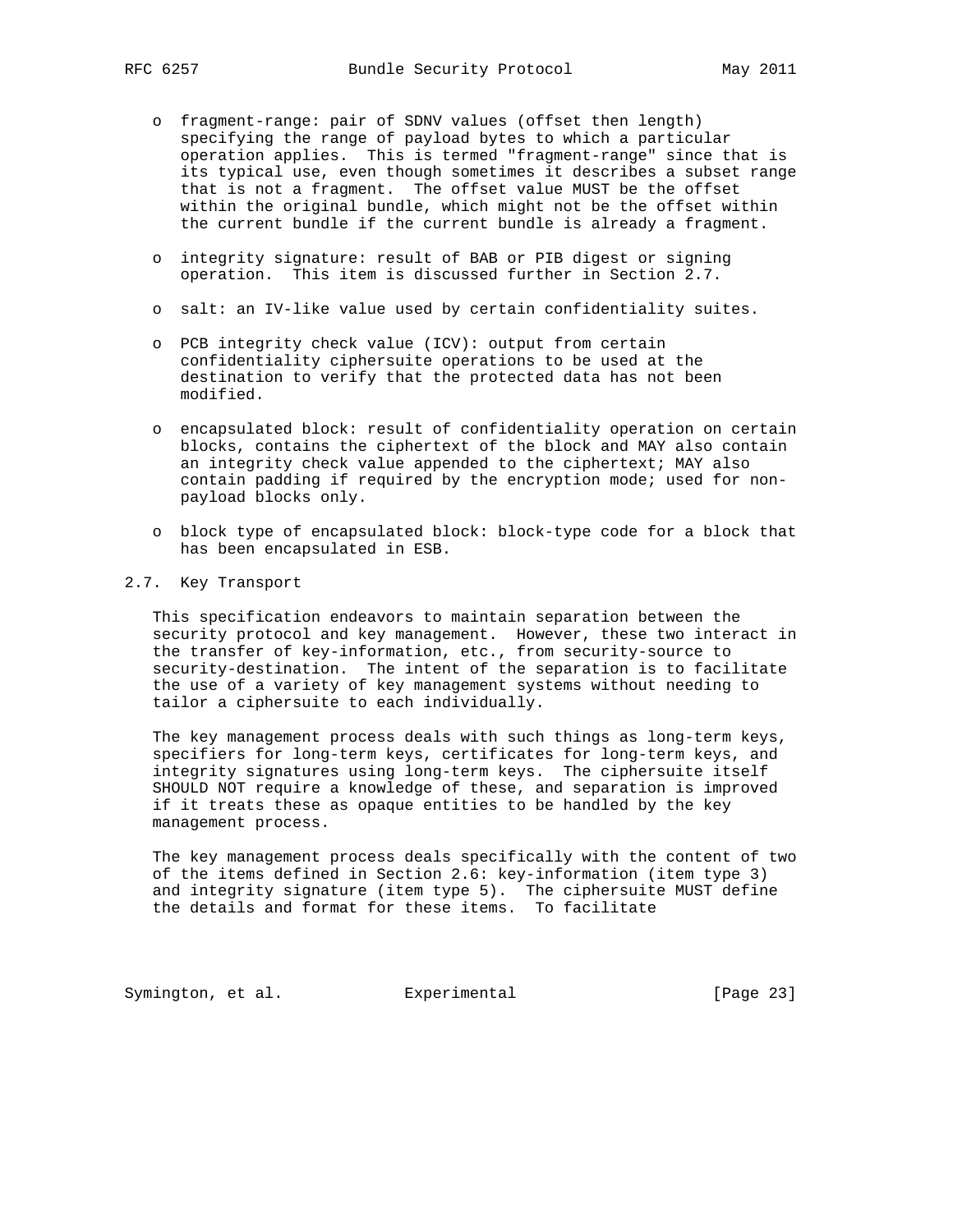interoperability, it is strongly RECOMMENDED that the implementations use the appropriate definitions from the Cryptographic Message Syntax (CMS) [RFC5652] and related RFCs.

 Many situations will require several pieces of key-information. Again, ciphersuites MUST define whether they accept these packed into a single key-information item and/or separated into multiple instances of key-information. For interoperability, it is RECOMMENDED that ciphersuites accept these packed into a single key information item, and that they MAY additionally choose to accept them sent as separate items.

## 2.8. PIB and PCB Combinations

 Given the above definitions, nodes are free to combine applications of PIB and PCB in any way they wish -- the correlator value allows for multiple applications of security services to be handled separately. Since PIB and PCB apply to the payload and ESB to non payload blocks, combinations of ESB with PIB and/or PCB are not considered.

 There are some obvious security problems that could arise when applying multiple services. For example, if we encrypted a payload but left a PIB security-result containing a signature in the clear, payload guesses could be confirmed.

 We cannot, in general, prevent all such problems since we cannot assume that every ciphersuite definition takes account of every other ciphersuite definition. However, we can limit the potential for such problems by requiring that any ciphersuite that applies to one instance of a PIB or PCB MUST be applied to all instances with the same correlator.

 We now list the PIB and PCB combinations that we envisage as being useful to support:

 Encrypted tunnels - a single bundle MAY be encrypted many times en route to its destination. Clearly, it has to be decrypted an equal number of times, but we can imagine each encryption as representing the entry into yet another layer of tunnel. This is supported by using multiple instances of PCB, but with the payload encrypted multiple times, "in-place". Depending upon the ciphersuite definition, other blocks can and should be encrypted, as discussed above and in Section 2.4 to ensure that parameters are protected in the case of super-encryption.

Symington, et al. Experimental [Page 24]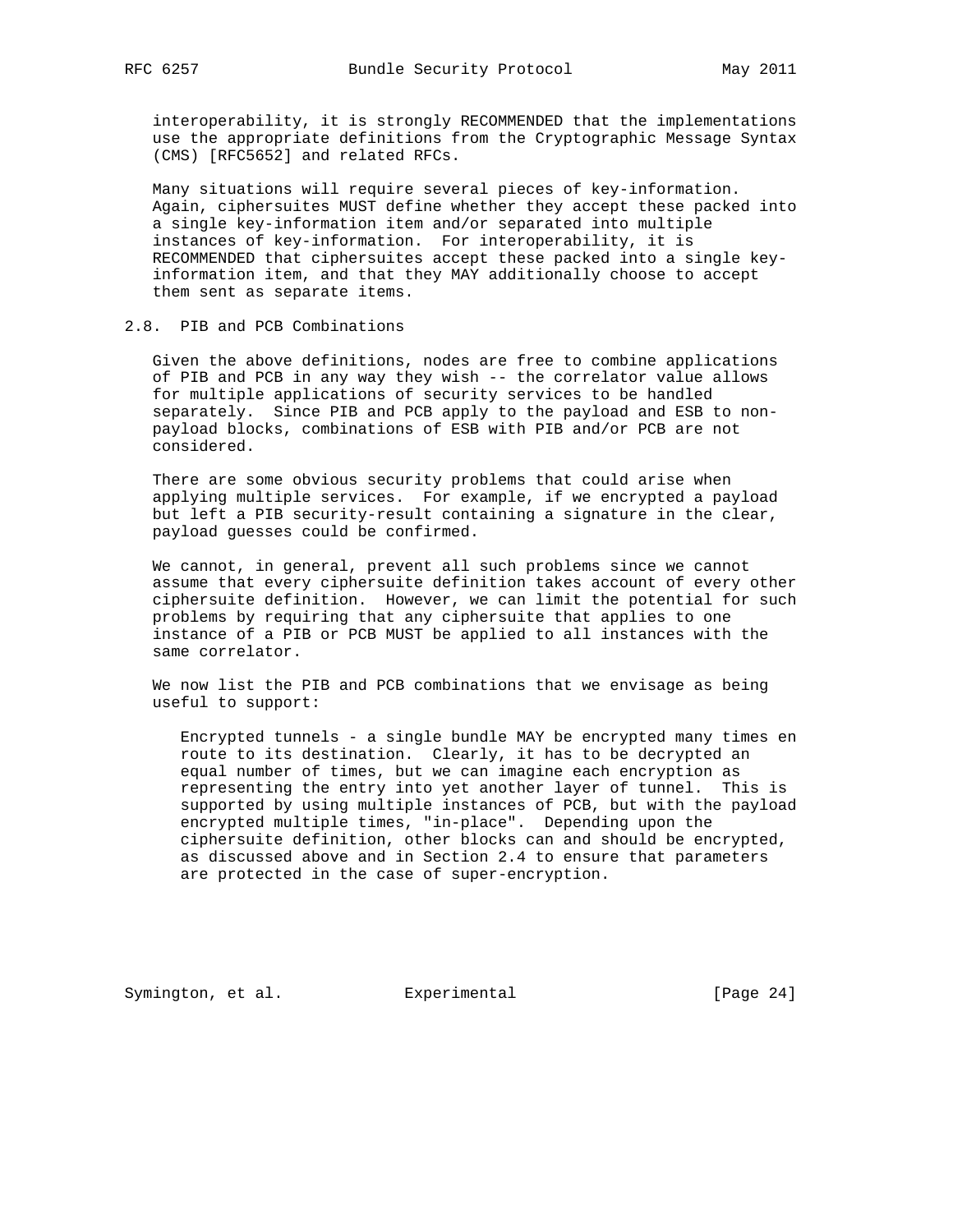Multiple parallel authenticators - a single security-source might wish to protect the integrity of a bundle in multiple ways. This could be required if the bundle's path is unpredictable and if various nodes might be involved as security-destinations. Similarly, if the security-source cannot determine in advance which algorithms to use, then using all might be reasonable. This would result in uses of PIB that, presumably, all protect the payload, and which cannot in general protect one another. Note that this logic can also apply to a BAB, if the unpredictable routing happens in the convergence layer, so we also envisage support for multiple parallel uses of BAB.

 Multiple sequential authenticators - if some security-destination requires assurance about the route that bundles have taken, then it might insist that each forwarding node add its own PIB. More likely, however, would be that outbound "bastion" nodes would be configured to sign bundles as a way of allowing the sending "domain" to take accountability for the bundle. In this case, the various PIBs will likely be layered, so that each protects the earlier applications of PIB.

 Authenticated and encrypted bundles - a single bundle MAY require both authentication and confidentiality. Some specifications first apply the authenticator and follow this by encrypting the payload and authenticator. As noted previously in the case where the authenticator is a signature, there are security reasons for this ordering. (See the PCB-RSA-AES128-PAYLOAD-PIB-PCB ciphersuite defined in Section 4.3.) Others apply the authenticator after encryption, that is, to the ciphertext. This ordering is generally RECOMMENDED and minimizes attacks that, in some cases, can lead to recovery of the encryption key.

 There are, no doubt, other valid ways to combine PIB and PCB instances, but these are the "core" set supported in this specification. Having said that, as will be seen, the mandatory ciphersuites defined here are quite specific and restrictive in terms of limiting the flexibility offered by the correlator mechanism. This is primarily designed to keep this specification as simple as possible, while at the same time supporting the above scenarios.

3. Security Processing

This section describes the security aspects of bundle processing.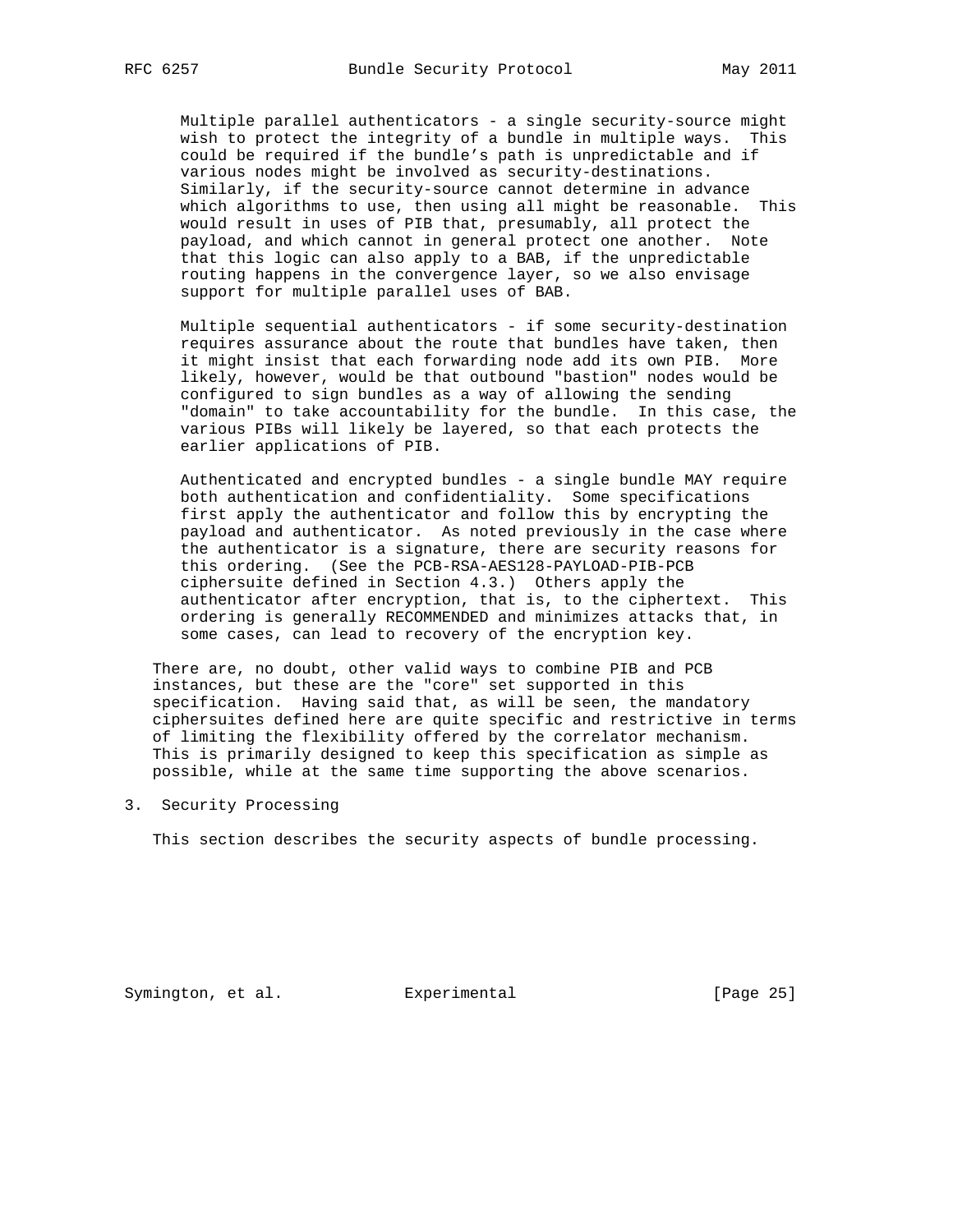## 3.1. Nodes as Policy Enforcement Points

 All nodes are REQUIRED to have and enforce their own configurable security policies, whether these policies be explicit or default, as defined in Section 6.

 All nodes serve as Policy Enforcement Points (PEPs) insofar as they enforce polices that MAY restrict the permissions of bundle nodes to inject traffic into the network. Policies MAY apply to traffic that originates at the current node, traffic that terminates at the current node, and traffic that is to be forwarded by the current node to other nodes. If a particular transmission request, originating either locally or remotely, satisfies the node's policy or policies and is therefore accepted, then an outbound bundle can be created and dispatched. If not, then in its role as a PEP, the node will not create or forward a bundle. Error handling for such cases is currently considered out of scope for this document.

 Policy enforcing code MAY override all other processing steps described here and elsewhere in this document. For example, it is valid to implement a node that always attempts to attach a PIB. Similarly, it is also valid to implement a node that always rejects all requests that imply the use of a PIB.

 Nodes MUST consult their security policy to determine the criteria that a received bundle ought to meet before it will be forwarded. These criteria MUST include a determination of whether or not the received bundle MUST include a valid BAB, PIB, PCB, or ESB. If the bundle does not meet the node's policy criteria, then the bundle MUST be discarded and processed no further; in this case, a bundle status report indicating the failure MAY be generated.

 The node's policy MAY call for the node to add or subtract some security blocks. For example, it might require that the node attempt to encrypt (parts of) the bundle for some security-destination or that it add a PIB. If the node's policy requires a BAB to be added to the bundle, it MUST be added last so that the calculation of its security-result MAY take into consideration the values of all other blocks in the bundle.

3.2. Processing Order of Security Blocks

 The processing order of security actions for a bundle is critically important for the actions to complete successfully. In general, the actions performed at the originating node MUST be executed in the reverse sequence at the destination. There are variations and exceptions, and these are noted below.

Symington, et al. Experimental [Page 26]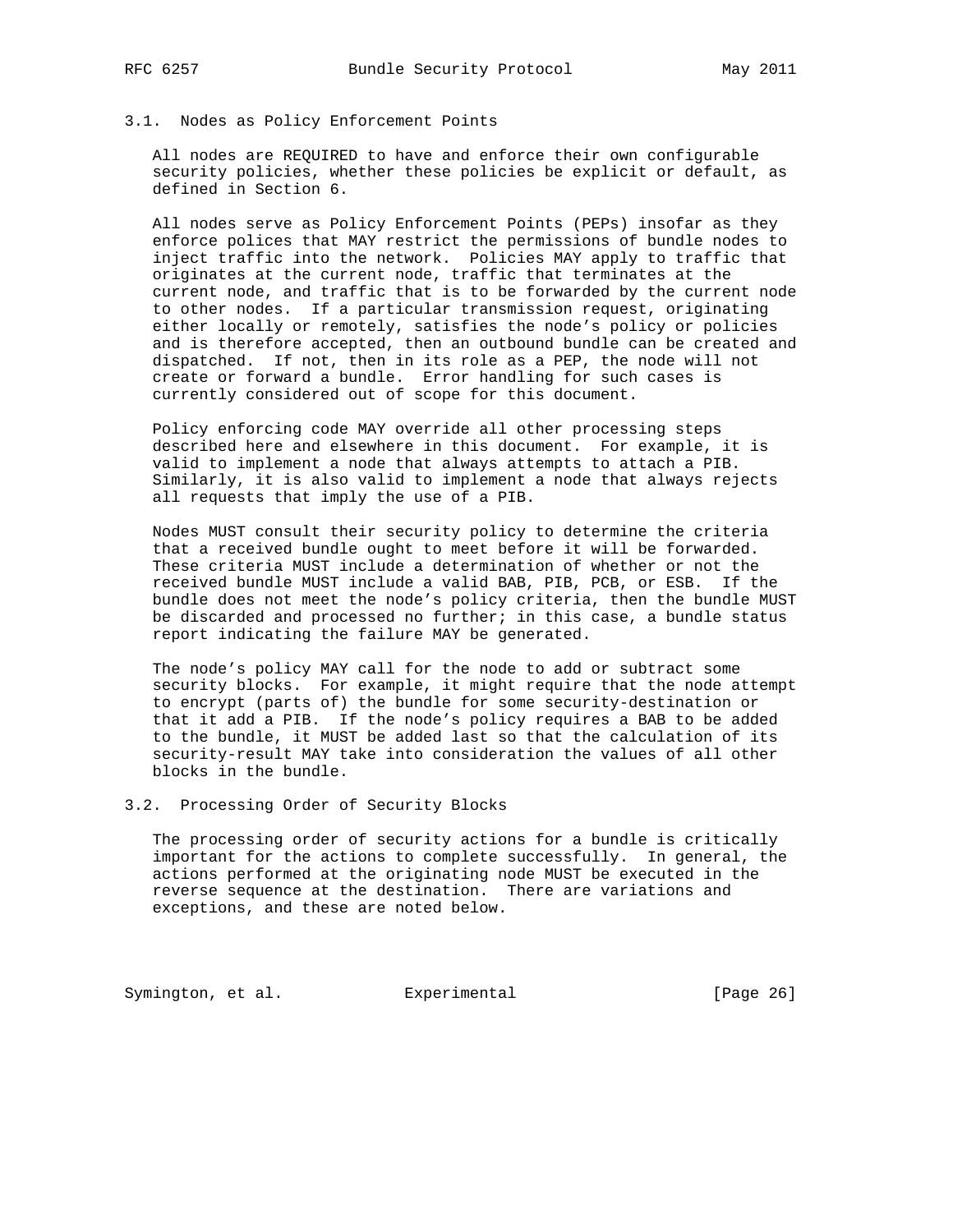The sequence is maintained in the ordering of security blocks in the bundle. It is for this reason that blocks MUST NOT be rearranged at forwarding nodes, whether or not they support the security protocols. The only blocks that participate in this ordering are the primary and payload blocks, and the PIB and PCB security blocks themselves. All other extension blocks, including ESBs, are ignored for purposes of determining the processing order.

 The security blocks are added to and removed from a bundle in a last in-first-out (LIFO) manner, with the top of the stack immediately after the primary block. A newly created bundle has just the primary and payload blocks, and the stack is empty. As security actions are requested for the bundle, security blocks are pushed onto the stack immediately after the primary block. The early actions have security blocks close to the payload, later actions have blocks nearer to the primary block. The actions deal with only those blocks in the bundle at the time, so, for example, the first to be added processes only the payload and primary blocks, the next might process the first if it chooses and the payload and primary, and so on. The last block to be added can process all the blocks.

 When the bundle is received, this process is reversed and security processing begins at the top of the stack, immediately after the primary block. The security actions are performed, and the block is popped from the stack. Processing continues with the next security block until finally only the payload and primary blocks remain.

 The simplicity of this description is undermined by various real world requirements. Nonetheless, it serves as a helpful initial framework for understanding the bundle security process.

 The first issue is a very common one and easy to handle. The bundle may be sent indirectly to its destination, requiring several forwarding hops to finally arrive there. Security processing happens at each node, assuming that the node supports bundle security. For the following discussion, we assume that a bundle is created and that confidentiality, then payload integrity, and finally bundle authentication are applied to it. The block sequence would therefore be primary-BAB-PIB-PCB-payload. Traveling from source to destination requires going through one intermediate node, so the trip consists of two hops.

 When the bundle is received at the intermediate node, the receive processing validates the BAB and pops it from the stack. However, the PIBs and PCBs have the final destination as their security destination, so these cannot be processed and removed. The intermediate node then begins the send process with the four remaining blocks in the bundle. The outbound processing adds any

Symington, et al. Experimental [Page 27]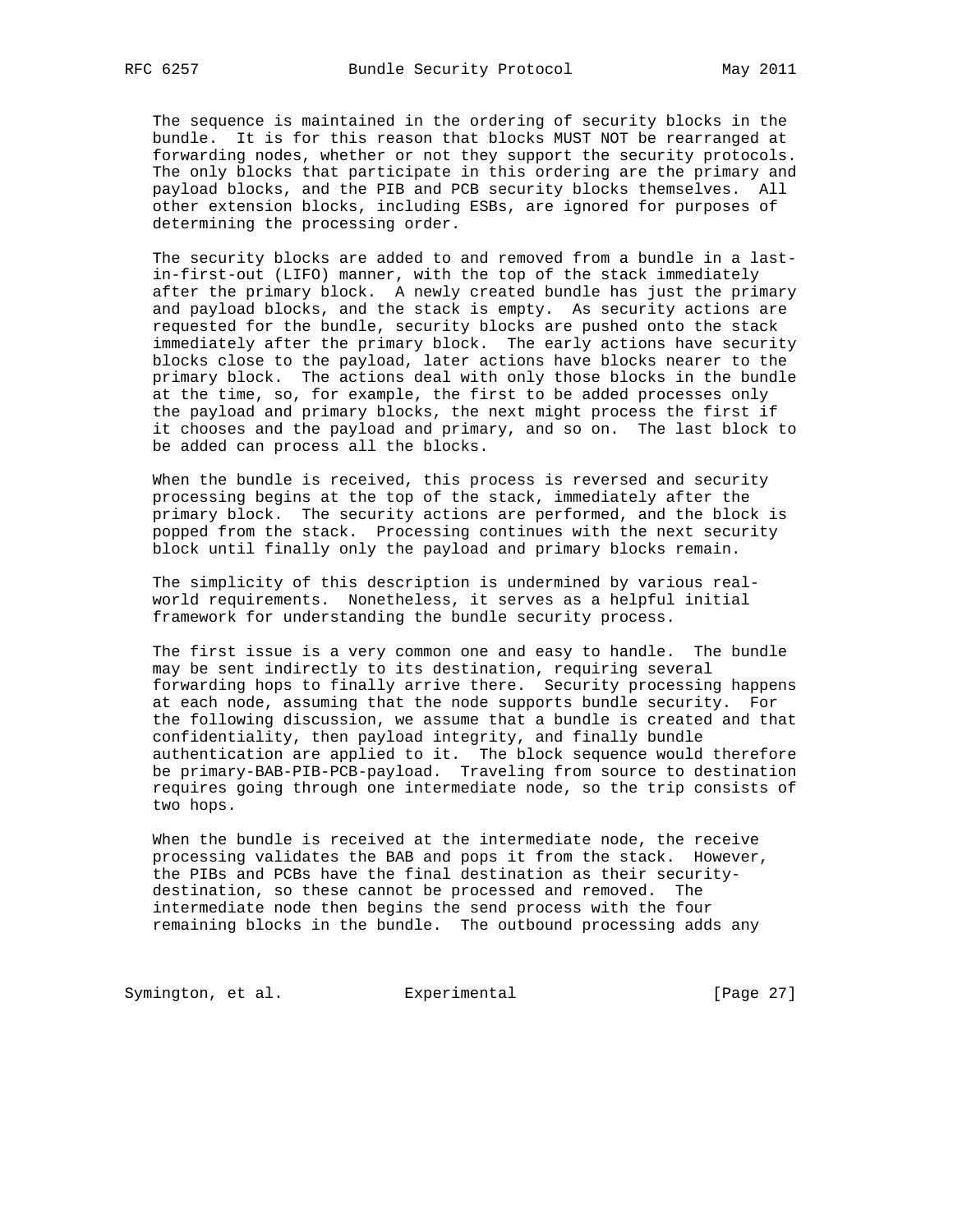security blocks required by local policy, and these are pushed on the stack immediately after the primary block, ahead of the PIB. In this example, the intermediate node adds a PIB as a signature that the bundle has passed through the node.

 The receive processing at the destination first handles the intermediate node's PIB and pops it, next is the originator's PIB, also popped, and finally the originator's confidentiality block that allows the payload to be decrypted and the bundle handled for delivery.

 In practice, DTNs are likely to be more complex. The security policy for a node specifies the security requirements for a bundle. The policy will possibly cause one or more security operations to be applied to the bundle at the current node, each with its own security-destination. Application of policy at subsequent nodes might cause additional security operations, each with a security destination. The list of security-destinations in the security blocks (BAB, PIB and PCB, not ESB) creates a partial-ordering of nodes that MUST be visited en route to the bundle-destination.

 The bundle security scheme does not deal with security paths that overlap partially but not completely. The security policy for a node MUST avoid specifying, for a bundle, a security-destination that causes a conflict with any existing security-destination in that bundle. This is discussed further in Section 3.3.

 The second issue relates to the reversibility of certain security process actions. In general, the actions fall into two categories: those that do not affect other parts of the bundle and those that are fully reversible. Creating a bundle signature, for example, does not change the bundle content except for the result. The encryption performed as part of the confidentiality processing does change the bundle, but the reverse processing at the destination restores the original content.

 The third category is the one where the bundle content has changed slightly and in a non-destructive way, but there is no mechanism to reverse the change. The simplest example is the addition of an EID reference to a security block. The addition of the reference causes the text to be added to the bundle's dictionary. The text may also be used by other references, so removal of the block and this specific EID-reference does not cause removal of the text from the dictionary. This shortcoming is of no impact to the "sequential" or "wrapping" security schemes described above, but does cause failures with "parallel" authentication mechanisms. Solutions for this

Symington, et al. Experimental [Page 28]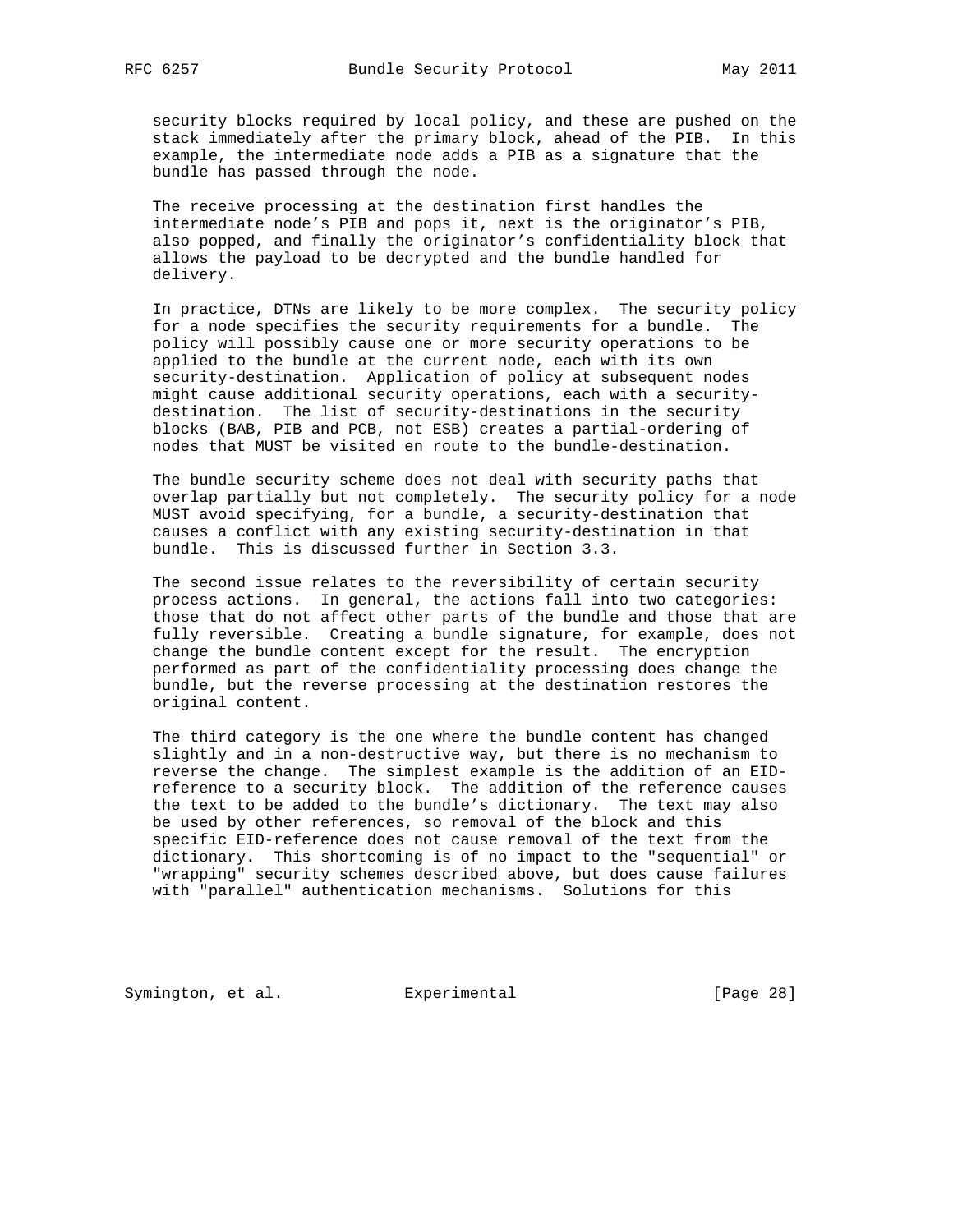problem are implementation specific and typically involve multi-pass processing such that blocks are added at one stage and the security results calculated at a later stage of the overall process.

 Certain ciphersuites have sequence requirements for their correct operation, most notably the bundle authentication ciphersuites. Processing for bundle authentication is required to happen after all other sending operations, and prior to any receive operations at the next-hop node. Therefore, it follows that BABs MUST always be pushed onto the stack after all others.

 Although we describe the security block list as a stack, there are some blocks that are placed after the payload and therefore are not part of the stack. The BundleAuthentication ciphersuite #1 ("BA1") requires a second, correlated block to contain the security-result, and this block is placed after the payload, usually as the last block in the bundle. We can apply the stack rules even to these blocks by specifying that they be added to the end of the bundle at the same time that their "owner" or "parent" block is pushed on the stack. In fact, they form a stack beginning at the payload but growing in the other direction. Also, not all blocks in the main stack have a corresponding entry in the trailing stack. The only blocks that MUST follow the payload are those mandated by ciphersuites as correlated blocks for holding a security-result. No other blocks are required to follow the payload block and it is NOT RECOMMENDED that they do so.

 ESBs are effectively placeholders for the blocks they encapsulate and, since those do not form part of the processing sequence described above, ESBs themselves do not either. ESBs MAY be correlated, however, so the "no reordering" requirement applies to them as well.

### 3.3. Security Regions

 Each security block has a security path, as described in the discussion for Figure 1, and the paths for various blocks are often different.

 BABs are always for a single hop, and these restricted paths never cause conflict.

 The paths for PIBs and PCBs are often from bundle-source to bundle destination, to provide end-to-end protection. A bundle-source-to bundle-destination path likewise never causes a problem.

 Another common scenario is for gateway-to-gateway protection of traffic between two sub-networks ("tunnel-mode").

Symington, et al. Experimental [Page 29]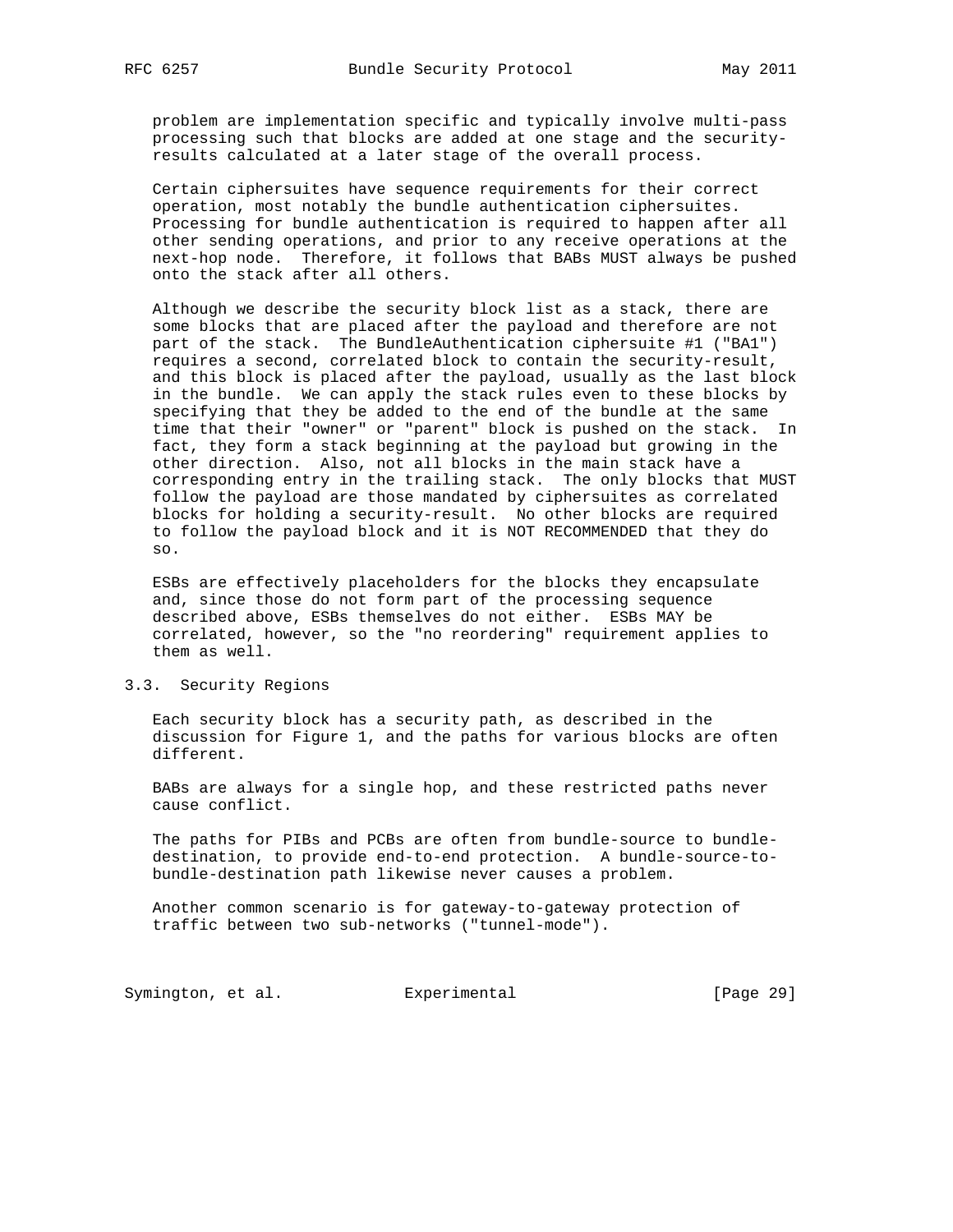Looking at Figure 1 and the simplified version shown in Figure 4, we can regard BN2 and BN3 as gateways connecting the two sub-networks labeled "An internet". As long as they provide security for the BN2- BN3 path, all is well. Problems begin, for example, when BN2 adds blocks with BN4 as the security-destination, and the originating node BN1 has created blocks with BN3 as security-destination. We now have two paths, and neither is a subset of the other.

 This scenario should be prevented by node BN2's security policy being aware of the already existing block with BN3 as the security destination. This policy SHOULD NOT specify a security-destination that is further distant than any existing security-destination.

|            |  | +->>>>>>>>>>>v-+ +-^---------+                                                           |
|------------|--|------------------------------------------------------------------------------------------|
|            |  | $\vert$ BN1 v $\vert$ $\wedge$ BN2 v $\vert$ $\wedge$ BN3 v $\vert$ $\wedge$ BN4 $\vert$ |
|            |  |                                                                                          |
| >>>>>>>>>^ |  |                                                                                          |

<------------- BN1 to BN3 path ------------>

<------------- BN2 to BN4 path ------------>

Figure 4: Overlapping Security Paths

 Consider the case where the security concern is for data integrity, so the blocks are PIBs. BN1 creates one ("PIa") along with the new bundle, and BN2 pushes its own PIB "PIb" on the stack, with security destination BN4. When this bundle arrives at BN3, the bundle blocks are

primary - PIb - PIa - payload

 Block PIb is not destined for this node BN3, so it has to be forwarded. This is the security-destination for block PIa so, after validation, it should be removed from the bundle; however, that will invalidate the PIb signature when the block is checked at the final destination. The PIb signature includes the primary block, PIb itself, PIa and the payload block, so PIa MUST remain in the bundle. This is why security blocks are treated as a stack and add/remove operations are permitted only at the top-of-stack.

 The situation would be worse if the security concern is confidentiality, and PCBs are employed, using the confidentiality ciphersuite #3 ("PC3") described in Section 4.3. In this scenario, BN1 would encrypt the bundle with BN3 as security-destination, BN2 would create an overlapping security path by super-encrypting the payload and encapsulating the PC3 block for security-destination BN4. BN3 forwards all the blocks without change. BN4 decrypts the payload

Symington, et al. Experimental [Page 30]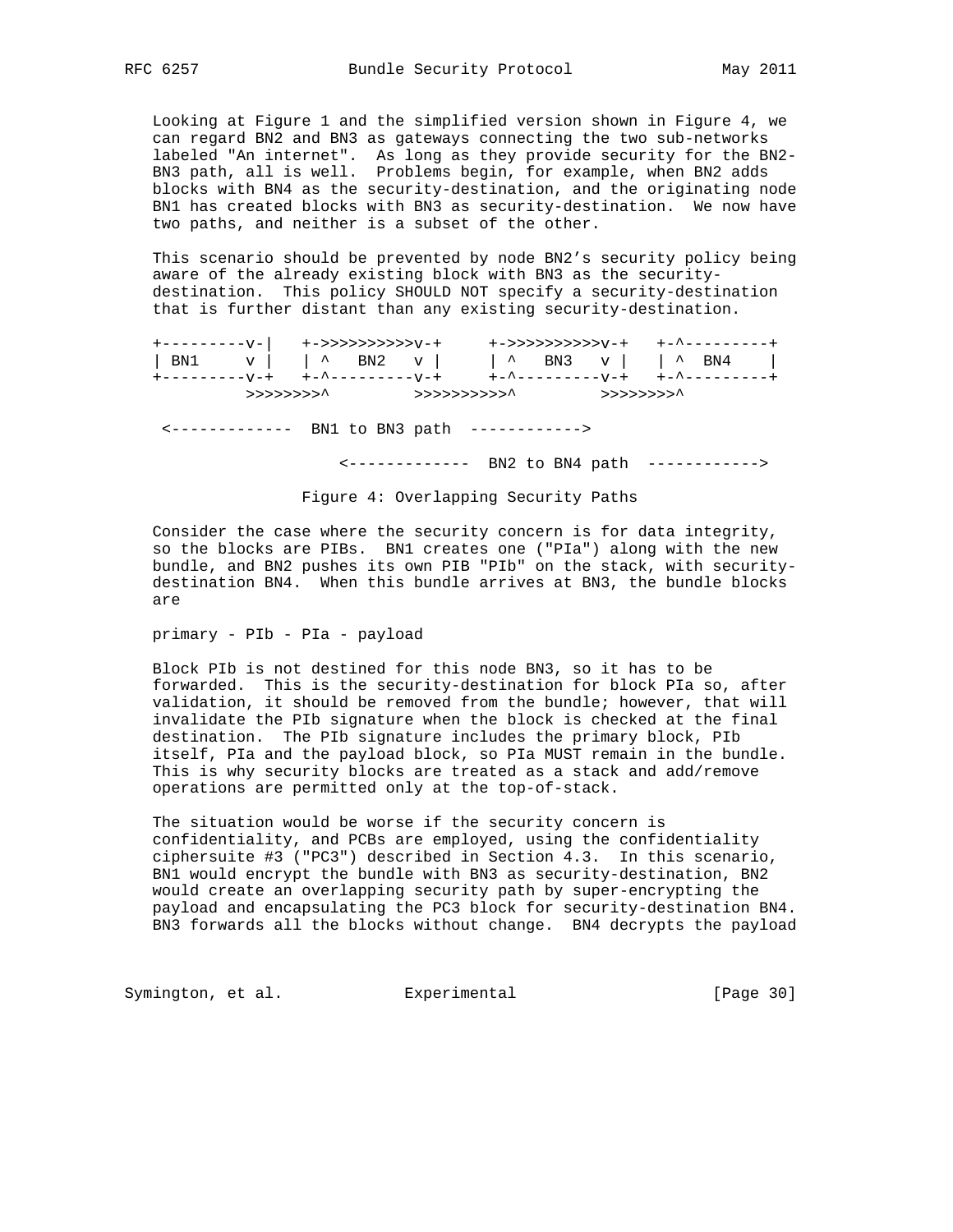from its super-encryption and decapsulates the PC3 block, only to find that it should have been processed earlier. Assuming that BN4 has no access to BN3's key store, BN4 has no way to decrypt the bundle and recover the original content.

 As mentioned above, authors of security policy need to use care to ensure that their policies do not cause overlaps. These guidelines should prove helpful.

 The originator of a bundle can always specify the bundle destination as the security-destination and should be cautious about doing otherwise.

 In the "tunnel-mode" scenario where two sub-networks are connected by a tunnel through a network, the gateways can each specify the other as security-destination and should be cautious about doing otherwise.

BAB is never a problem because it is always only a single hop.

 PIB for a bundle without PCB will usually specify the bundle destination as security-destination.

 PIB for a bundle containing a PCB should specify as its security destination the security-destination of the PCB (outermost PCB if there are more than one).

## 3.4. Canonicalization of Bundles

 In order to verify a signature or MAC on a bundle, the exact same bits, in the exact same order, MUST be input to the calculation upon verification as were input upon initial computation of the original signature or MAC value. Consequently, a node MUST NOT change the encoding of any URI [RFC3986] in the dictionary field, e.g., changing the DNS part of some HTTP URL from lower case to upper case. Because bundles MAY be modified while in transit (either correctly or due to implementation errors), a canonical form of any given bundle (that contains a BAB or PIB) MUST be defined.

 This section defines bundle canonicalization algorithms used in Sections 4.1 and 4.2 ciphersuites. Other ciphersuites can use these or define their own canonicalization procedures.

Symington, et al. Experimental [Page 31]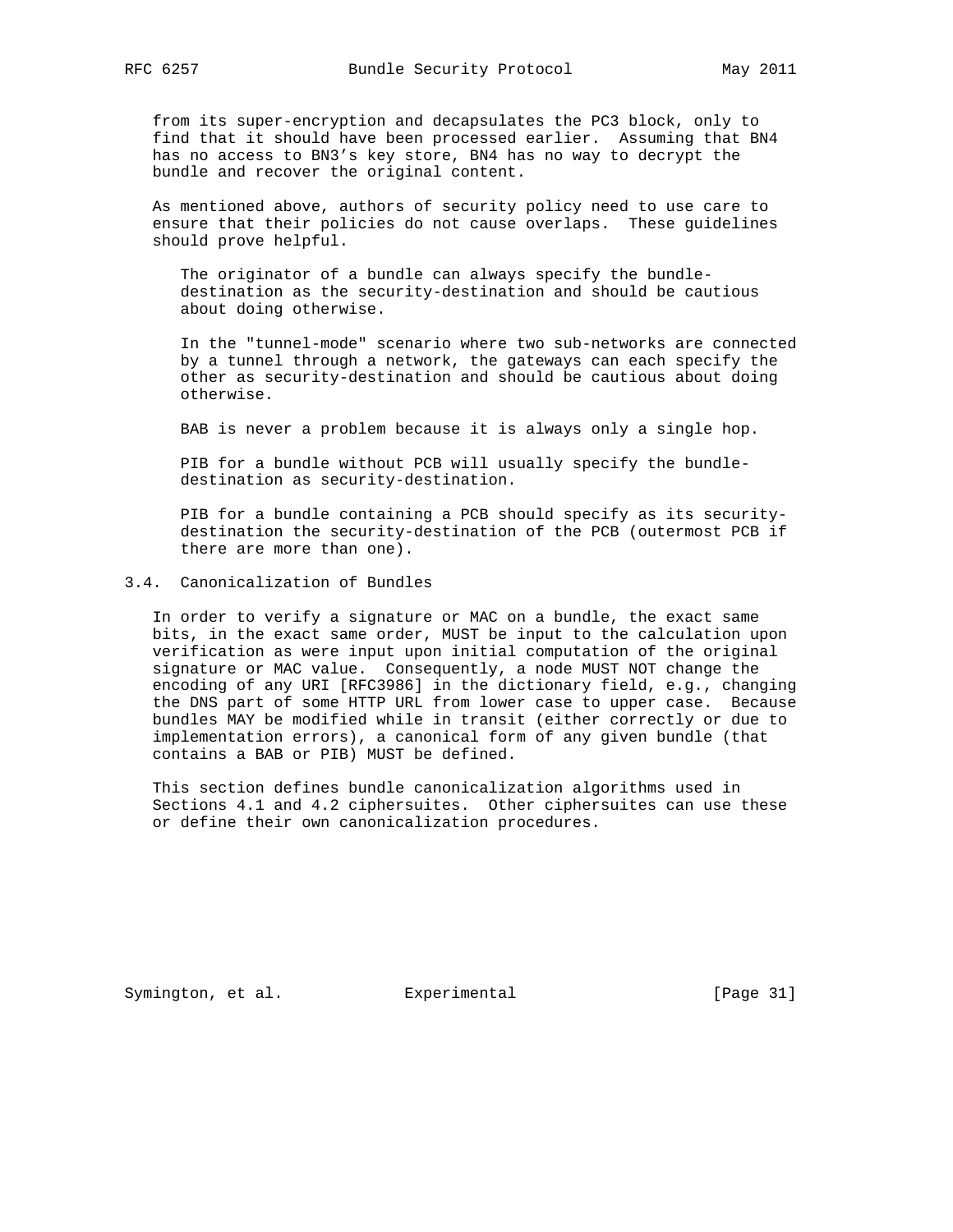# 3.4.1. Strict Canonicalization

 The first algorithm that can be used permits no changes at all to the bundle between the security-source and the security-destination. It is mainly intended for use in BAB ciphersuites. This algorithm conceptually catenates all blocks in the order presented, but omits all security-result data fields in blocks of this ciphersuite type. That is, when a BAB ciphersuite specifies this algorithm, we omit all BAB security-results for all BAB ciphersuites. When a PIB ciphersuite specifies this algorithm, we omit all PIB security results for all PIB ciphersuites. All security-result length fields are included, even though their corresponding security-result data fields are omitted.

Notes:

- o In the above, we specify that security-result data is omitted. This means that no bytes of the security-result data are input. We do not set the security-result length to zero. Rather, we assume that the security-result length will be known to the module that implements the ciphersuite before the security-result is calculated, and require that this value be in the security-result length field even though the security-result data itself will be omitted.
- o The 'res' bit of the ciphersuite ID, which indicates whether or not the security-result length and security-result data field are present, is part of the canonical form.
- o The value of the block data length field, which indicates the length of the block, is also part of the canonical form. Its value indicates the length of the entire bundle when the bundle includes the security-result data field.
- o BABs are always added to bundles after PIBs, so when a PIB ciphersuite specifies this strict canonicalization algorithm and the PIB is received with a bundle that also includes one or more BABs, application of strict canonicalization as part of the PIB security-result verification process requires that all BABs in the bundle be ignored entirely.
- 3.4.2. Mutable Canonicalization

 This algorithm is intended to protect parts of the bundle that SHOULD NOT be changed in transit. Hence, it omits the mutable parts of the bundle.

Symington, et al. Experimental [Page 32]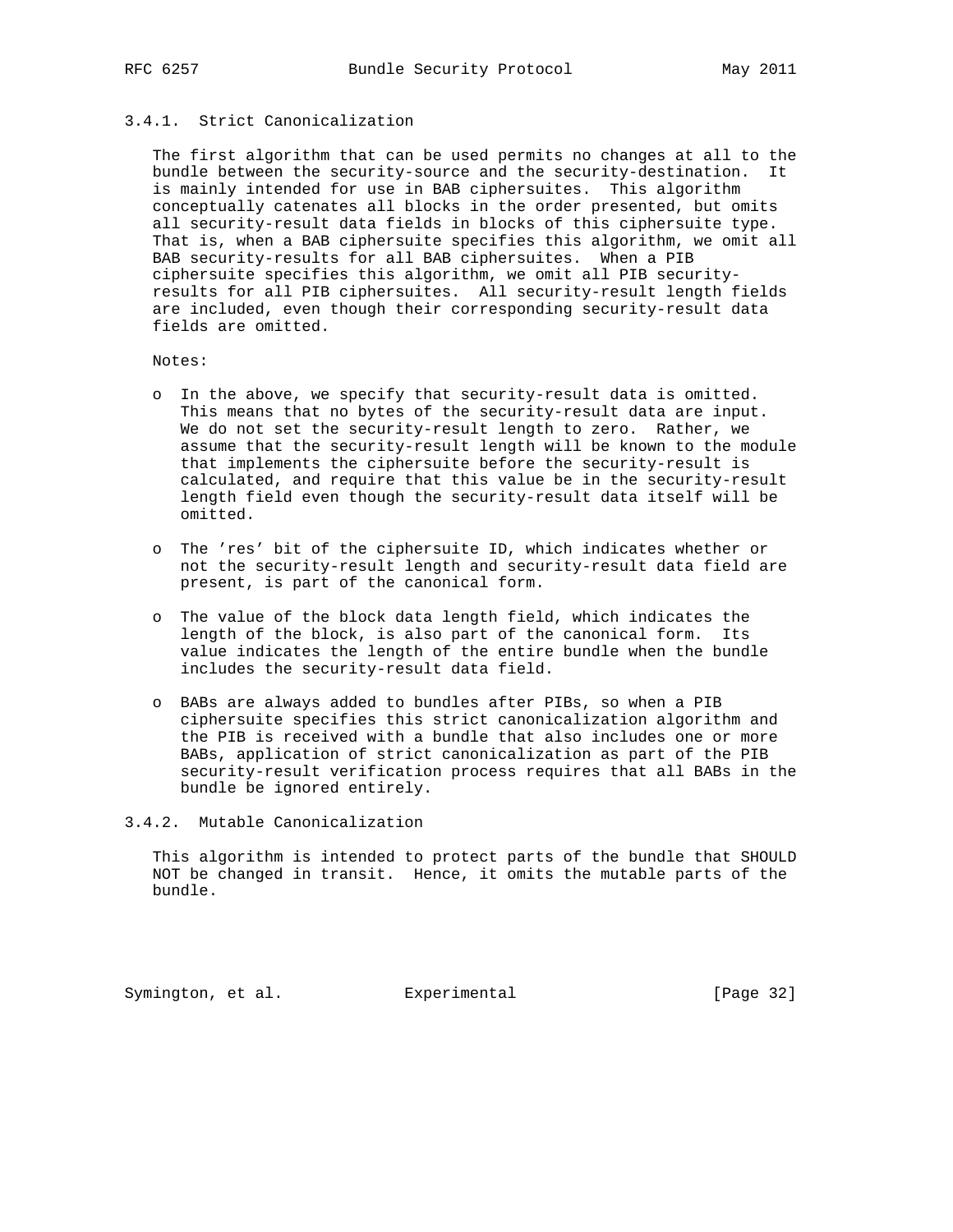The basic approach is to define a canonical form of the primary block and catenate it with the security (PIBs and PCBs only) and payload blocks in the order that they will be transmitted. This algorithm ignores all other blocks, including ESBs, because it cannot be determined whether or not they will change as the bundle transits the network. In short, this canonicalization protects the payload, payload-related security blocks, and parts of the primary block.

 Many fields in various blocks are stored as variable-length SDNVs. These are canonicalized in unpacked form, as eight-byte fixed-width fields in network byte order. The size of eight bytes is chosen because implementations MAY handle larger values as invalid, as noted in [DTNBP].

 The canonical form of the primary block is shown in Figure 5. Essentially, it de-references the dictionary block, adjusts lengths where necessary, and ignores flags that MAY change in transit.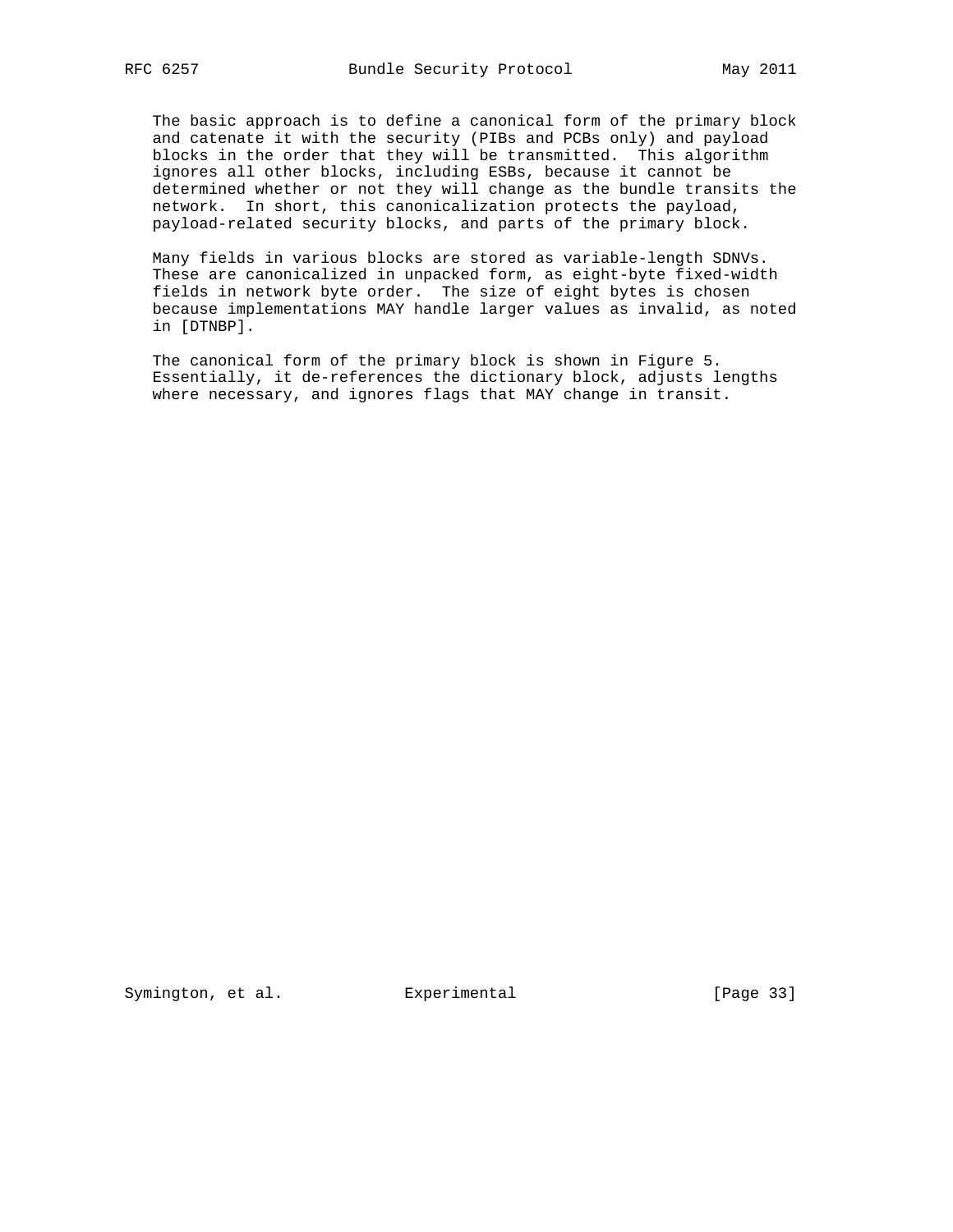| Version   Processing flags (incl. COS and SRR) |
|------------------------------------------------|
| Canonical primary block length                 |
| Destination endpoint ID length                 |
| Destination endpoint ID                        |
| Source endpoint ID length                      |
| Source endpoint ID                             |
| Report-to endpoint ID length                   |
| Report-to endpoint ID                          |
| Creation Timestamp (2 x SDNV)                  |
| Lifetime                                       |
|                                                |

Figure 5: The Canonical Form of the Primary Bundle Block

The fields shown in Figure 5 are as follows:

The version value is the single-byte value in the primary block.

 The processing flags value in the primary block is an SDNV, and includes the class-of-service (COS) and status report request (SRR) fields. For purposes of canonicalization, the SDNV is unpacked into a fixed-width field, and some bits are masked out. The unpacked field is ANDed with mask 0x0000 0000 0007 C1BE to set to zero all reserved bits and the "bundle is a fragment" bit.

 The canonical primary block length value is a four-byte value containing the length (in bytes) of this structure, in network byte order.

Symington, et al. Experimental [Page 34]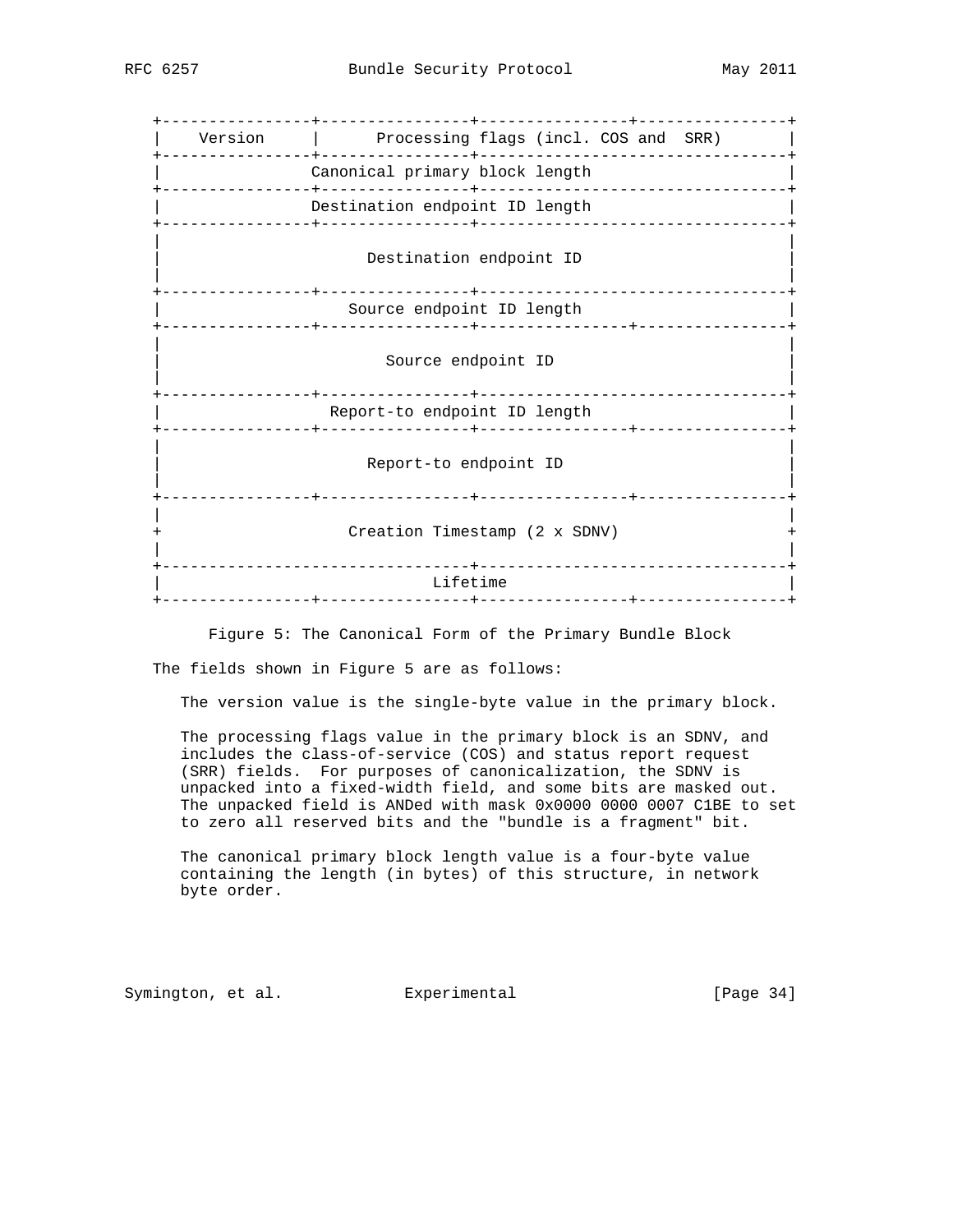The destination endpoint ID length and value are the length (as a four-byte value in network byte order) and value of the destination endpoint ID from the primary bundle block. The URI is simply copied from the relevant part(s) of the dictionary block and is not itself canonicalized. Although the dictionary entries contain "null-terminators", the null-terminators are not included in the length or the canonicalization.

 The source endpoint ID length and value are handled similarly to the destination.

 The report-to endpoint ID length and value are handled similarly to the destination.

The creation timestamp (2  $x$  SDNV) and lifetime (SDNV) are simply copied from the primary block, with the SDNV values being represented as eight-byte unpacked values.

 Fragment offset and total application data unit length are ignored, as is the case for the "bundle is a fragment" bit mentioned above. If the payload data to be canonicalized is less than the complete, original bundle payload, the offset and length are specified in the security-parameters.

 For non-primary blocks being included in the canonicalization, the block processing control flags value used for canonicalization is the unpacked SDNV value with reserved and mutable bits masked to zero. The unpacked value is ANDed with mask 0x0000 0000 0000 0077 to zero reserved bits and the "last block" flag. The "last block" flag is ignored because BABs and other security blocks MAY be added for some parts of the journey but not others, so the setting of this bit might change from hop to hop.

 Endpoint ID references in security blocks are canonicalized using the de-referenced text form in place of the reference pair. The reference count is not included, nor is the length of the endpoint ID text.

 The block-length is canonicalized as an eight-byte unpacked value in network byte order. If the payload data to be canonicalized is less than the complete, original bundle payload, this field contains the size of the data being canonicalized (the "effective block") rather that the actual size of the block.

Symington, et al. Experimental [Page 35]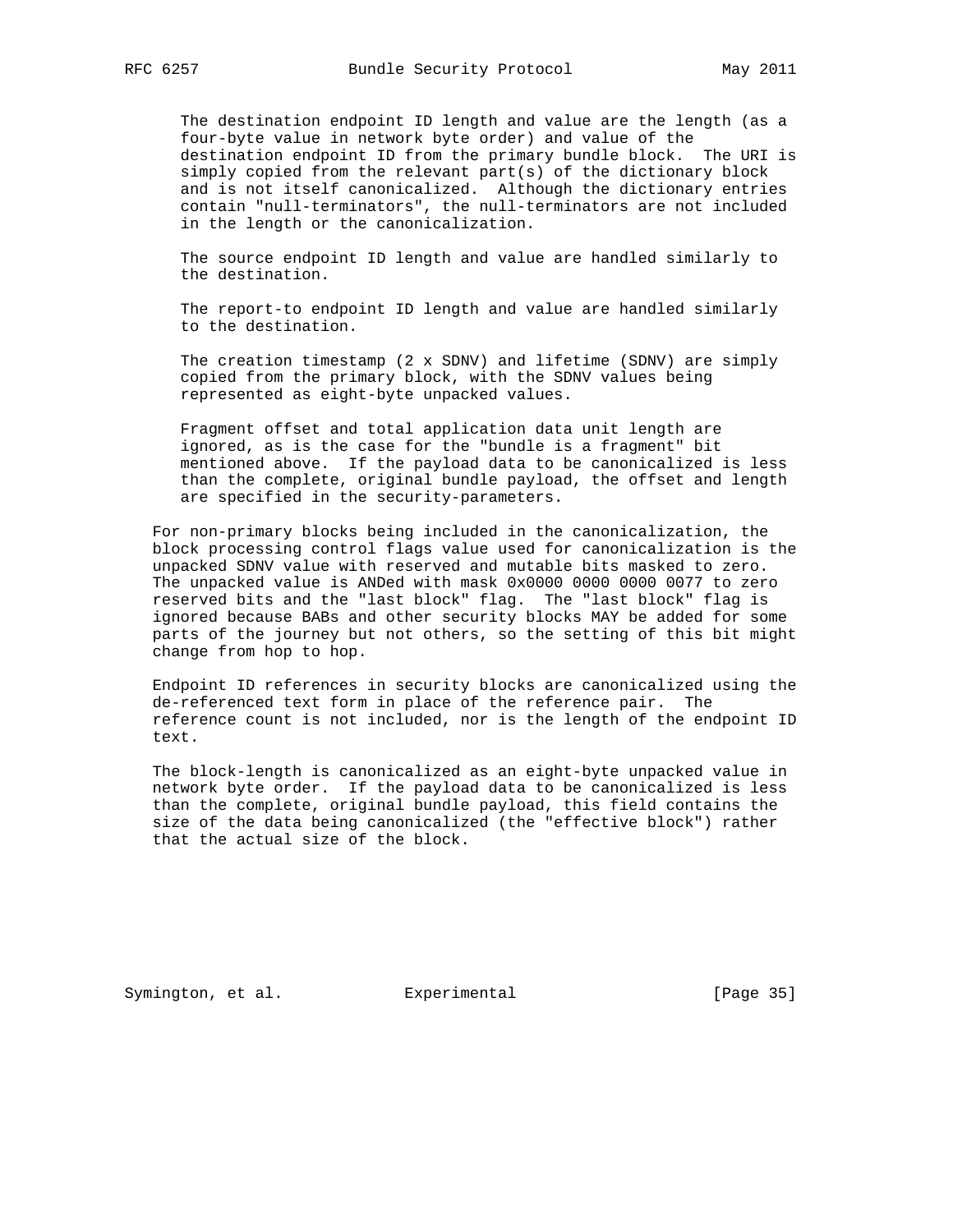Payload blocks are generally canonicalized as-is, with the exception that, in some instances, only a portion of the payload data is to be protected. In such a case, only those bytes are included in the canonical form, and additional ciphersuite-parameters are required to specify which part of the payload is protected, as discussed further below.

 Security blocks are handled likewise, except that the ciphersuite will likely specify that the "current" security block security-result field not be considered part of the canonical form. This differs from the strict canonicalization case since we might use the mutable canonicalization algorithm to handle sequential signatures such that signatures cover earlier ones.

ESBs MUST NOT be included in the canonicalization.

Notes:

- o The canonical form of the bundle is not transmitted. It is simply an artifact used as input to digesting.
- o We omit the reserved flags because we cannot determine if they will change in transit. The masks specified above will have to be revised if additional flags are defined and they need to be protected.
- o Our URI encoding does not preserve the null-termination convention from the dictionary field, nor do we separate the scheme and the scheme-specific part (SSP) as is done there.
- o The URI encoding will cause errors if any node rewrites the dictionary content (e.g., changing the DNS part of an HTTP URL from lower case to upper case). This could happen transparently when a bundle is synched to disk using one set of software and then read from disk and forwarded by a second set of software. Because there are no general rules for canonicalizing URIs (or IRIs), this problem may be an unavoidable source of integrity failures.
- o All SDNV fields here are canonicalized as eight-byte unpacked values in network byte order. Length fields are canonicalized as four-byte values in network byte order. Encoding does not need optimization since the values are never sent over the network.

 If a bundle is fragmented before the PIB is applied, then the PIB applies to a fragment and not the entire bundle. However, the protected fragment could be subsequently further fragmented, which would leave the verifier unable to know which bytes were protected

Symington, et al. Experimental [Page 36]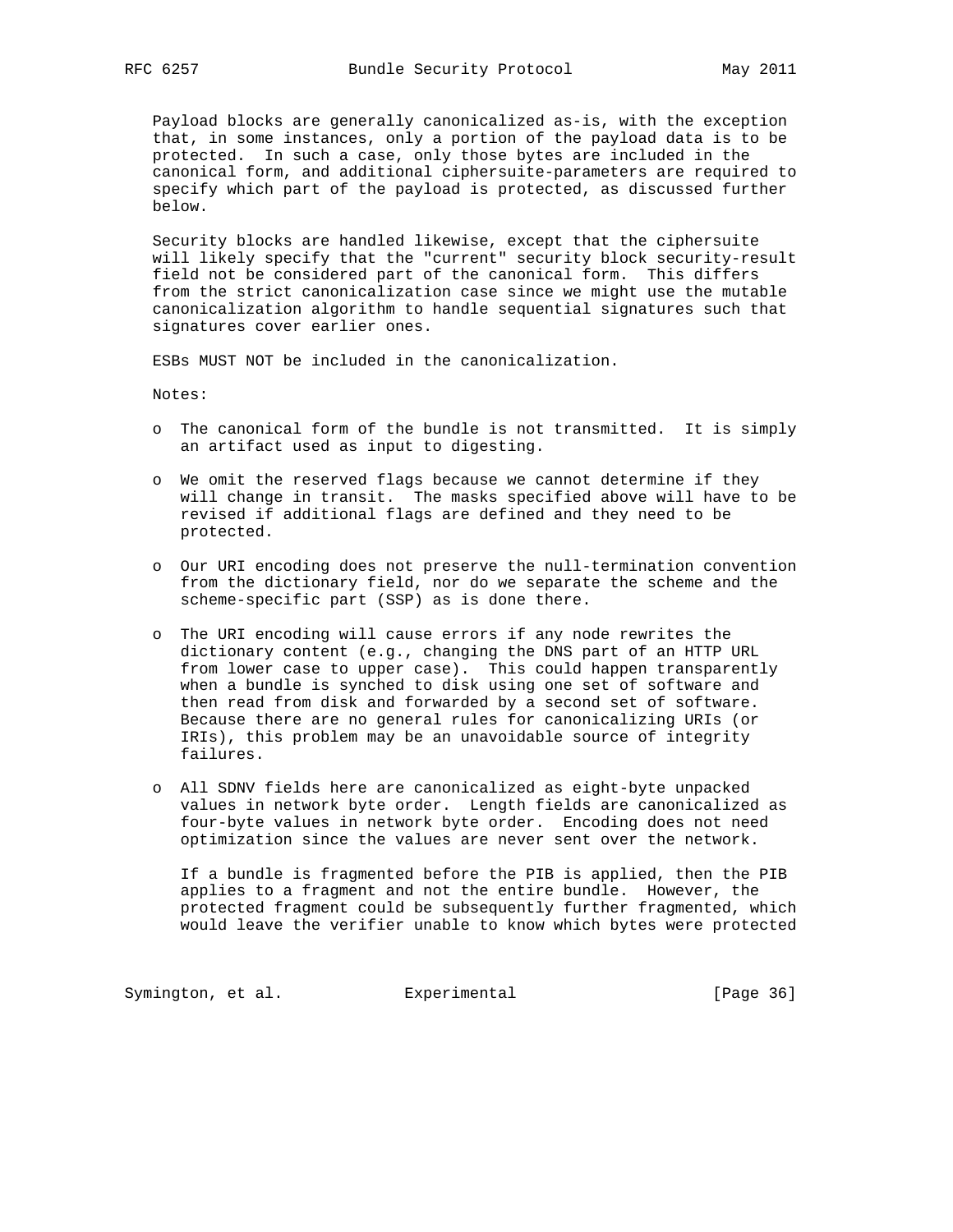by the PIB. Even in the absence of fragmentation, the same situation applies if the ciphersuite is defined to allow protection of less than the entire, original bundle payload.

 For this reason, PIB ciphersuites that support applying a PIB to less than the complete, original bundle payload MUST specify, as part of the ciphersuite-parameters, which bytes of the bundle payload are protected. When verification occurs, only the specified range of the payload bytes are input to PIB verification. It is valid for a ciphersuite to be specified so as to only apply to entire bundles and not to fragments. A ciphersuite MAY be specified to apply to only a portion of the payload, regardless of whether the payload is a fragment or the complete, original bundle payload.

 The same fragmentation issue applies equally to PCB ciphersuites. Ciphersuites that support applying confidentiality to fragments MUST specify, as part of the ciphersuite-parameters, which bytes of the bundle payload are protected. When decrypting a fragment, only the specified bytes are processed. It is also valid for a confidentiality ciphersuite to be specified so as to only apply to entire bundles and not to fragments.

 This definition of mutable canonicalization assumes that endpoint IDs themselves are immutable and is unsuitable for use in environments where that assumption might be violated.

 The canonicalization applies to a specific bundle and not a specific payload. If a bundle is forwarded in some way, the recipient is not able to verify the original integrity signature since the source EID will be different, and possibly other fields.

 The solution for either of these issues is to define and use a PIB ciphersuite having an alternate version of mutable canonicalization any fields from the primary block.

### 3.5. Endpoint ID Confidentiality

 Every bundle MUST contain a primary block that contains the source and destination endpoint IDs, and possibly other EIDs (in the dictionary field), and that cannot be encrypted. If endpoint ID confidentiality is required, then bundle-in-bundle encapsulation can solve this problem in some instances.

 Similarly, confidentiality requirements MAY also apply to other parts of the primary block (e.g., the current-custodian), and that is supported in the same manner.

Symington, et al. Experimental [Page 37]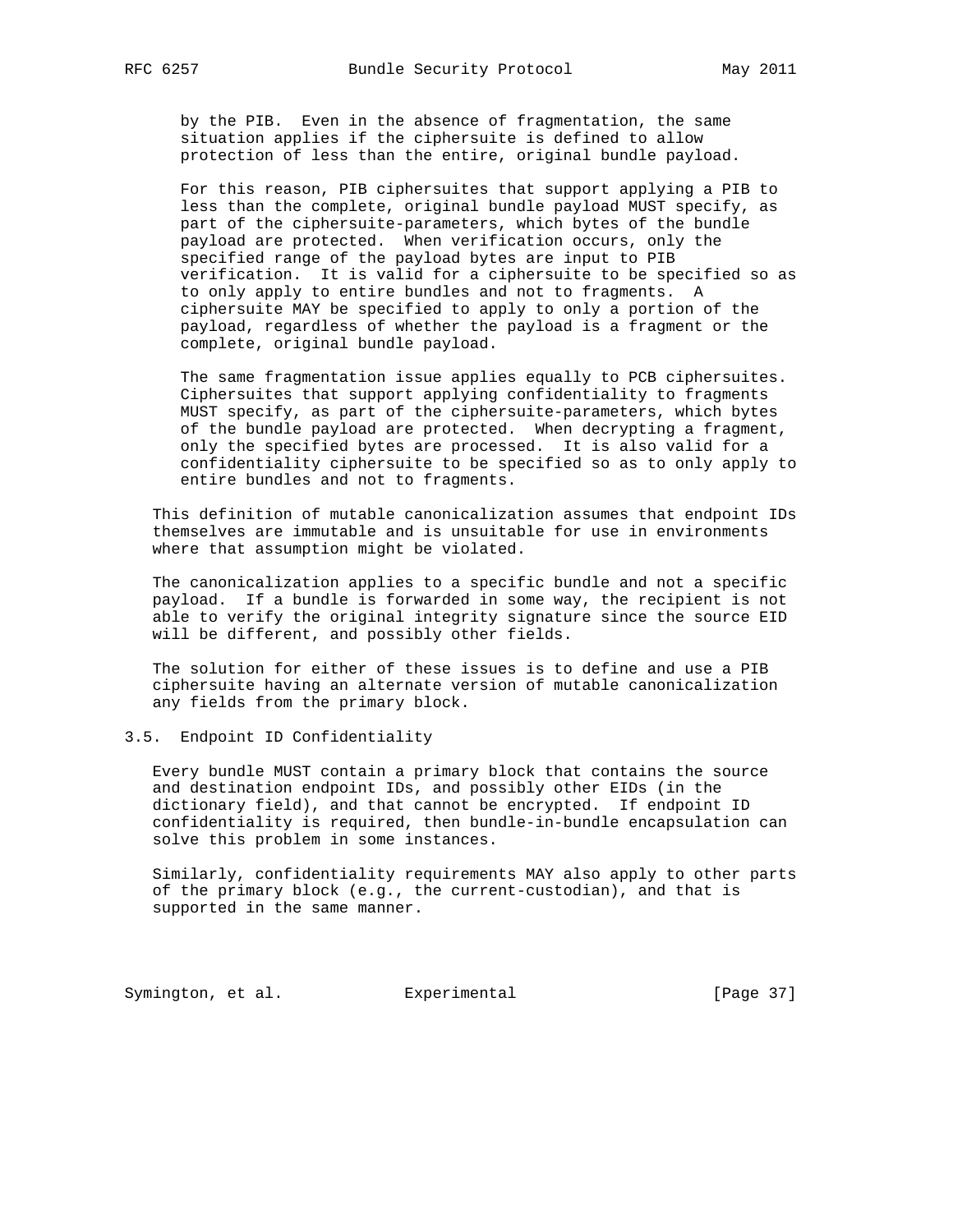## 3.6. Bundles Received from Other Nodes

 Nodes implementing this specification SHALL consult their security policy to determine whether or not a received bundle is required by policy to include a BAB. If the bundle has no BAB, and one is not required, then BAB processing on the received bundle is complete, and the bundle is ready to be further processed for PIB/PCB/ESB handling or delivery or forwarding.

 If the bundle is required to have a BAB but does not, then the bundle MUST be discarded and processed no further. If the bundle is required to have a BAB but all of its BABs identify a node other than the receiving node as the BAB security-destination, then the bundle MUST be discarded and processed no further.

 If the bundle is required to have a BAB, and has one or more BABs that identify the receiving node as the BAB security-destination, or for which there is no security-destination, then the value in the security-result field(s) of the BAB(s) MUST be verified according to the ciphersuite specification. If, for all such BABs in the bundle, either the BAB security source cannot be determined or the security result value check fails, the bundle has failed to authenticate, and the bundle MUST be discarded and processed no further. If any of the BABs present verify, or if a BAB is not required, the bundle is ready for further processing as determined by extension blocks and/or policy.

 BABs received in a bundle MUST be stripped before the bundle is forwarded. New BABs MAY be added as required by policy. This MAY require correcting the "last block" field of the to-be-forwarded bundle.

 Further processing of the bundle MUST take place in the order indicated by the various blocks from the primary block to the payload block, except as defined by an applicable specification.

 If the bundle has a PCB and the receiving node is the PCB-destination for the bundle (either because the node is listed as the bundle's PCB-destination or because the node is listed as the bundle destination and there is no PCB-dest), the node MUST decrypt the relevant parts of the bundle in accordance with the ciphersuite specification. The PCB SHALL be deleted. If the relevant parts of the bundle cannot be decrypted (i.e., the decryption key cannot be deduced or decryption fails), then the bundle MUST be discarded and processed no further; in this case, a bundle deletion status report (see the Bundle Protocol Specification [DTNBP]) indicating the decryption failure MAY be generated. If the PCB security-result

Symington, et al. Experimental [Page 38]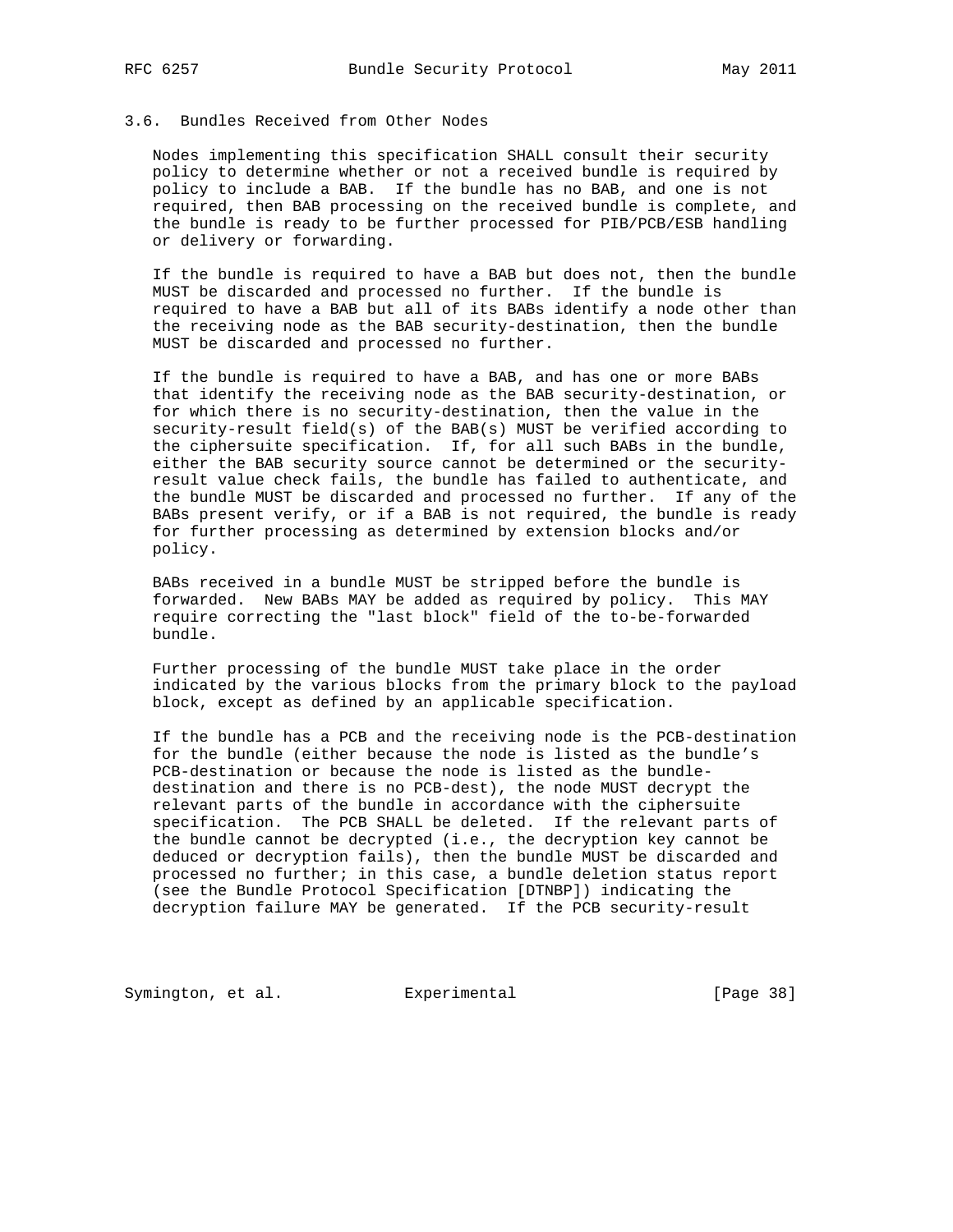included the ciphertext of a block other than the payload block, the recovered plaintext block MUST be placed in the bundle at the location from which the PCB was deleted.

 If the bundle has one or more PIBs for which the receiving node is the bundle's PIB-destination (either because the node is listed in the bundle's PIB-destination or because the node is listed as the bundle-destination and there is no PIB-dest), the node MUST verify the value in the PIB security-result field(s) in accordance with the ciphersuite specification. If all the checks fail, the bundle has failed to authenticate and the bundle SHALL be processed according to the security policy. A bundle status report indicating the failure MAY be generated. Otherwise, if the PIB verifies, the bundle is ready to be processed for either delivery or forwarding. Before forwarding the bundle, the node SHOULD remove the PIB from the bundle, subject to the requirements of Section 3.2, unless it is likely that some downstream node will also be able to verify the PIB.

 If the bundle has a PIB and the receiving node is not the bundle's PIB-dest, the receiving node MAY attempt to verify the value in the security-result field. If it is able to check and the check fails, the node SHALL discard the bundle and it MAY send a bundle status report indicating the failure.

 If the bundle has an ESB and the receiving node is the ESB destination for the bundle (either because the node is listed as the bundle's ESB-destination or because the node is listed as the bundle destination and there is no ESB-destination), the node MUST decrypt and/or decapsulate the encapsulated block in accordance with the ciphersuite specification. The decapsulated block replaces the ESB in the bundle block sequence, and the ESB is thereby deleted. If the content cannot be decrypted (i.e., the decryption key cannot be deduced or decryption fails), then the bundle MAY be discarded and processed no further unless the security policy specifies otherwise. In this case, a bundle deletion status report (see the Bundle Protocol Specification [DTNBP]) indicating the decryption failure MAY be generated.

3.7. The At-Most-Once-Delivery Option

 An application MAY request (in an implementation-specific manner) that a node be registered as a member of an endpoint and that received bundles destined for that endpoint be delivered to that application.

 An option for use in such cases is known as "at-most-once-delivery". If this option is chosen, the application indicates that it wants the node to check for duplicate bundles, discard duplicates, and deliver

Symington, et al. Experimental [Page 39]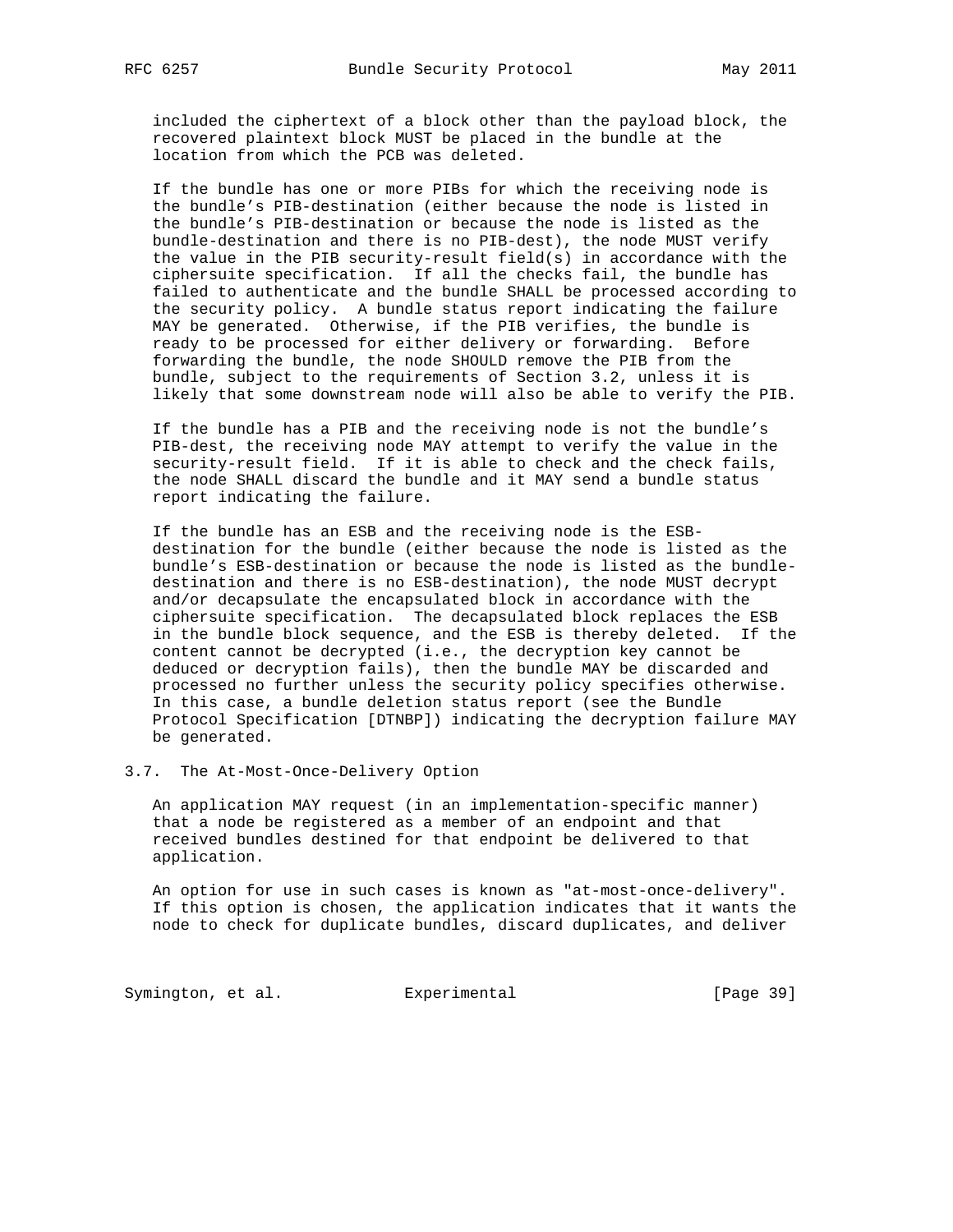at most one copy of each received bundle to the application. If this option is not chosen, the application indicates that it wants the node to deliver all received bundle copies to the application. If this option is chosen, the node SHALL deliver at most one copy of each received bundle to the application. If the option is not chosen, the node SHOULD, subject to policy, deliver all bundles.

 To enforce this, the node MUST look at the source/timestamp pair value of each complete (reassembled, if necessary) bundle received and determine if this pair, which uniquely identifies a bundle, has been previously received. If it has, then the bundle is a duplicate. If it has not, then the bundle is not a duplicate. The source/ timestamp pair SHALL be added to the list of pair values already received by that node.

 Each node implementation MAY decide how long to maintain a table of pair value state.

3.8. Bundle Fragmentation and Reassembly

 If it is necessary for a node to fragment a bundle and security services have been applied to that bundle, the fragmentation rules described in [DTNBP] MUST be followed. As defined there and repeated here for completeness, only the payload MAY be fragmented; security blocks, like all extension blocks, can never be fragmented. In addition, the following security-specific processing is REQUIRED:

 The security policy requirements for a bundle MUST be applied individually to all the bundles resulting from a fragmentation event.

 If the original bundle contained a PIB, then each of the PIB instances MUST be included in some fragment.

 If the original bundle contained one or more PCBs, then any PCB instances containing a key-information item MUST have the "replicate in every fragment" flag set, and thereby be replicated in every fragment. This is to ensure that the canonical block-sequence can be recovered during reassembly.

 If the original bundle contained one or more correlated PCBs not containing a key-information item, then each of these MUST be included in some fragment, but SHOULD NOT be sent more than once. They MUST be placed in a fragment in accordance with the fragmentation rules described in [DTNBP].

Symington, et al. Experimental [Page 40]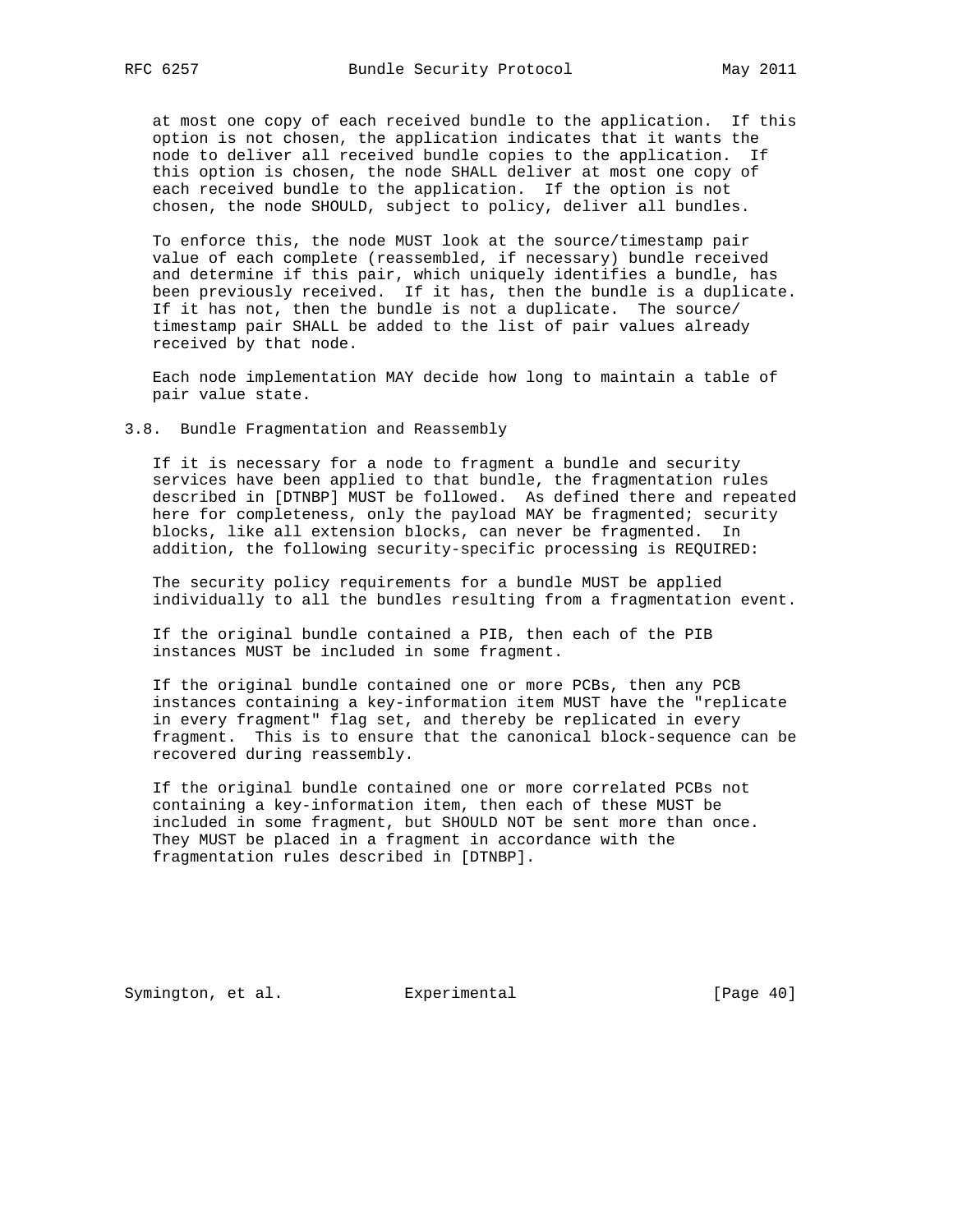Note: various fragments MAY have additional security blocks added at this or later stages, and it is possible that correlators will collide. In order to facilitate uniqueness, ciphersuites SHOULD include the fragment-offset of the fragment as a high-order component of the correlator.

## 3.9. Reactive Fragmentation

 When a partial bundle has been received, the receiving node SHALL consult its security policy to determine if it MAY fragment the bundle, converting the received portion into a bundle fragment for further forwarding. Whether or not reactive fragmentation is permitted SHALL depend on the security policy and the ciphersuite used to calculate the BAB authentication information, if required. (Some BAB ciphersuites, i.e., the mandatory BAB-HMAC (Hashed Message Authentication Code) ciphersuite defined in Section 4.1, do not accommodate reactive fragmentation because the security-result in the BAB requires that the entire bundle be signed. It is conceivable, however, that a BAB ciphersuite could be defined such that multiple security-results are calculated, each on a different segment of a bundle, and that these security-results could be interspersed between bundle payload segments such that reactive fragmentation could be accommodated.)

 If the bundle is reactively fragmented by the intermediate receiver and the BAB-ciphersuite is of an appropriate type (e.g., with multiple security-results embedded in the payload), the bundle MUST be fragmented immediately after the last security-result value in the partial payload that is received. Any data received after the last security-result value MUST be dropped.

 If a partial bundle is received at the intermediate receiver and is reactively fragmented and forwarded, only the part of the bundle that was not received MUST be retransmitted, though more of the bundle MAY be retransmitted. Before retransmitting a portion of the bundle, it SHALL be changed into a fragment and, if the original bundle included a BAB, the fragmented bundle MUST also, and its BAB SHALL be recalculated.

 This specification does not define any ciphersuite that can handle this reactive fragmentation case.

 An interesting possibility is a ciphersuite definition such that the transmission of a follow-up fragment would be accompanied by the signature for the payload up to the restart point.

Symington, et al. Experimental [Page 41]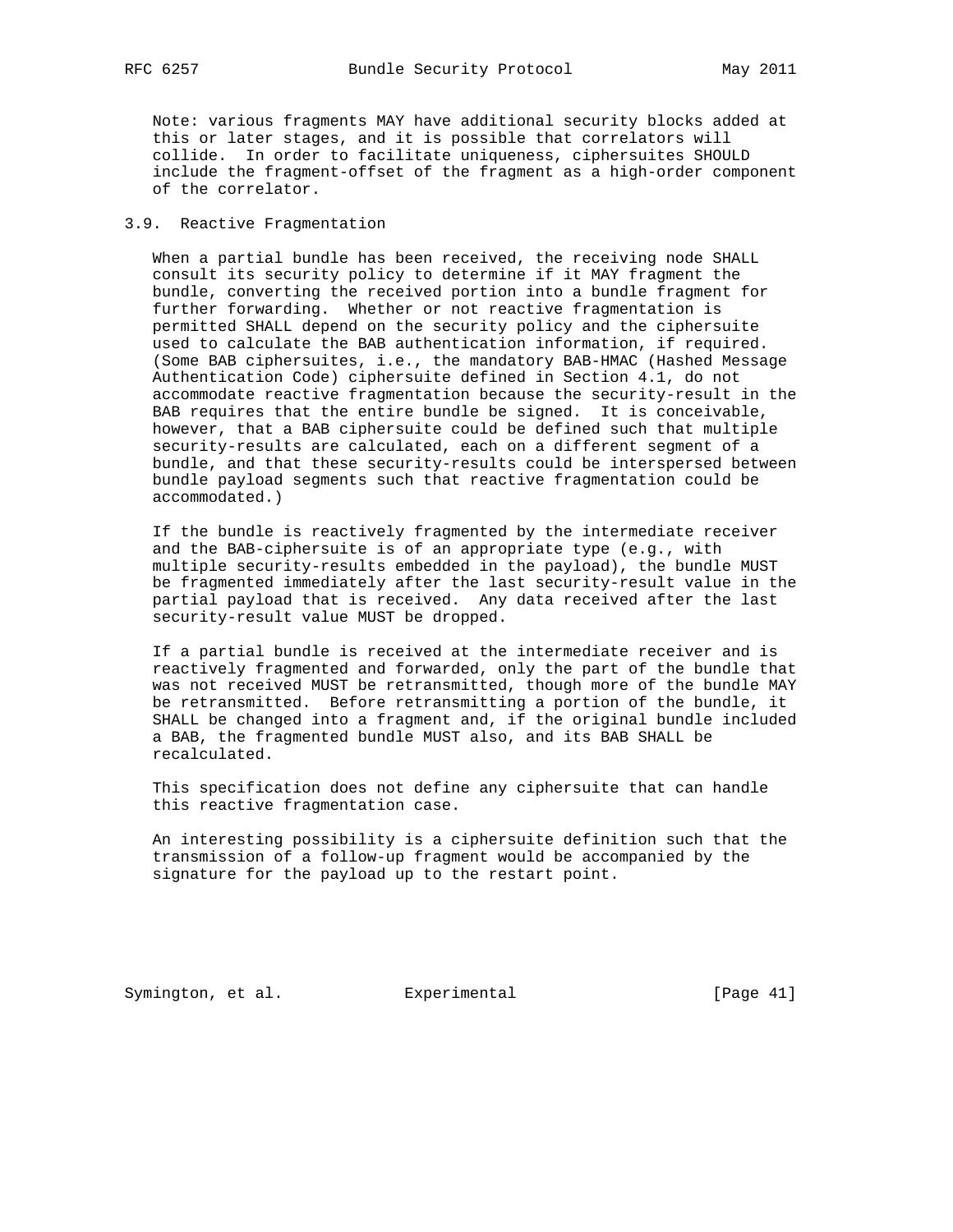### 3.10. Attack Model

 An evaluation of resilience to cryptographic attack necessarily depends upon the algorithms chosen for bulk data protection and for key transport. The mandatory ciphersuites described in the following section use AES, RSA, and SHA algorithms in ways that are believed to be reasonably secure against ciphertext-only, chosen-ciphertext, known-plaintext, and chosen-plaintext attacks.

 The design has carefully preserved the resilience of the algorithms against attack. For example, if a message is encrypted, then any message integrity signature is also encrypted so that guesses cannot be confirmed.

4. Mandatory Ciphersuites

 This section defines the mandatory ciphersuites for this specification. There is currently one mandatory ciphersuite for use with each of the security block types BAB, PIB, PCB, and ESB. The BAB ciphersuite is based on shared secrets using HMAC. The PIB ciphersuite is based on digital signatures using RSA with SHA-256. The PCB and ESB ciphersuites are based on using RSA for key transport and AES for bulk encryption.

 In all uses of CMS eContent in this specification, the relevant eContentType to be used is id-data as specified in [RFC5652].

 The ciphersuites use the mechanisms defined in Cryptographic Message Syntax (CMS) [RFC5652] for packaging the keys, signatures, etc., for transport in the appropriate security block. The data in the CMS object is not the bundle data, as would be the typical usage for CMS. Rather, the "message data" packaged by CMS is the ephemeral key, message digest, etc., used in the core code of the ciphersuite.

 In all cases where we use CMS, implementations SHOULD NOT include additional attributes whether signed or unsigned, authenticated or unauthenticated.

## 4.1. BAB-HMAC

The BAB-HMAC ciphersuite has ciphersuite ID value 0x001.

BAB-HMAC uses the strict canonicalization algorithm in Section 3.4.1.

 Strict canonicalization supports digesting of a fragment-bundle. It does not permit the digesting of only a subset of the payload, but only the complete contents of the payload of the current bundle,

Symington, et al. Experimental [Page 42]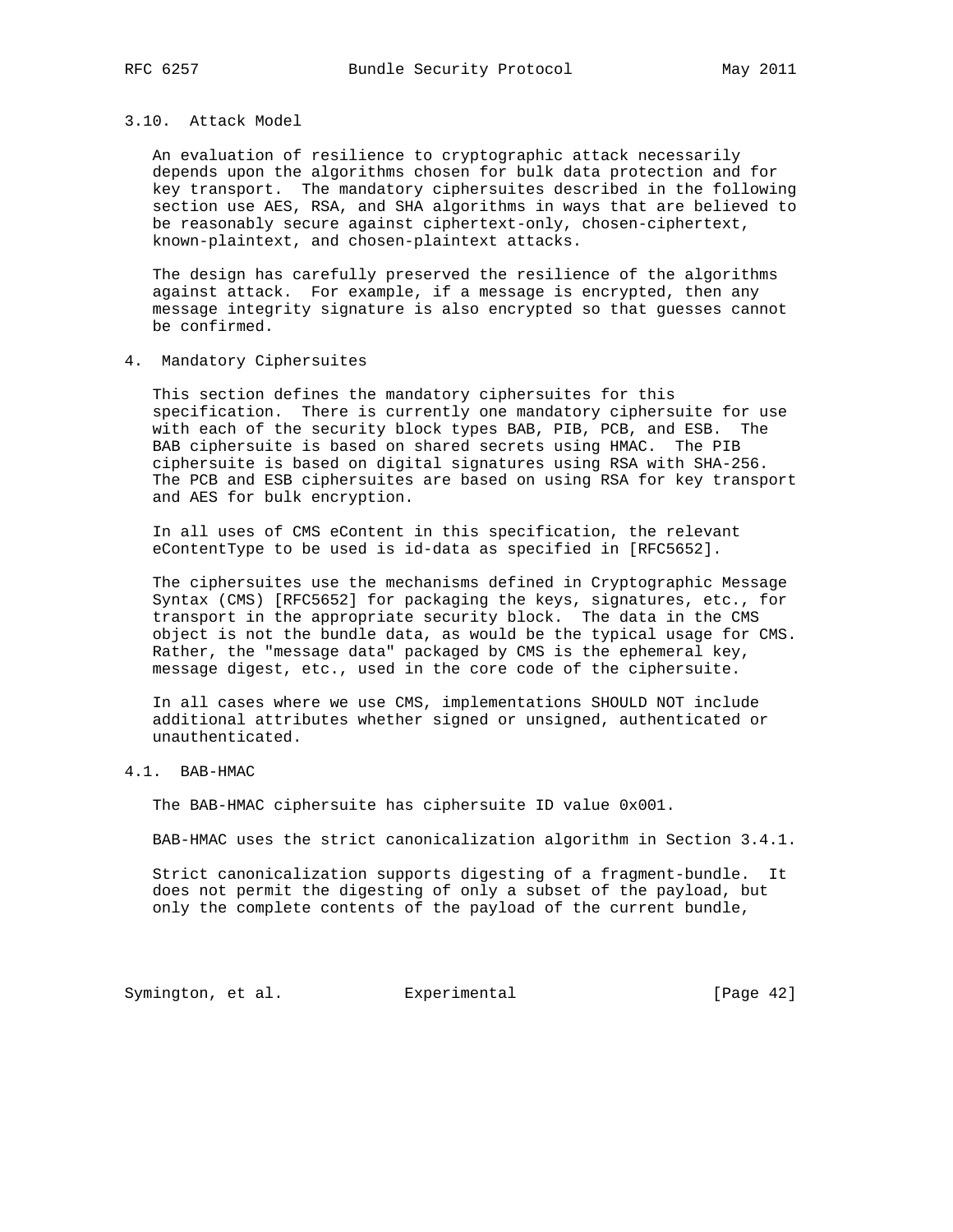which might be a fragment. The fragment-range item for security parameters is not used to indicate a fragment, as this information is digested within the primary block.

The variant of HMAC to be used is HMAC-SHA1 as defined in [RFC2104].

 This ciphersuite requires the use of two related instances of the BAB. It involves placing the first BAB instance (as defined in Section 2.2) just after the primary block. The second (correlated) instance of the BAB MUST be placed after all other blocks (except possibly other BAB blocks) in the bundle.

 This means that, normally, the BAB will be the second and last blocks of the bundle. If a forwarder wishes to apply more than one correlated BAB pair, then this can be done. There is no requirement that each application "wrap" the others, but the forwarder MUST insert all the "up front" BABs, and their "at back" "partners" (without any security-result), before canonicalizing.

 Inserting more than one correlated BAB pair would be useful if the bundle could be routed to more than one potential "next hop" or if both an old and a new key were valid at sending time, with no certainty about the situation that will obtain at reception time.

 The security-result is the output of the HMAC-SHA1 calculation with the input being the result of running the entire bundle through the strict canonicalization algorithm. Both required BAB instances MUST be included in the bundle before canonicalization.

 Security-parameters are OPTIONAL with this scheme, but if used, then the only field that can be present is key-information (see Section 2.6).

 In the absence of key-information, the receiver is expected to be able to find the correct key based on the sending identity. The sending identity MAY be known from the security-source field or the content of a previous-hop block in the bundle. It MAY also be determined using implementation-specific means such as the convergence layer.

### 4.2. PIB-RSA-SHA256

The PIB-RSA-SHA256 ciphersuite has ciphersuite ID value 0x02.

 PIB-RSA-SHA256 uses the mutable canonicalization algorithm in Section 3.4.2, with the security-result data field for only the "current" block being excluded from the canonical form. The

Symington, et al. Experimental [Page 43]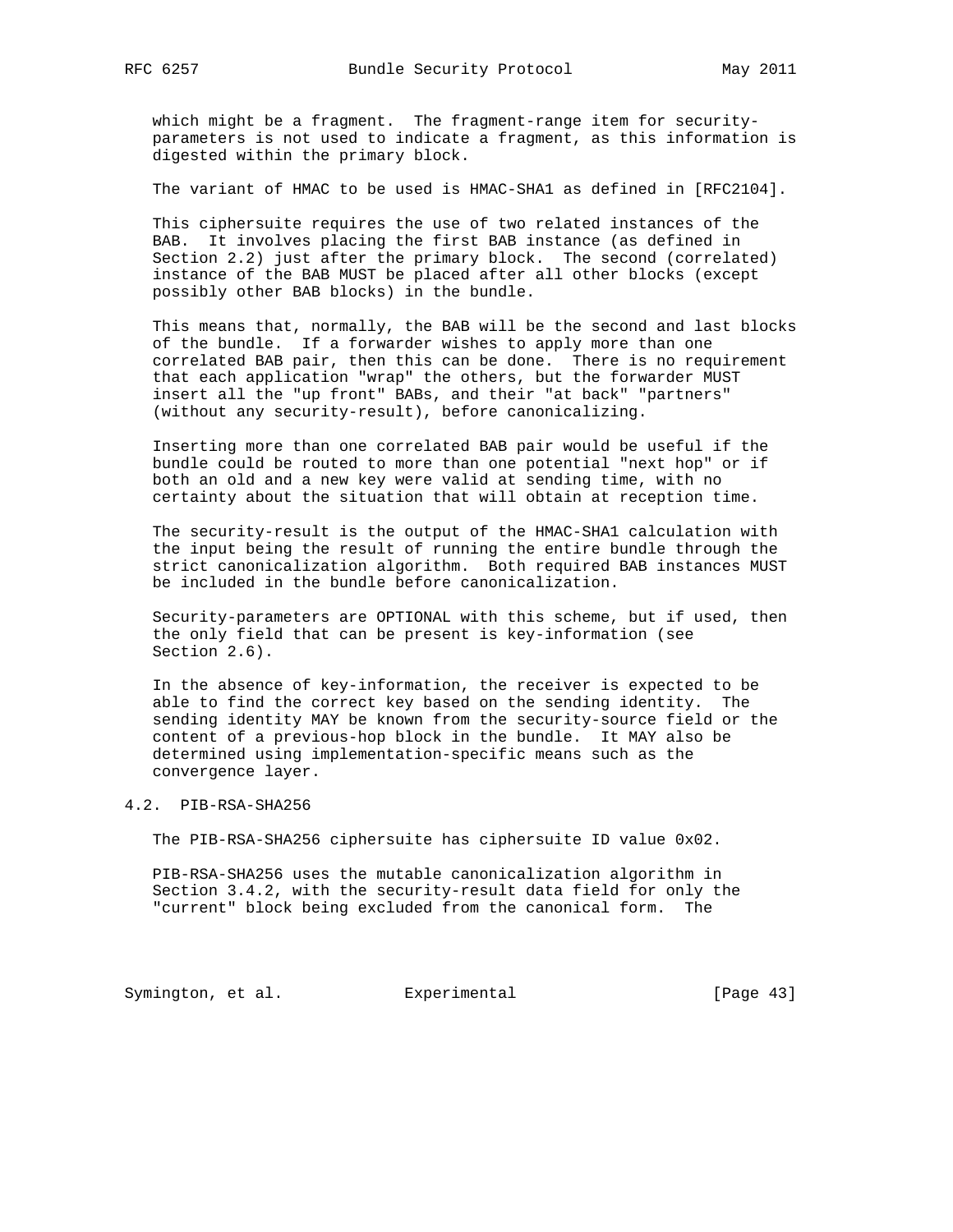resulting canonical form of the bundle is the input to the signing process. This ciphersuite requires the use of a single instance of the PIB.

 Because the signature field in SignedData SignatureValue is a security-result field, the entire key-information item MUST be placed in the block's security-result field, rather than security parameters.

 If the bundle being signed has been fragmented before signing, then we have to specify which bytes were signed in case the signed bundle is subsequently fragmented for a second time. If the bundle is a fragment, then the ciphersuite-parameters MUST include a fragment range field, as described in Section 2.6, specifying the offset and length of the signed fragment. If the entire bundle is signed, then these numbers MUST be omitted.

 Implementations MUST support the use of the "SignedData" type as defined in [RFC5652], Section 5.1, with SignerInfo type SignerIdentifier containing the issuer and serial number of a suitable certificate. The data to be signed is the output of the SHA256 mutable canonicalization process.

 RSA is used with SHA256 as specified for the id-sha256 signature scheme in [RFC4055], Section 5. The output of the signing process is the SignatureValue field for the PIB.

 "Commensurate strength" cryptography is generally held to be a good idea. A combination of RSA with SHA-256 is reckoned to require a 3076-bit RSA key according to this logic. Few implementations will choose this length by default (and probably some just will not support such long keys). Since this is an experimental protocol, we expect that 1024- or 2048-bit RSA keys will be used in many cases, and that this will be fine since we also expect that the hash function "issues" will be resolved before any standard would be derived from this protocol.

4.3. PCB-RSA-AES128-PAYLOAD-PIB-PCB

 The PCB-RSA-AES128-PAYLOAD-PIB-PCB ciphersuite has ciphersuite ID value 0x003.

 This scheme encrypts PIBs, PCBs, and the payload. The key size for this ciphersuite is 128 bits.

 Encryption is done using the AES algorithm in Galois/Counter Mode (GCM) as described in [RFC5084]. Note: parts of the following description are borrowed from [RFC4106].

Symington, et al. Experimental Formula (Page 44)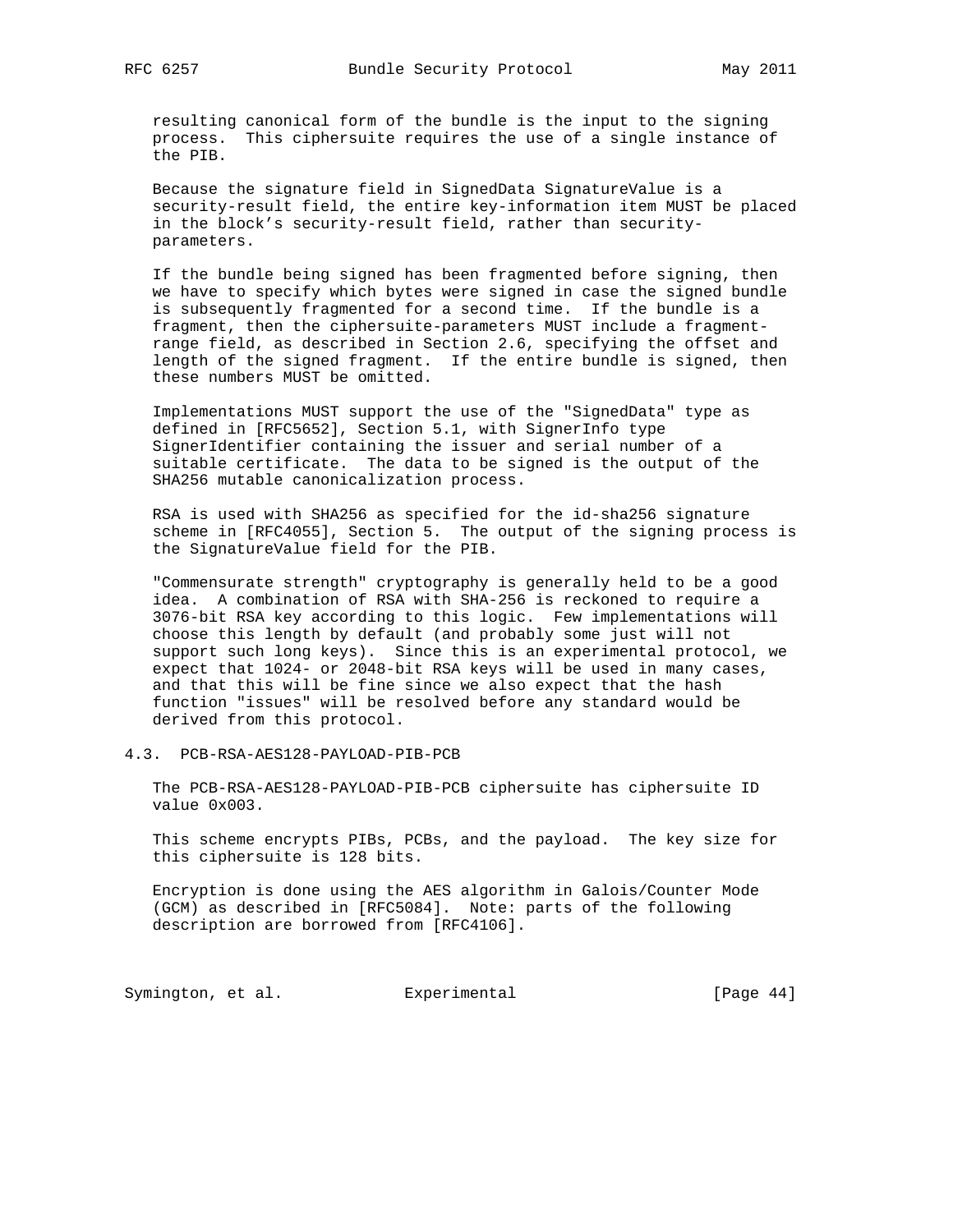The choice of GCM avoids expansion of the payload, which causes problems with fragmentation/reassembly and custody transfer. GCM also includes authentication, essential in preventing attacks that can alter the decrypted plaintext or even recover the encryption key.

 GCM is a block cipher mode of operation providing both confidentiality and data integrity. The GCM encryption operation has four inputs: a secret key, an initialization vector (IV), a plaintext, and an input for additional authenticated data (AAD), which is not used here. It has two outputs, a ciphertext whose length is identical to the plaintext, and an authentication tag, also known as the integrity check value (ICV).

 For consistency with the description in [RFC5084], we refer to the GCM IV as a nonce. The same key and nonce combination MUST NOT be used more than once. The nonce has the following layout:

 +----------------+----------------+----------------+----------------+  $\mathsf{salt}$   $\qquad \qquad$   $\mathsf{salt}$   $\qquad \qquad$  +----------------+----------------+----------------+----------------+ | | initialization vector | | +----------------+----------------+----------------+----------------+

Figure 6: Nonce Format for PCB-RSA-AES128-PAYLOAD-PIB-PCB

 The salt field is a four-octet value, usually chosen at random. It MUST be the same for all PCBs that have the same correlator value. The salt need not be kept secret.

 The initialization vector (IV) is an eight-octet value, usually chosen at random. It MUST be different for all PCBs that have the same correlator value. The value need not be kept secret.

 The key (bundle encryption key, BEK) is a 16-octet (128 bits) value, usually chosen at random. The value MUST be kept secret, as described below.

 The integrity check value is a 16-octet value used to verify that the protected data has not been altered. The value need not be kept secret.

 This ciphersuite requires the use of a single PCB instance to deal with payload confidentiality. If the bundle already contains PIBs or PCBs, then the ciphersuite will create additional correlated blocks to protect these PIBs and PCBs. These "additional" blocks replace the original blocks on a one-to-one basis, so the number of blocks

Symington, et al. Experimental [Page 45]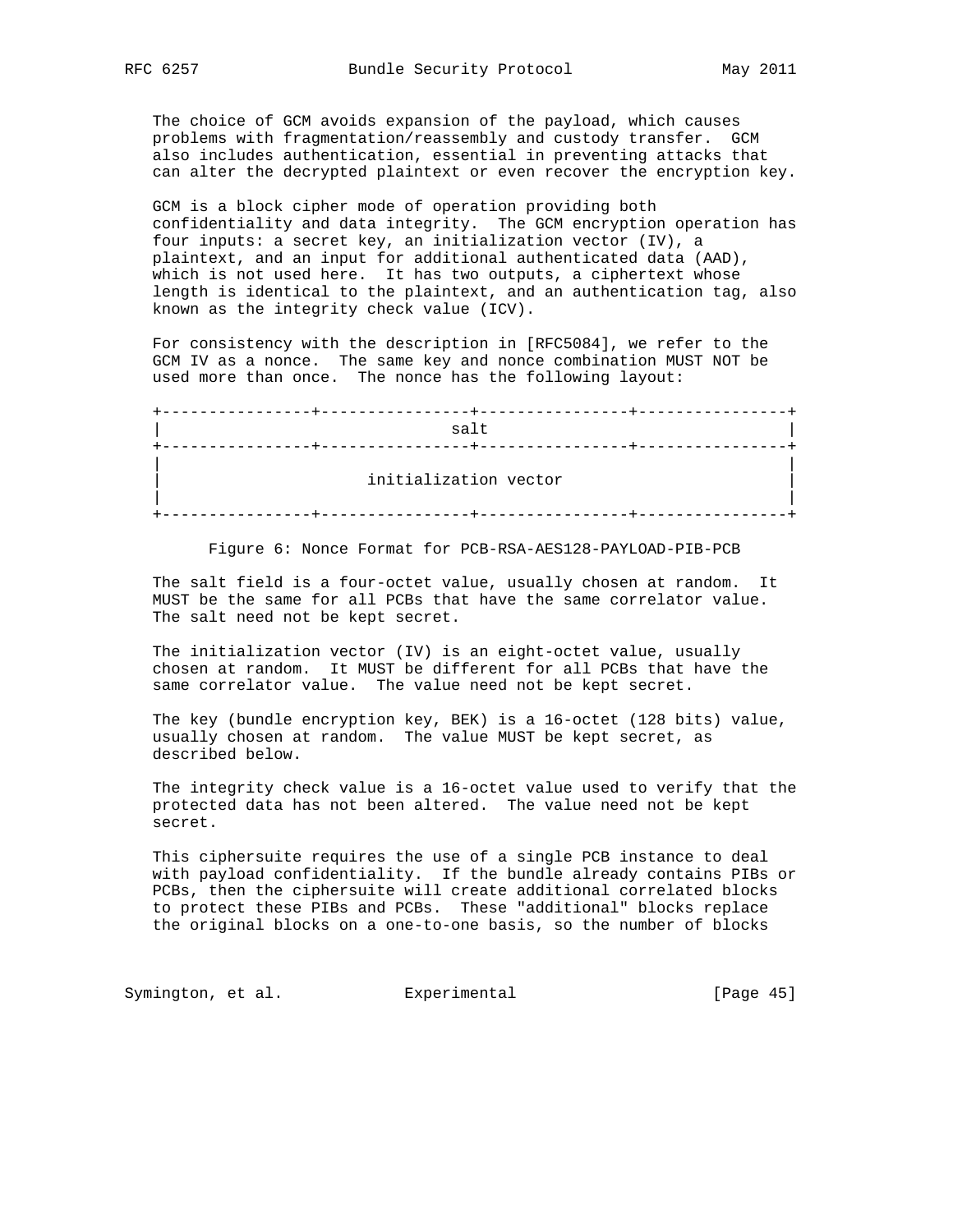remains unchanged. All of these related blocks MUST have the same correlator value. The term "first PCB" in this section refers to the single PCB if there is only one or, if there are several, then to the one containing the key-information. This MUST be the first of the set.

 First PCB - the first PCB MAY contain a correlator value, and MAY specify security-source and/or security-destination in the EID-list. If not specified, the bundle-source and bundle-destination, respectively, are used for these values, as with other ciphersuites. The block MUST contain security-parameters and security-result fields. Each field MAY contain several items formatted as described in Section 2.6.

Security-parameters

key-information

salt

IV (this instance applies only to payload)

fragment offset and length, if bundle is a fragment

Security-result

ICV

 Subsequent PCBs MUST contain a correlator value to link them to the first PCB. Security-source and security-destination are implied from the first PCB; however, see the discussion in Section 2.4 concerning EID-list entries. They MUST contain security-parameters and security-result fields as follows:

Security-parameters

IV for this specific block

Security-result

encapsulated block

 The security-parameters and security-result fields in the subsequent PCBs MUST NOT contain any items other than these two. Items such as key and salt are supplied in the first PCB and MUST NOT be repeated.

Symington, et al. Experimental [Page 46]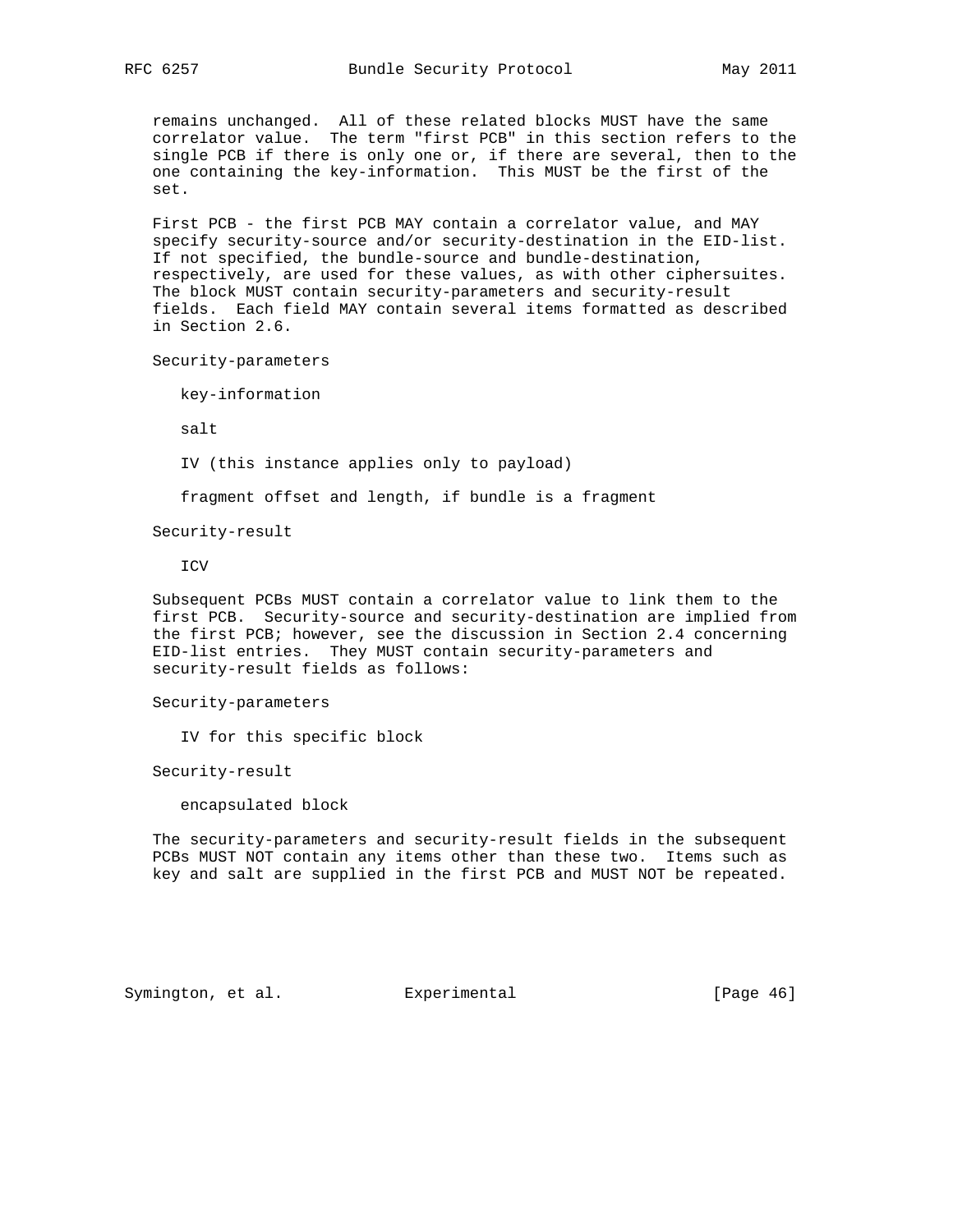Implementations MUST support use of "enveloped-data" type as defined in [RFC5652], Section 6, with RecipientInfo type KeyTransRecipientInfo containing the issuer and serial number of a suitable certificate. They MAY support additional RecipientInfo types. The "encryptedContent" field in EncryptedContentInfo contains the encrypted BEK that protects the payload and certain security blocks of the bundle.

 The Integrity Check Value from the AES-GCM encryption of the payload is placed in the security-result field of the first PCB.

 If the bundle being encrypted is a fragment-bundle, we have to specify which bytes are encrypted in case the bundle is subsequently fragmented again. If the bundle is a fragment, the ciphersuite parameters MUST include a fragment-range field, as described in Section 2.6, specifying the offset and length of the encrypted fragment. Note that this is not the same pair of fields that appear in the primary block as "offset and length". The "length" in this case is the length of the fragment, not the original length. If the bundle is not a fragment, then this field MUST be omitted.

 The confidentiality processing for payload and other blocks is different, mainly because the payload might be fragmented later at some other node.

 For the payload, only the bytes of the bundle payload field are affected, being replaced by ciphertext. The salt, IV, and key values specified in the first PCB are used to encrypt the payload, and the resultant authentication tag (ICV) is placed in an ICV item in the security-result field of that first PCB. The other bytes of the payload block, such as type, flags, and length, are not modified.

 For each PIB or PCB to be protected, the entire original block is encapsulated in a "replacing" PCB. This replacing PCB is placed in the outgoing bundle in the same position as the original block, PIB or PCB. As mentioned above, this is one-to-one replacement, and there is no consolidation of blocks or mixing of data in any way.

 The encryption process uses AES-GCM with the salt and key values from the first PCB, and an IV unique to this PCB. The process creates ciphertext for the entire original block and an authentication tag for validation at the security-destination. For this encapsulation process, unlike the processing of the bundle payload, the authentication tag is appended to the ciphertext for the block, and the combination is stored into the encapsulated block item in the security-result.

Symington, et al. Experimental [Page 47]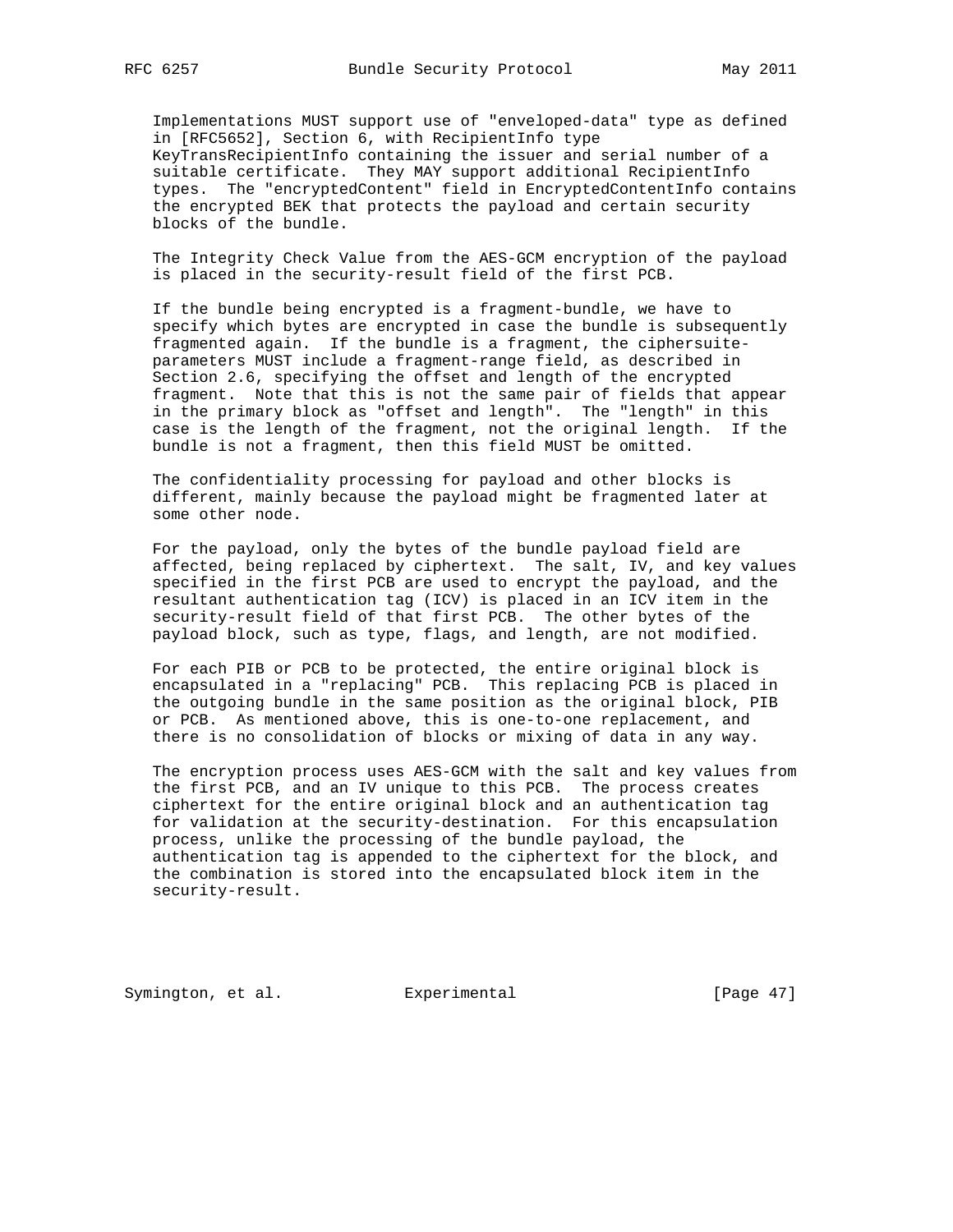The replacing block, of course, also has the same correlator value as the first PCB with which it is associated. It also contains the block-specific IV in security-parameters, and the combination of original-block-ciphertext and authentication tag, stored as an encapsulated block item in the security-result.

 If the payload was fragmented after encryption, then all those fragments MUST be present and reassembled before decryption. This process might be repeated several times at different destinations if multiple fragmentation actions have occurred.

The size of the GCM counter field limits the payload size to 2^39 - 256 bytes, about half a terabyte. A future revision of this specification will address the issue of handling payloads in excess of this size.

4.4. ESB-RSA-AES128-EXT

The ESB-RSA-AES128-EXT ciphersuite has ciphersuite ID value 0x004.

 This scheme encrypts non-payload-related blocks. It MUST NOT be used to encrypt PIBs, PCBs, or primary or payload blocks. The key size for this ciphersuite is 128 bits.

 Encryption is done using the AES algorithm in Galois/Counter Mode (GCM) as described in [RFC5084]. Note: parts of the following description are borrowed from [RFC4106].

 GCM is a block cipher mode of operation providing both confidentiality and data origin authentication. The GCM authenticated encryption operation has four inputs: a secret key, an initialization vector (IV), a plaintext, and an input for additional authenticated data (AAD), which is not used here. It has two outputs, a ciphertext whose length is identical to the plaintext, and an authentication tag, also known as the Integrity Check Value (ICV).

 For consistency with the description in [RFC5084], we refer to the GCM IV as a nonce. The same key and nonce combination MUST NOT be used more than once. The nonce has the following layout:

Symington, et al. Experimental [Page 48]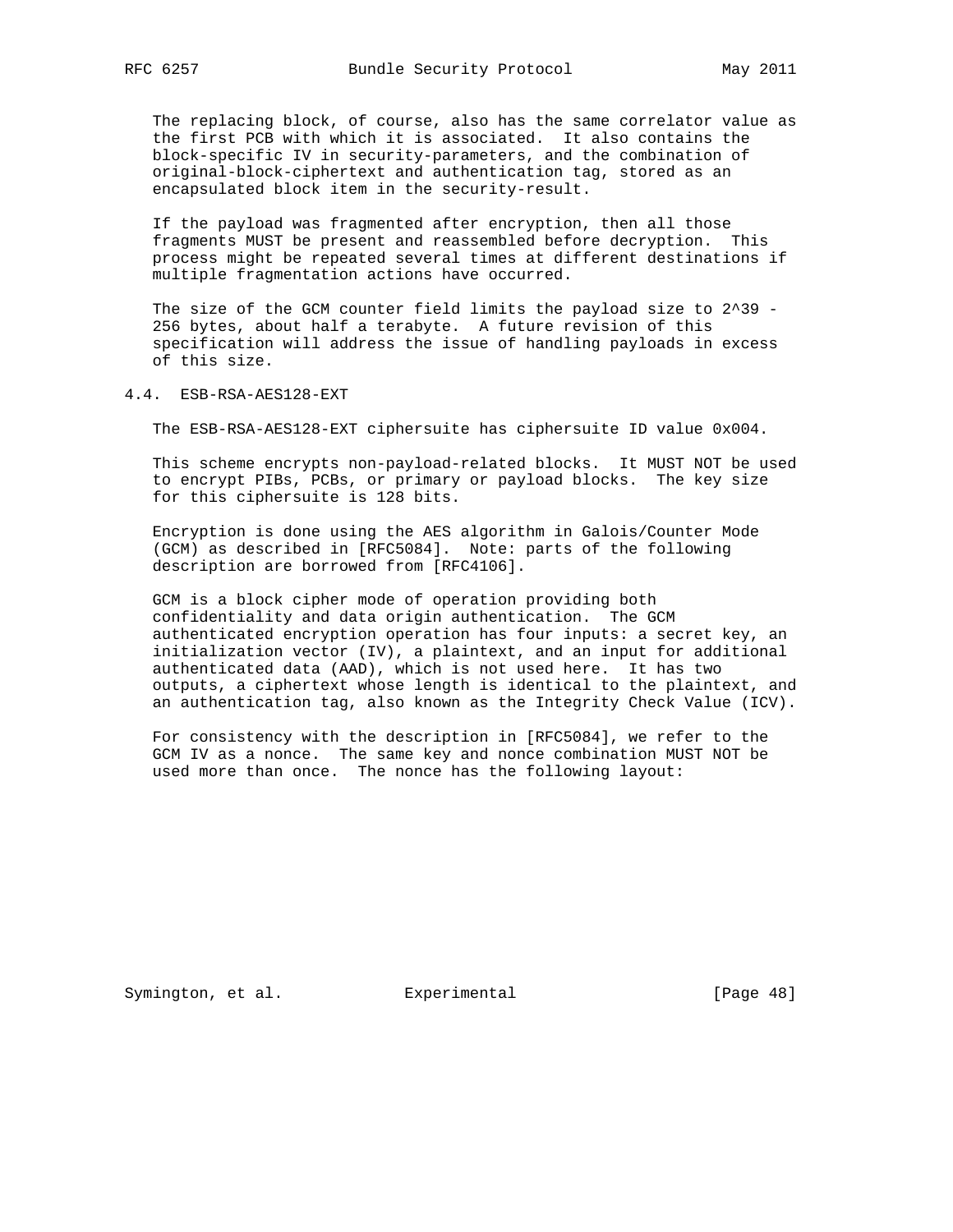| salt                  |  |
|-----------------------|--|
| initialization vector |  |

Figure 7: Nonce Format for ESB-RSA-AES128-EXT

 The salt field is a four-octet value, usually chosen at random. It MUST be the same for all ESBs that have the same correlator value. The salt need not be kept secret.

 The initialization vector (IV) is an eight-octet value, usually chosen at random. It MUST be different for all ESBs that have the same correlator value. The value need not be kept secret.

 The data encryption key is a 16-octet (128 bits) value, usually chosen at random. The value MUST be kept secret, as described below.

 The integrity check value is a 16-octet value used to verify that the protected data has not been altered. The value need not be kept secret.

 This ciphersuite replaces each BP extension block to be protected with a "replacing" ESB, and each can be individually specified.

 If a number of related BP extension blocks are to be protected, they can be grouped as a correlated set and protected using a single key. These blocks replace the original blocks on a one-to-one basis, so the number of blocks remains unchanged. All these related blocks MUST have the same correlator value. The term "first ESB" in this section refers to the single ESB if there is only one or, if there are several, then to the one containing the key or key-identifier. This MUST be the first of the set. If the blocks are individually specified, then there is no correlated set and each block is its own "first ESB".

 First ESB - the first ESB MAY contain a correlator value, and MAY specify security-source and/or security-destination in the EID-list. If not specified, the bundle-source and bundle-destination, respectively, are used for these values, as with other ciphersuites. The block MUST contain security-parameters and security-result fields. Each field MAY contain several items formatted as described in Section 2.6.

Symington, et al. Experimental [Page 49]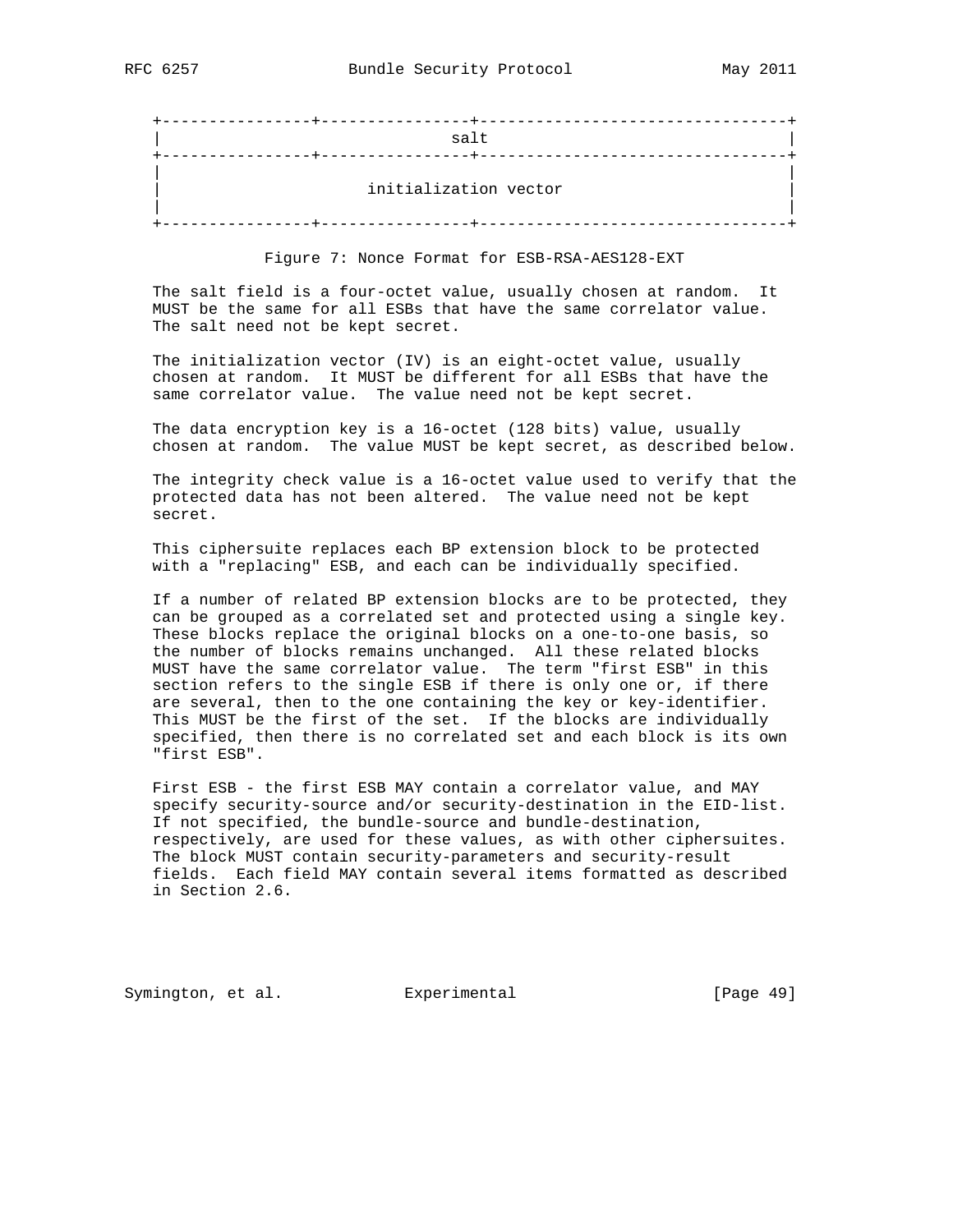Security-parameters

key-information

salt

IV for this specific block

block type of encapsulated block (OPTIONAL)

Security-result

encapsulated block

 Subsequent ESBs MUST contain a correlator value to link them to the first ESB. Security-source and security-destination are implied from the first ESB; however, see the discussion in Section 2.4 concerning EID-list entries. Subsequent ESBs MUST contain security-parameters and security-result fields as follows:

#### Security-parameters

IV for this specific block

block type of encapsulated block (OPTIONAL)

Security-result

encapsulated block

 The security-parameters and security-result fields in the subsequent ESBs MUST NOT contain any items other than those listed. Items such as key-information and salt are supplied in the first ESB and MUST NOT be repeated.

 Implementations MUST support the use of "enveloped-data" type as defined in [RFC5652], Section 6, with RecipientInfo type KeyTransRecipientInfo containing the issuer and serial number of a suitable certificate. They MAY support additional RecipientInfo types. The "encryptedContent" field in EncryptedContentInfo contains the encrypted BEK used to encrypt the content of the block being protected.

 For each block to be protected, the entire original block is encapsulated in a "replacing" ESB. This replacing ESB is placed in the outgoing bundle in the same position as the original block. As mentioned above, this is one-to-one replacement, and there is no consolidation of blocks or mixing of data in any way.

Symington, et al. Experimental [Page 50]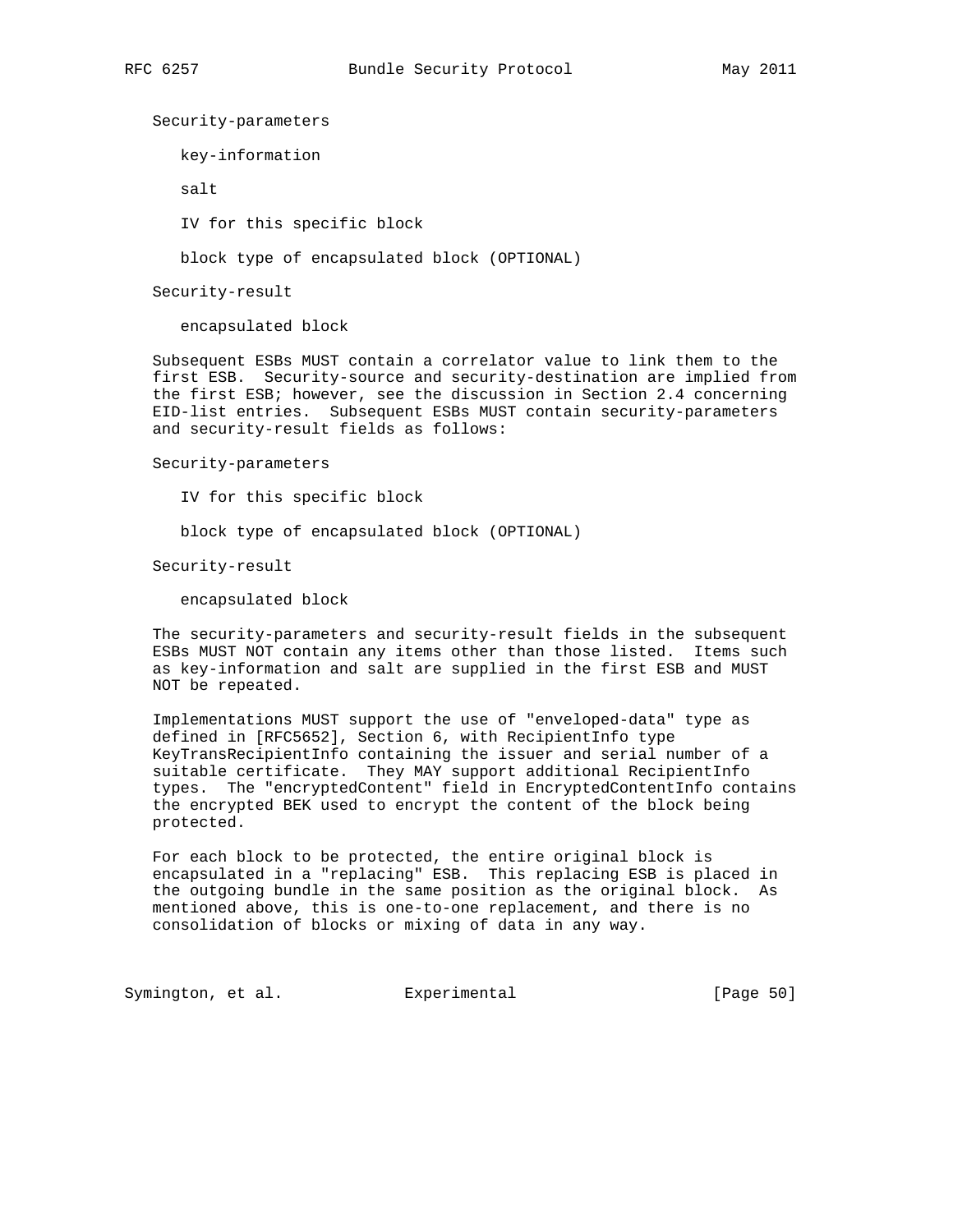The encryption process uses AES-GCM with the salt and key values from the first ESB and an IV unique to this ESB. The process creates ciphertext for the entire original block, and an authentication tag for validation at the security-destination. The authentication tag is appended to the ciphertext for the block and the combination is stored into the encapsulated block item in security-result.

 The replacing block, of course, also has the same correlator value as the first ESB with which it is associated. It also contains the block-specific IV in security-parameters, and the combination of original-block-ciphertext and authentication tag, stored as an encapsulated block item in security-result.

5. Key Management

 Key management in delay-tolerant networks is recognized as a difficult topic and is one that this specification does not attempt to solve. However, solely in order to support implementation and testing, implementations SHOULD support:

- o The use of well-known RSA public keys for all ciphersuites.
- o Long-term pre-shared-symmetric keys for the BAB-HMAC ciphersuite.

 Since endpoint IDs are URIs and URIs can be placed in X.509 [RFC5280] public key certificates (in the subjectAltName extension), implementations SHOULD support this way of distributing public keys. RFC 5280 does not insist that implementations include revocation checking. In the context of a DTN, it is reasonably likely that some nodes would not be able to use revocation checking services (either Certificate Revocation Lists (CRLs) or the Online Certificate Status Protocol (OCSP)) and deployments SHOULD take this into account when planning any public key infrastructure to support this specification.

6. Default Security Policy

 Every node serves as a Policy Enforcement Point insofar as it enforces some policy that controls the forwarding and delivery of bundles via one or more convergence layer protocol implementation. Consequently, every node SHALL have and operate according to its own configurable security policy, whether the policy be explicit or default. The policy SHALL specify:

Under what conditions received bundles SHALL be forwarded.

 Under what conditions received bundles SHALL be required to include valid BABs.

Symington, et al. Experimental [Page 51]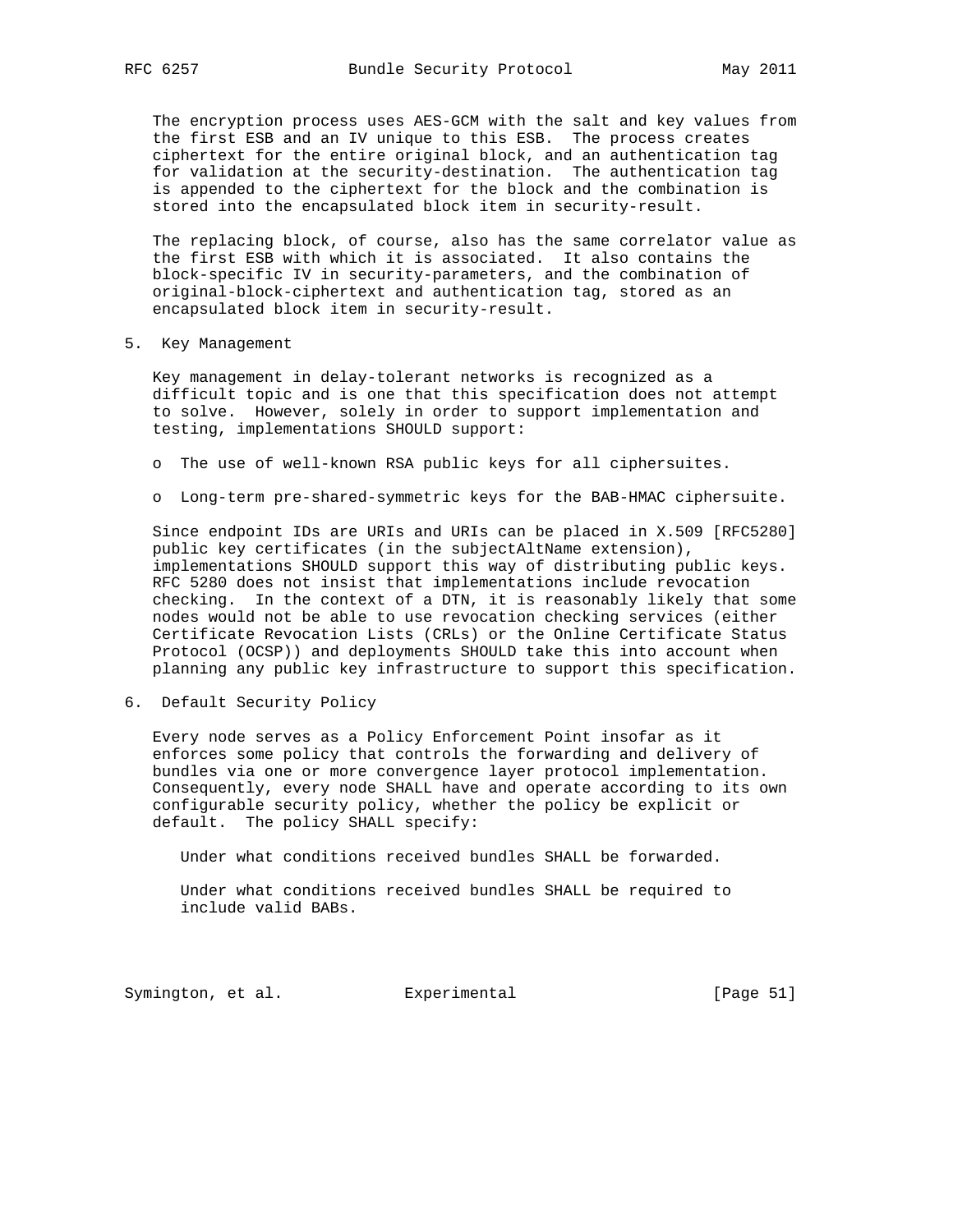Under what conditions the authentication information provided in a bundle's BAB SHALL be deemed adequate to authenticate the bundle.

 Under what conditions received bundles SHALL be required to have valid PIBs and/or PCBs.

 Under what conditions the authentication information provided in a bundle's PIB SHALL be deemed adequate to authenticate the bundle.

 Under what conditions a BAB SHALL be added to a received bundle before that bundle is forwarded.

 Under what conditions a PIB SHALL be added to a received bundle before that bundle is forwarded.

 Under what conditions a PCB SHALL be added to a received bundle before that bundle is forwarded.

 Under what conditions an ESB SHALL be applied to one or more blocks in a received bundle before that bundle is forwarded.

 The actions that SHALL be taken in the event that a received bundle does not meet the receiving node's security policy criteria.

 This specification does not address how security policies get distributed to nodes. It only REQUIRES that nodes have and enforce security policies.

 If no security policy is specified at a given node, or if a security policy is only partially specified, that node's default policy regarding unspecified criteria SHALL consist of the following:

 Bundles that are not well-formed do not meet the security policy criteria.

The mandatory ciphersuites MUST be used.

 All bundles received MUST have a BAB that MUST be verified to contain a valid security-result. If the bundle does not have a BAB, then the bundle MUST be discarded and processed no further; a bundle status report indicating the authentication failure MAY be generated.

 No received bundles SHALL be required to have a PIB; if a received bundle does have a PIB, however, the PIB can be ignored unless the receiving node is the PIB-destination, in which case the PIB MUST be verified.

Symington, et al. Experimental [Page 52]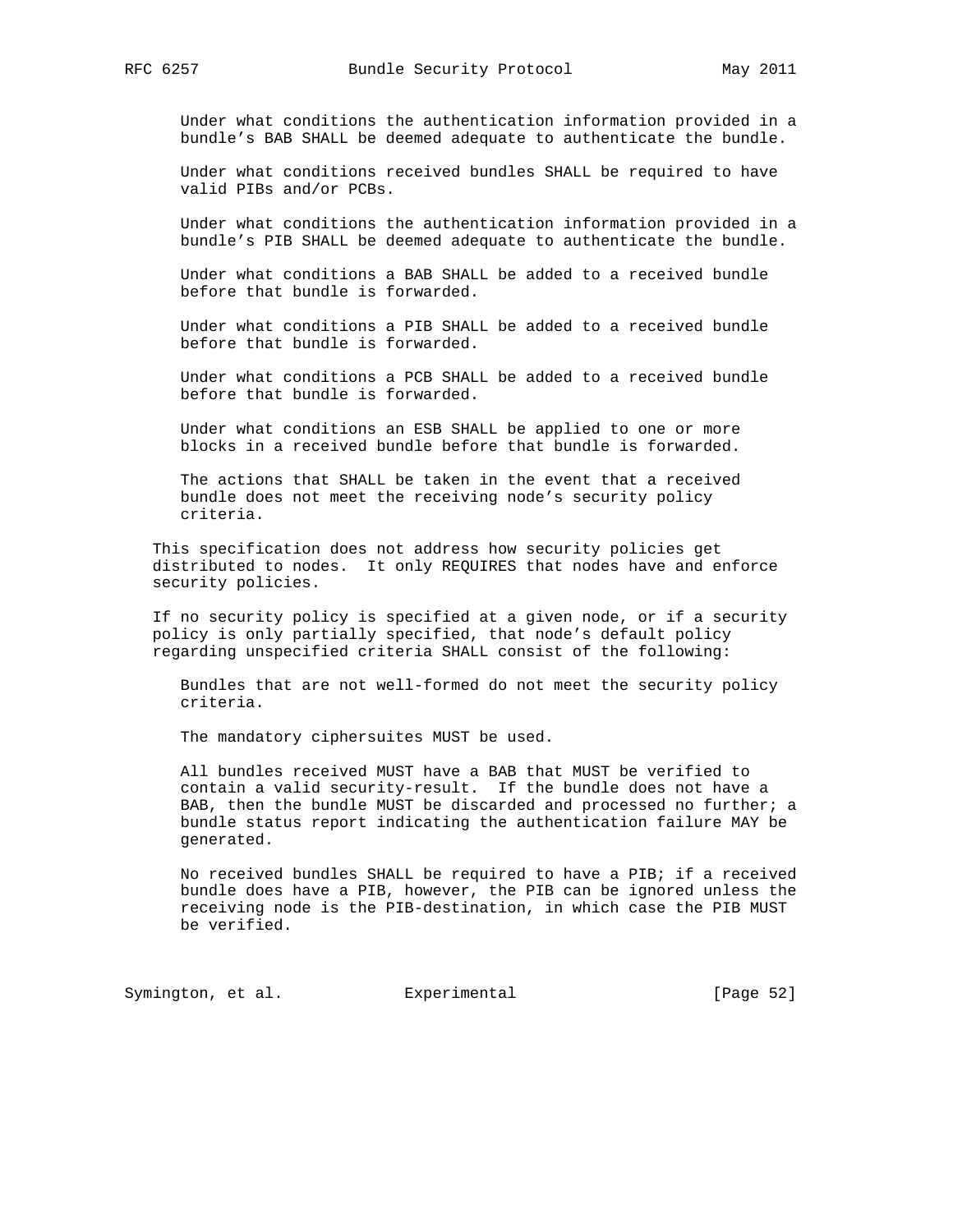No received bundles SHALL be required to have a PCB; if a received bundle does have a PCB, however, the PCB can be ignored unless the receiving node is the PCB-destination, in which case the PCB MUST be processed. If processing a PCB yields a PIB, that PIB SHALL be processed by the node according to the node's security policy.

 A PIB SHALL NOT be added to a bundle before sourcing or forwarding it.

 A PCB SHALL NOT be added to a bundle before sourcing or forwarding it.

 A BAB MUST always be added to a bundle before that bundle is forwarded.

 If a destination node receives a bundle that has a PIB-destination but the value in that PIB-destination is not the EID of the destination node, the bundle SHALL be delivered at that destination node.

 If a destination node receives a bundle that has an ESB destination but the value in that ESB-destination is not the EID of the destination node, the bundle SHALL be delivered at that destination node.

 If a received bundle does not satisfy the node's security policy for any reason, then the bundle MUST be discarded and processed no further; in this case, a bundle deletion status report (see the Bundle Protocol Specification [DTNBP]) indicating the failure MAY be generated.

7. Security Considerations

 The Bundle Security Protocol builds upon much work of others, in particular, "Cryptographic Message Syntax (CMS)" [RFC5652] and "Internet X.509 Public Key Infrastructure Certificate and Certificate Revocation List (CRL) Profile" [RFC5280]. The security considerations in these two documents apply here as well.

 Several documents specifically consider the use of Galois/Counter Mode (GCM) and of AES and are important to consider when building ciphersuites. These are "The Use of Galois/Counter Mode (GCM) in IPsec Encapsulating Security Payload (ESP)" [RFC4106] and "Using AES- CCM and AES-GCM Authenticated Encryption in the Cryptographic Message Syntax (CMS)" [RFC5084]. Although the BSP is not identical, many of the security issues considered in these documents also apply here.

Symington, et al. Experimental [Page 53]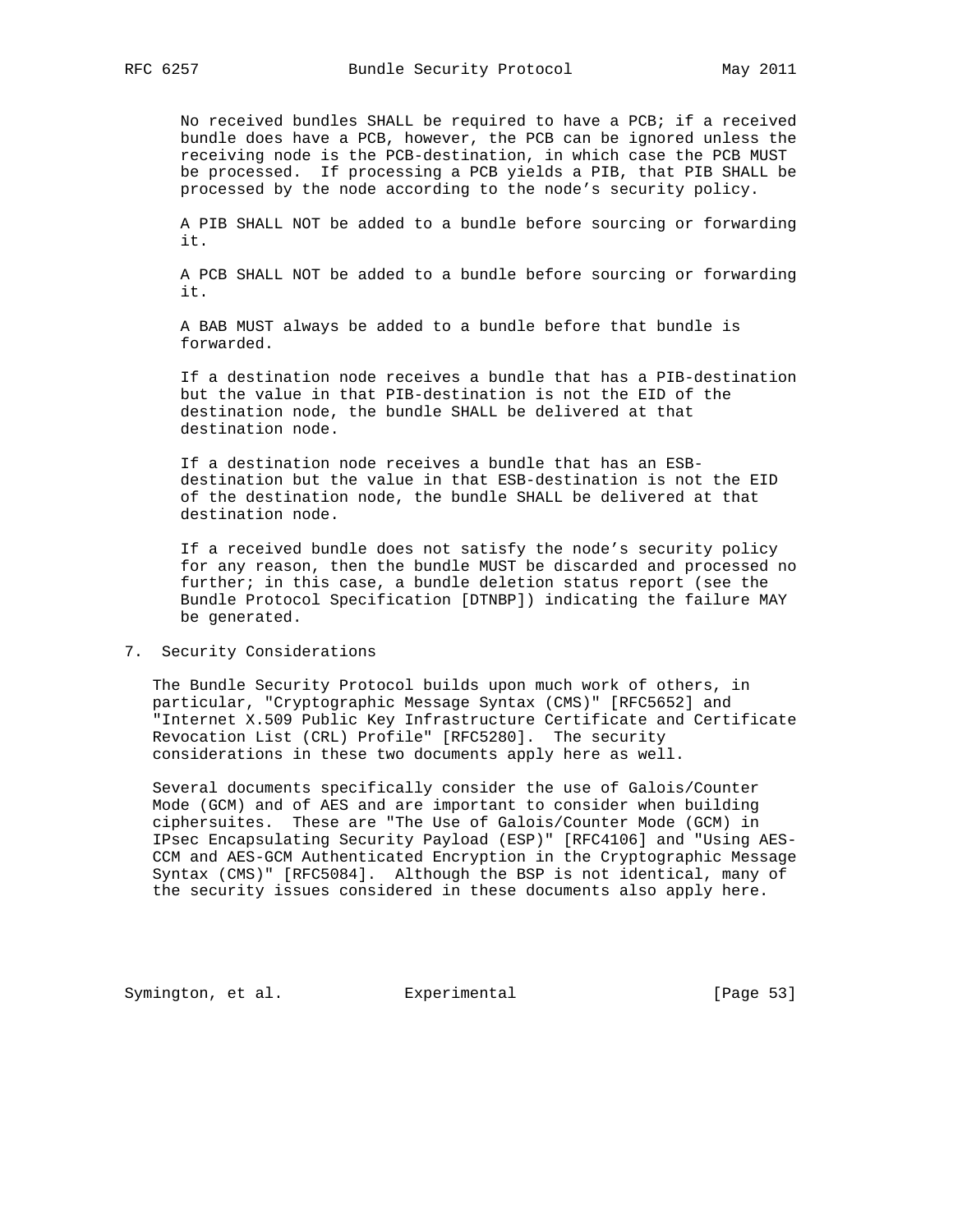Certain applications of DTN need to both sign and encrypt a message, and there are security issues to consider with this.

 If the intent is to provide an assurance that a message did, in fact, come from a specific source and has not been changed, then it should be signed first and then encrypted. A signature on an encrypted message does not establish any relationship between the signer and the original plaintext message.

 On the other hand, if the intent is to reduce the threat of denial of-service attacks, then signing the encrypted message is appropriate. A message that fails the signature check will not be processed through the computationally intensive decryption pass. A more extensive discussion of these points is in S/MIME 3.2 Message Specification [RFC5751], especially in Section 3.6.

 Additional details relating to these combinations can be found in Section 2.8 where it is RECOMMENDED that the encrypt-then-sign combination is usually appropriate for usage in a DTN.

 In a DTN, encrypt-then-sign potentially allows intermediate nodes to verify a signature (over the ciphertext) and thereby apply policy to manage possibly scarce storage or other resources at intermediate nodes in the path the bundle takes from source to destination EID.

 An encrypt-then-sign scheme does not further expose identity in most cases since the BP mandates that the source EID (which is commonly expected to be the security-source) is already exposed in the primary block of the bundle. Should exposure of either the source EID or the signerInfo be considered an interesting vulnerability, then some form of bundle-in-bundle encapsulation would be required as a mitigation.

 If a BAB ciphersuite uses digital signatures but doesn't include the security-destination (which for a BAB is the next host), then this allows the bundle to be sent to some node other than the intended adjacent node. Because the BAB will still authenticate, the receiving node might erroneously accept and forward the bundle. When asymmetric BAB ciphersuites are used, the security-destination field SHOULD therefore be included in the BAB.

 If a bundle's PIB-destination is not the same as its destination, then some node other than the destination (the node identified as the PIB-destination) is expected to validate the PIB security-result while the bundle is en route. However, if for some reason the PIB is not validated, there is no way for the destination to become aware of this. Typically, a PIB-destination will remove the PIB from the bundle after verifying the PIB and before forwarding it. However, if there is a possibility that the PIB will also be verified at a

Symington, et al. Experimental [Page 54]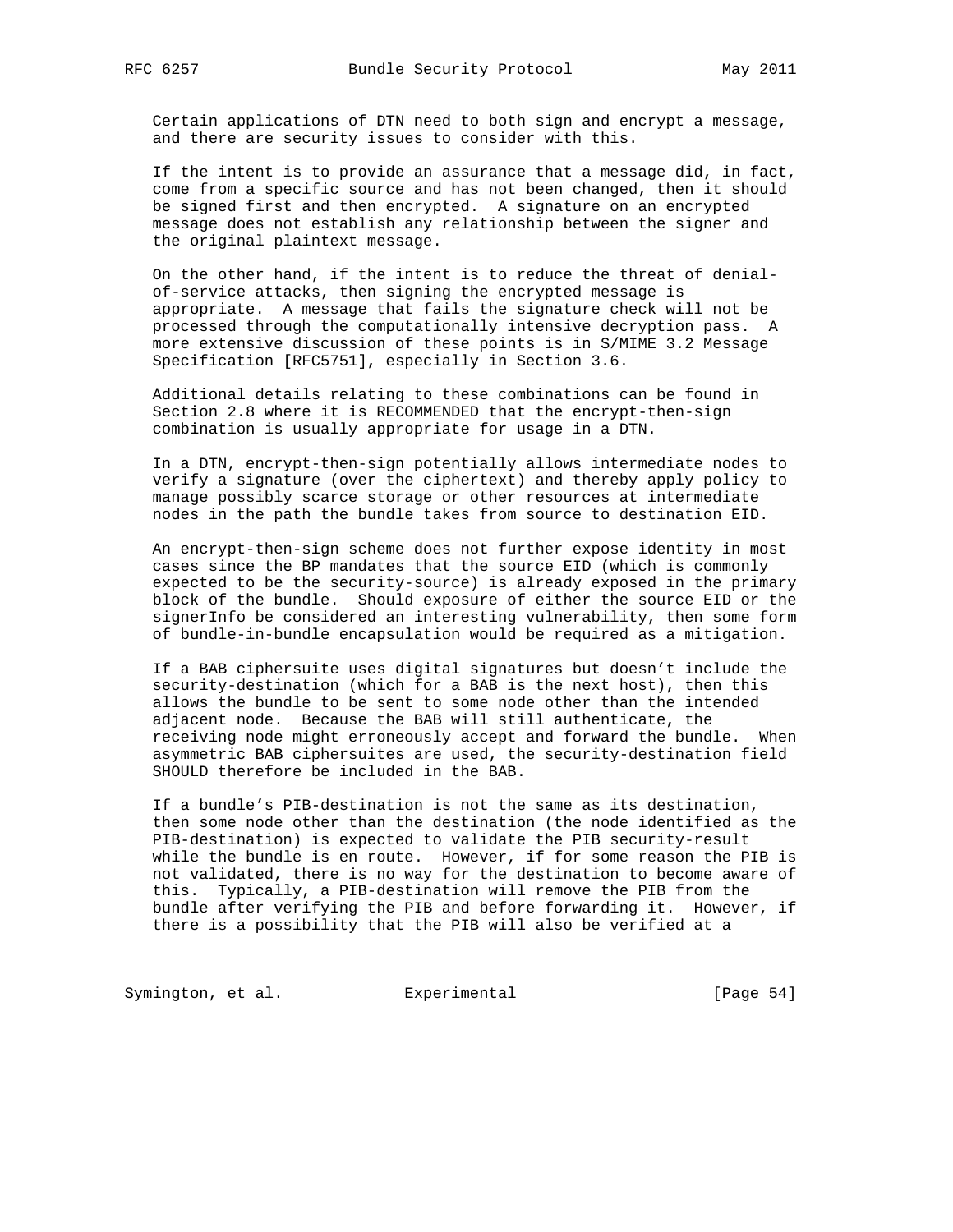downstream node, the PIB-destination will leave the PIB in the bundle. Therefore, if a destination receives a bundle with a PIB that has a PIB-destination (which isn't the destination), this might, but does not necessarily, indicate a possible problem.

 If a bundle is fragmented after being forwarded by its PIB-source but before being received by its PIB-destination, the payload in the bundle MUST be reassembled before validating the PIB security-result in order for the security-result to validate correctly. Therefore, if the PIB-destination is not capable of performing payload reassembly, its utility as a PIB-destination will be limited to validating only those bundles that have not been fragmented since being forwarded from the PIB-source. Similarly, if a bundle is fragmented after being forwarded by its PIB-source but before being received by its PIB-destination, all fragments MUST be received at that PIB-destination in order for the bundle payload to be able to be reassembled. If not all fragments are received at the PIB destination node, the bundle will not be able to be authenticated, and will therefore never be forwarded by this PIB-destination node.

 Specification of a security-destination other than the bundle destination creates a routing requirement that the bundle somehow be directed to the security-destination node on its way to the final destination. This requirement is presently private to the ciphersuite, since routing nodes are not required to implement security processing.

 If a security target were to generate reports in the event that some security validation step fails, then that might leak information about the internal structure or policies of the DTN containing the security target. This is sometimes considered bad security practice, so it SHOULD only be done with care.

8. Conformance

 As indicated above, this document describes both BSP and ciphersuites. A conformant implementation MUST implement both BSP support and the four ciphersuites described in Section 4. It MAY also support other ciphersuites.

 Implementations that support BSP but not all four mandatory ciphersuites MUST claim only "restricted compliance" with this specification, even if they provide other ciphersuites.

 All implementations are strongly RECOMMENDED to provide at least a BAB ciphersuite. A relay node, for example, might not deal with end to-end confidentiality and data integrity, but it SHOULD exclude unauthorized traffic and perform hop-by-hop bundle verification.

Symington, et al. Experimental [Page 55]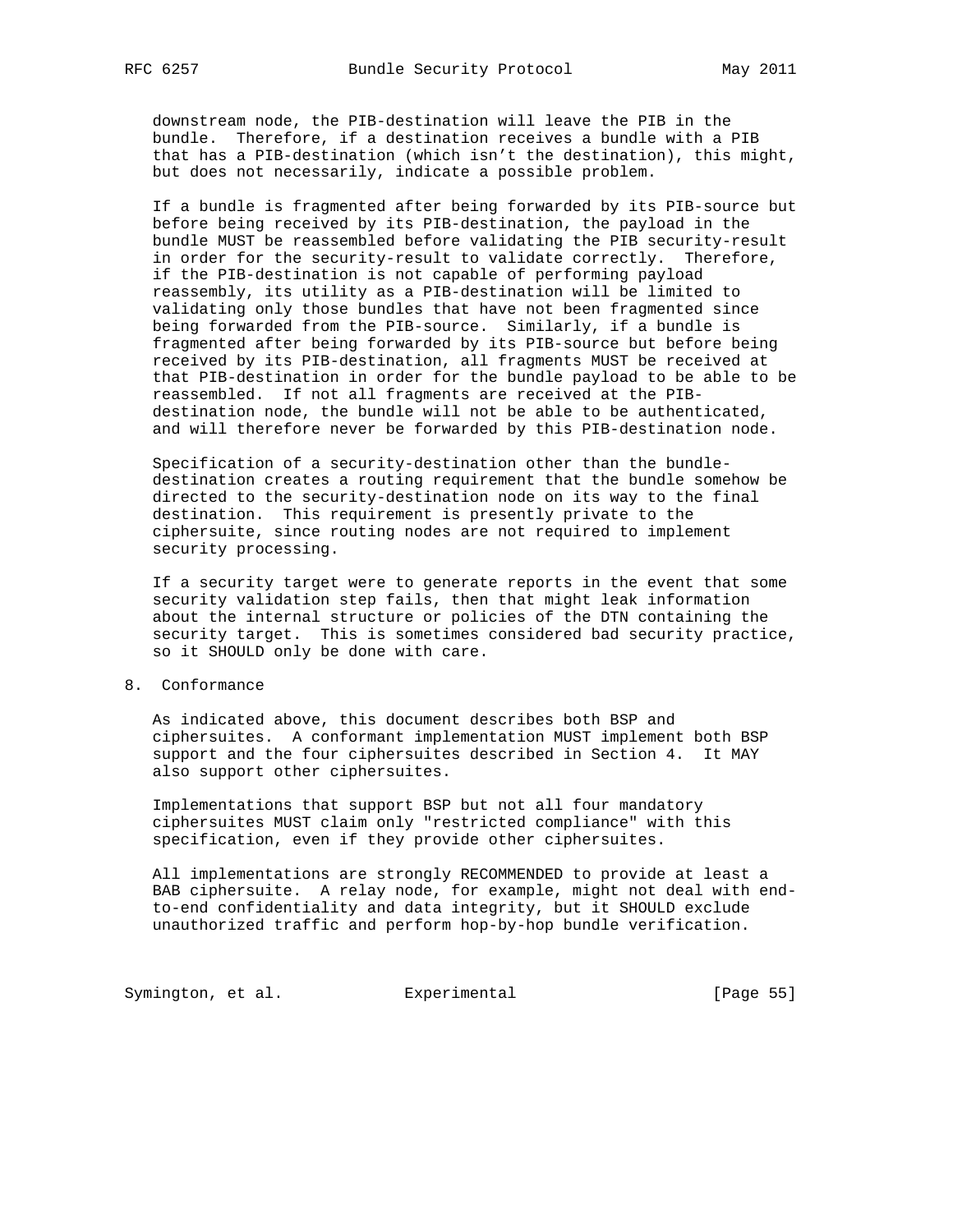## 9. IANA Considerations

This protocol has fields that have been registered by IANA.

9.1. Bundle Block Types

 This specification allocates four codepoints from the existing "Bundle Block Types" registry defined in [RFC6255].

|   | Value   Description           | Reference     |
|---|-------------------------------|---------------|
|   | Bundle Authentication Block   | This document |
|   | Payload Integrity Block       | This document |
| 4 | Payload Confidentiality Block | This document |
| 9 | Extension Security Block      | This document |

#### 9.2. Ciphersuite Numbers

 This protocol has a ciphersuite number field and certain ciphersuites are defined. An IANA registry has been set up as follows.

The registration policy for this registry is: Specification Required

The Value range is: Variable Length

Ciphersuite Numbers Registry:

| Value | Description                    | Reference     |
|-------|--------------------------------|---------------|
|       | unassigned                     | This document |
|       | BAB-HMAC                       | This document |
|       | PIB-RSA-SHA256                 | This document |
|       | PCB-RSA-AES128-PAYLOAD-PIB-PCB | This document |
| 4     | ESB-RSA-AES128-EXT             | This document |
| >4    | Reserved                       | This document |

### 9.3. Ciphersuite Flags

 This protocol has a ciphersuite flags field and certain flags are defined. An IANA registry has been set up as follows.

The registration policy for this registry is: Specification Required

The Value range is: Variable Length

Symington, et al. Experimental [Page 56]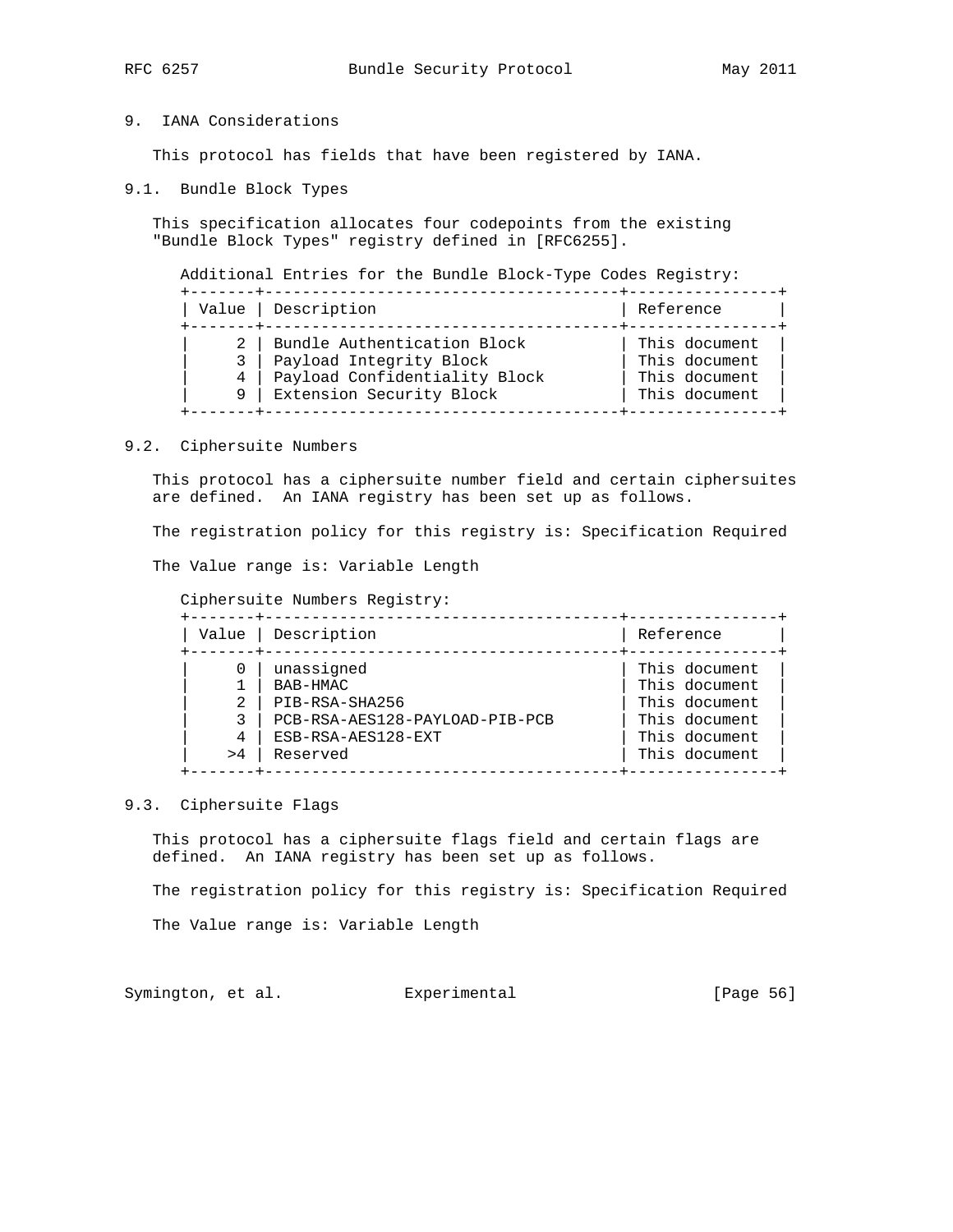Ciphersuite Flags Registry:

| Bit Position<br>(right to left) | Description                                                                                                                                        | Reference                                                                                          |
|---------------------------------|----------------------------------------------------------------------------------------------------------------------------------------------------|----------------------------------------------------------------------------------------------------|
| 2<br>3<br>4<br>>4               | Block contains result<br>Block contains correlator<br>Block contains parameters<br>Destination EIDref present<br>Source EIDref present<br>Reserved | This document<br>This document<br>This document<br>This document<br>This document<br>This document |

## 9.4. Parameters and Results

 This protocol has fields for ciphersuite-parameters and results. The field is a type-length-value triple and a registry is required for the "type" sub-field. The values for "type" apply to both the ciphersuite-parameters and the ciphersuite results fields. Certain values are defined. An IANA registry has been set up as follows.

The registration policy for this registry is: Specification Required

The Value range is: 8-bit unsigned integer

Ciphersuite-Parameters and Results Type Registry:

| Value        | Description                      | Reference     |
|--------------|----------------------------------|---------------|
| <sup>0</sup> | reserved                         | This document |
|              | initialization vector (IV)       | This document |
|              | reserved                         | This document |
| 3            | key-information                  | This document |
| 4            | fragment-range (pair of SDNVs)   | This document |
| 5            | integrity signature              | This document |
| 6            | unassigned                       | This document |
|              | salt                             | This document |
| 8            | PCB integrity check value (ICV)  | This document |
| 9            | reserved                         | This document |
| 10           | encapsulated block               | This document |
| 11           | block type of encapsulated block | This document |
| $12 - 191$   | reserved                         | This document |
| 192-250      | private use                      | This document |
| $251 - 255$  | reserved                         | This document |

Symington, et al. Experimental [Page 57]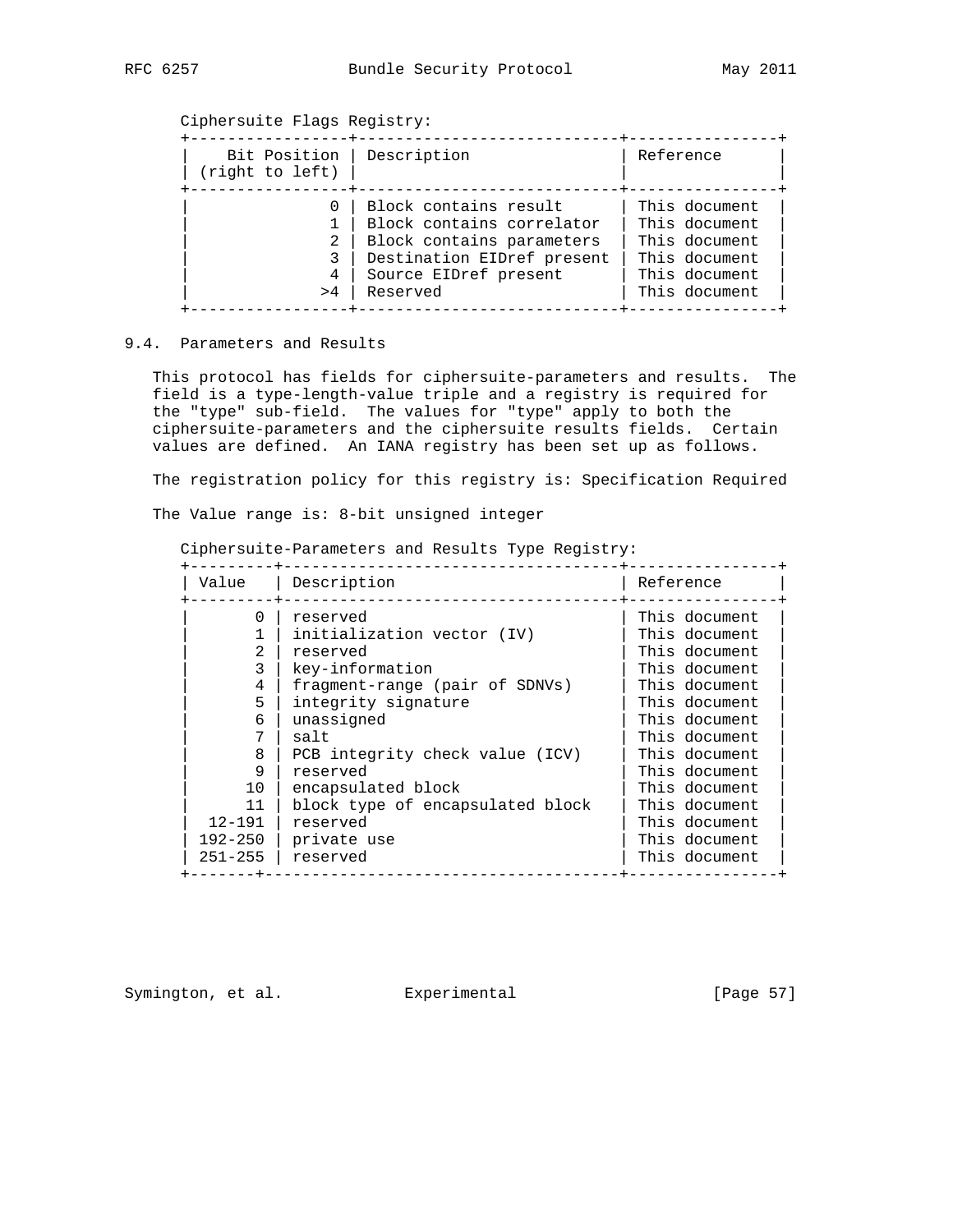## 10. References

- 10.1. Normative References
	- [DTNBP] Scott, K. and S. Burleigh, "Bundle Protocol Specification", RFC 5050, November 2007.
	- [DTNMD] Symington, S., "Delay-Tolerant Networking Metadata Extension Block", RFC 6258, May 2011.
	- [RFC2104] Krawczyk, H., Bellare, M., and R. Canetti, "HMAC: Keyed- Hashing for Message Authentication", RFC 2104, February 1997.
	- [RFC2119] Bradner, S., "Key words for use in RFCs to Indicate Requirement Levels", BCP 14, RFC 2119, March 1997.
	- [RFC4055] Schaad, J., Kaliski, B., and R. Housley, "Additional Algorithms and Identifiers for RSA Cryptography for use in the Internet X.509 Public Key Infrastructure Certificate and Certificate Revocation List (CRL) Profile", RFC 4055, June 2005.
	- [RFC4106] Viega, J. and D. McGrew, "The Use of Galois/Counter Mode (GCM) in IPsec Encapsulating Security Payload (ESP)", RFC 4106, June 2005.
	- [RFC5280] Cooper, D., Santesson, S., Farrell, S., Boeyen, S., Housley, R., and W. Polk, "Internet X.509 Public Key Infrastructure Certificate and Certificate Revocation List (CRL) Profile", RFC 5280, May 2008.
	- [RFC5652] Housley, R., "Cryptographic Message Syntax (CMS)", STD 70, RFC 5652, September 2009.
	- [RFC6255] Blanchet, M., "Delay-Tolerant Networking (DTN) Bundle Protocol IANA Registries", RFC 6255, May 2011.

### 10.2. Informative References

- [DTNarch] Cerf, V., Burleigh, S., Hooke, A., Torgerson, L., Durst, R., Scott, K., Fall, K., and H. Weiss, "Delay-Tolerant Networking Architecture", RFC 4838, April 2007.
- [PHIB] Symington, S., "Delay-Tolerant Networking Previous-Hop Insertion Block", RFC 6259, May 2011.

Symington, et al. Experimental [Page 58]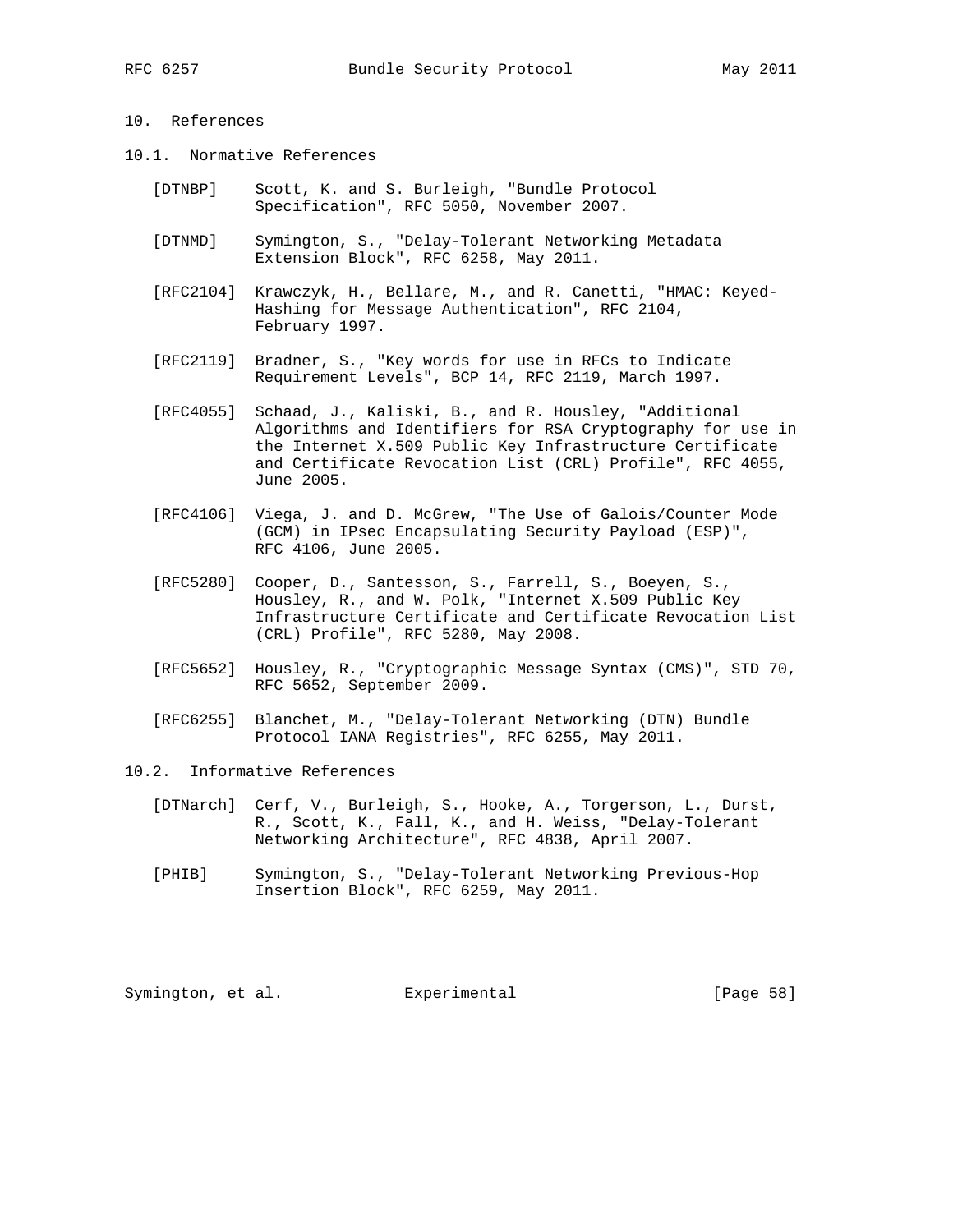- [RFC3986] Berners-Lee, T., Fielding, R., and L. Masinter, "Uniform Resource Identifier (URI): Generic Syntax", STD 66, RFC 3986, January 2005.
- [RFC5084] Housley, R., "Using AES-CCM and AES-GCM Authenticated Encryption in the Cryptographic Message Syntax (CMS)", RFC 5084, November 2007.
- [RFC5751] Ramsdell, B. and S. Turner, "Secure/Multipurpose Internet Mail Extensions (S/MIME) Version 3.2 Message Specification", RFC 5751, January 2010.